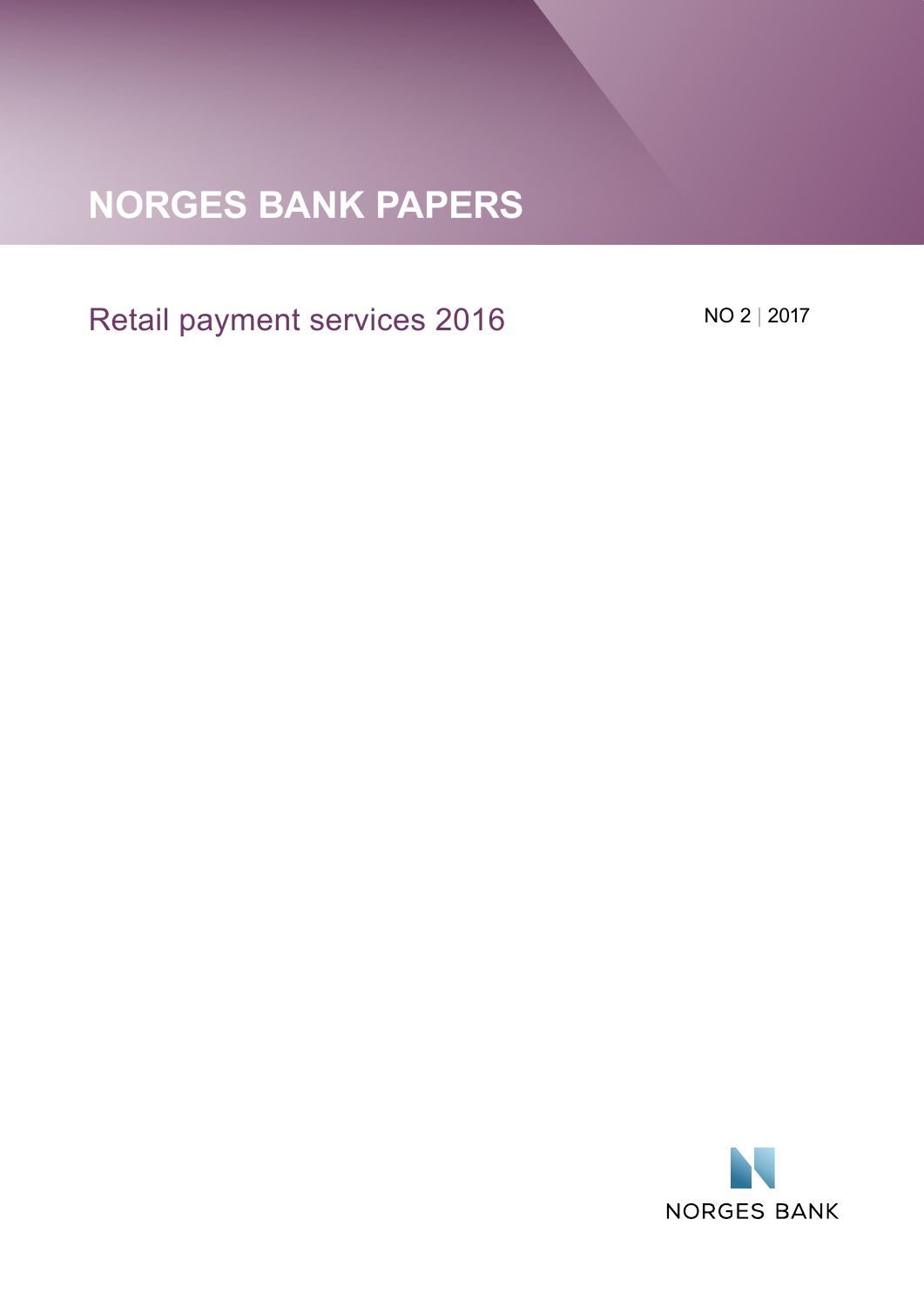# Norges Bank Papers NO 2 | 2017

Norges Bank

Adress: Bankplassen 2 Postal address: Postboks 1179 Sentrum, 0107 Oslo Phone: 22 31 60 00 Fax: 22 41 31 05 E-mail: central.bank@norges-bank.no Website: http://www.norges-bank.no

ISSN 1894-0293 (online)

ISBN 978-82-7553-977-7 (online)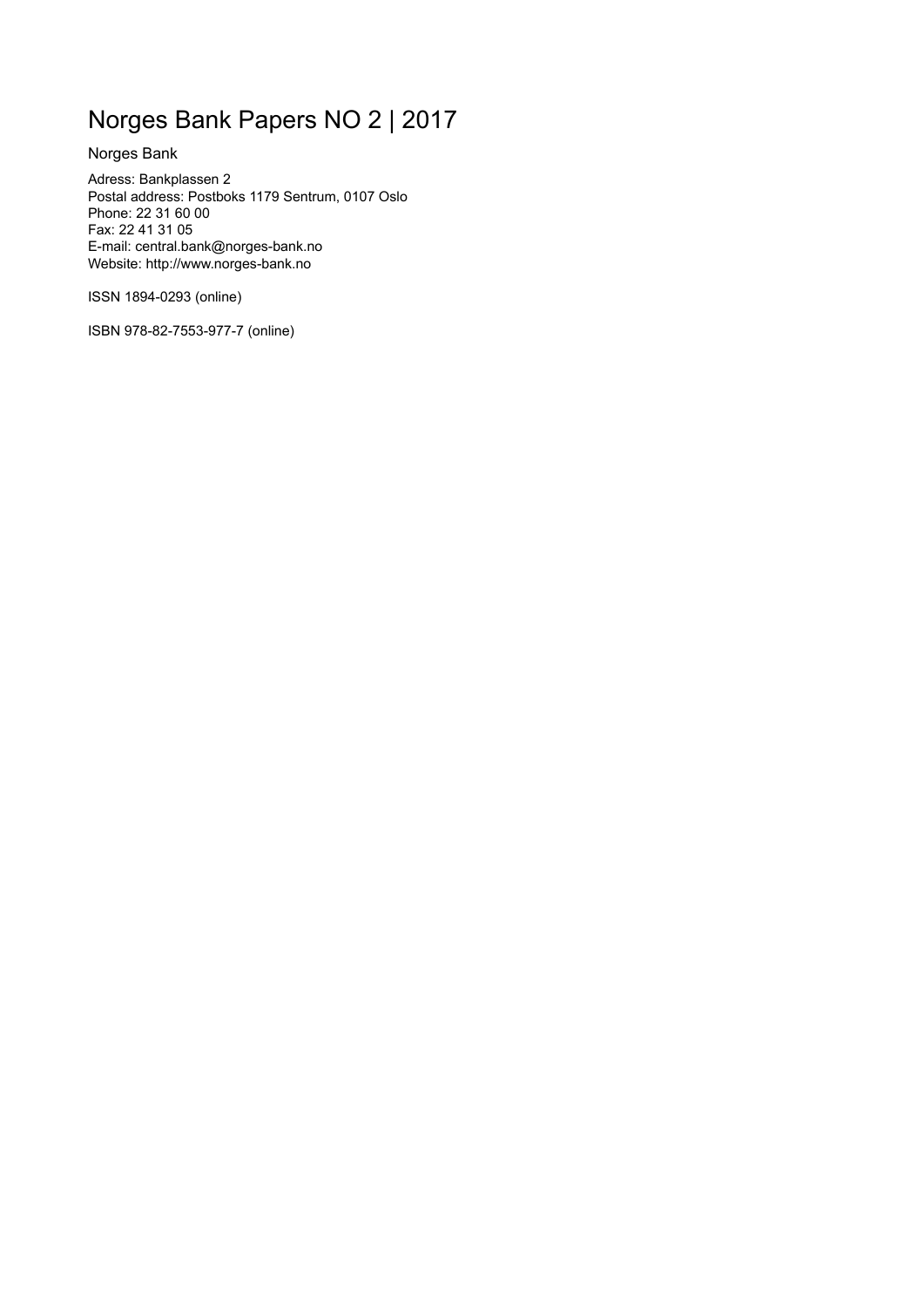# **Contents**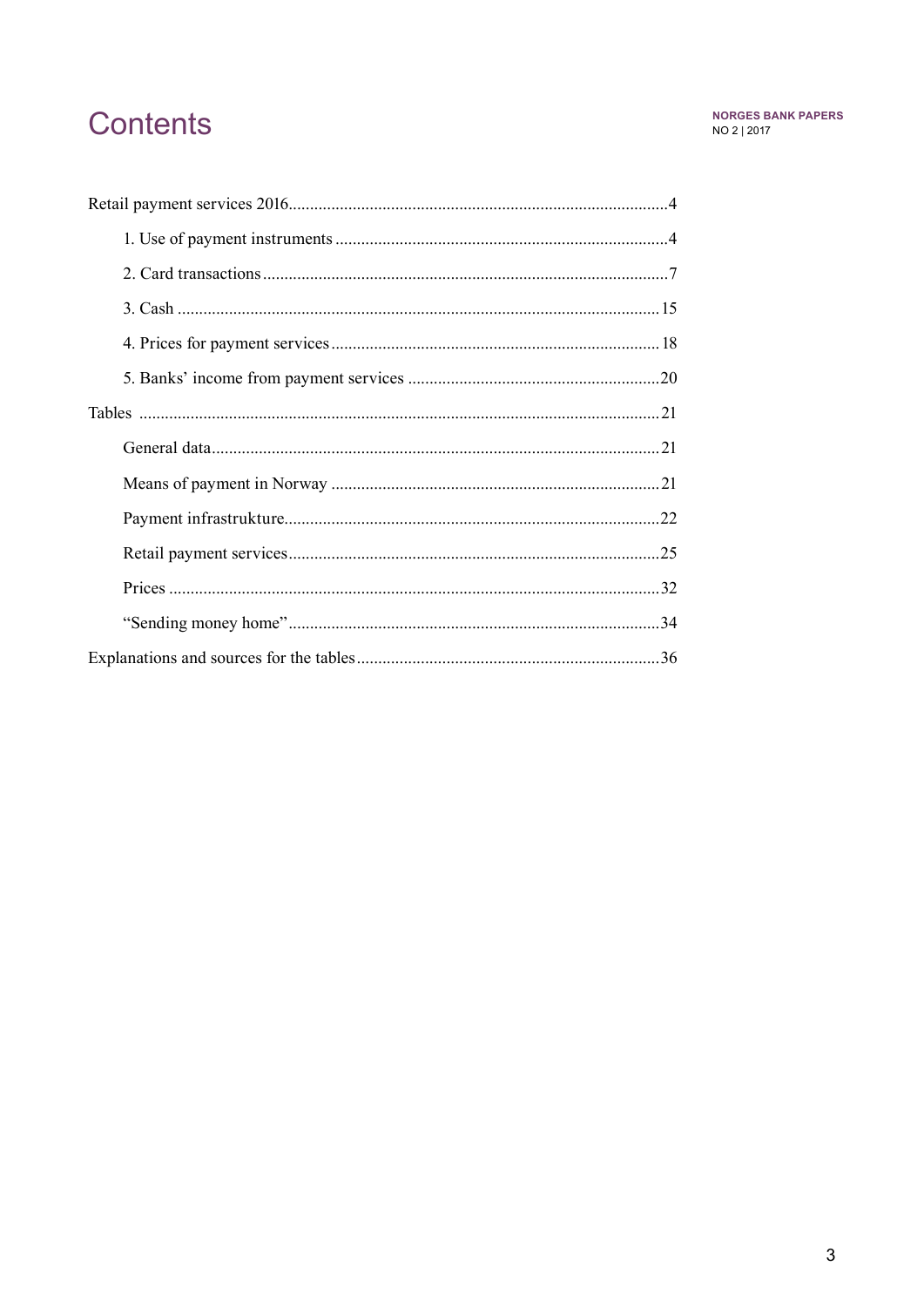# <span id="page-3-0"></span>Retail payment services 20161

*The strong growth in payment card use continued in 2016. Growth in the use of international payment cards was particularly strong, reflecting a sharp increase in payments over the internet and in the use of mobile payment solutions. The average number of card transactions per inhabitant in 2016 was 417. The average value of card transactions was NOK 408. There was a further decline in the use of the cash infrastructure, such as ATMs and cash-back.* 

### 1. Use of payment instruments

There are two main types of means of payment: cash and bank deposits (in bank accounts). Means of payment can be accessed by using a payment instrument. Payment cards and debit and credit transfers are examples of payment instruments that provide access to bank accounts. Cash can be used without recourse to any other instrument and is therefore both a means of payment and a payment instrument.

Chart 1 shows the use of payment instruments excluding cash. In 2016, there were 2 794 million payments, 7.1 percent more than in 2015.



#### **Chart 1 Use of payment instruments. In millions of transactions. 2001–2016**

Source: Norges Bank

The use of debit and credit transfers has increased steadily over a number of years. In 2016, 681 million such payments were made, 3.4 percent more than in 2015. Around 60 percent of credit transfers were made by retail customers, while corporate customers accounted for the remaining 40 percent.

The number of payments using payment cards rose by 8.3 percent, and there were 2 114 million card payments in 2016.

Cheques represent a third category of payment instrument. They continue to be used to some extent, even though the number is falling year by year. In 2016, slightly more than 50 000 cheque payments were made (Table 8 in the appendix). Cheques are

<sup>1</sup> The statistics used in this document have been compiled by Statistics Norway on behalf of Norges Bank. Further details are provided in the tables and are also published on Norges Bank's website.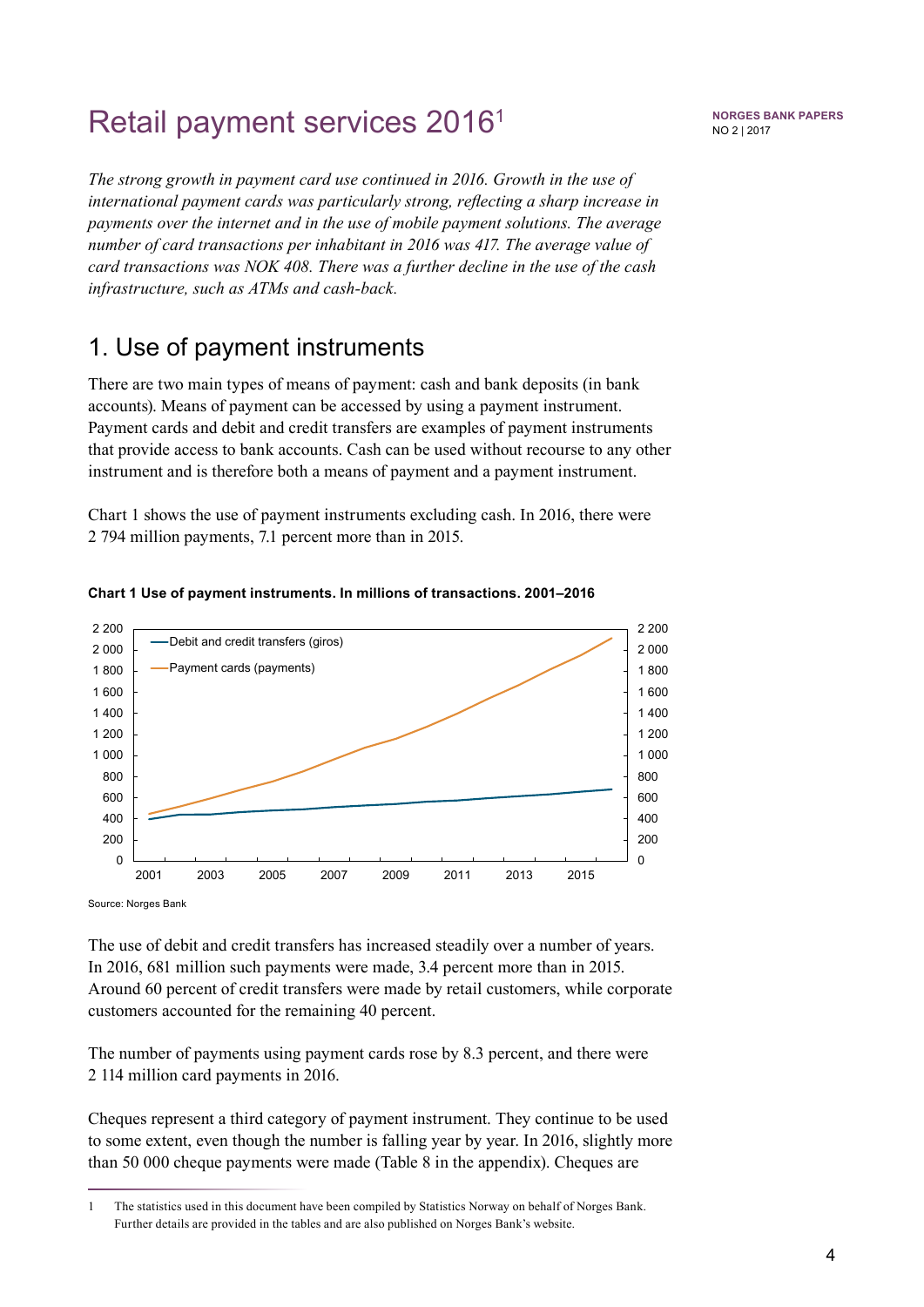mainly used in the commercial sector, primarily for larger transactions, such as vehicle purchases. The average cheque payment in 2016 was NOK 49 072.

A typical debit or credit transfer is much larger than a typical card payment. In 2016, the average debit or credit transfer was NOK 23 441, while the average card payment was NOK 364.

The value of debit and credit transfers totalled NOK 15 952 billion in 2016 (Chart 2), falling by 0.1 percent between 2015 and 2016. Corporate customers account for 85 percent of the total value of debit and credit transfer payments. Payments by corporate customers thus on average far exceed payments by retail customers.

The value of card payments grew by 6.3 percent in the same period, to NOK 770 billion.



**Chart 2 Use of payment instruments. In billions of NOK. 2001–2016**

**Breakdown by payment type**

More than half (56 percent) of all payment instruments used in 2016 involved the domestic BankAxept debit card system (Chart 3, left). Transactions using international payment cards (debit, credit and charge cards) accounted for 20 percent of transactions. Other payment cards (domestic credit cards and prepaid international cards) accounted for a marginal share of transactions. Online banking payments were the most widely used type of credit transfer (16 percent). Direct debits accounted for 4 percent of all transactions. Direct debits are debit transfers initiated by the payee. Examples are AvtaleGiro (retail customers) and AutoGiro (corporate customers). Other credit transfers (including postal giro, telegiro, mobile banking payments and giros delivered at the counter) accounted for the remaining 4 percent of transactions.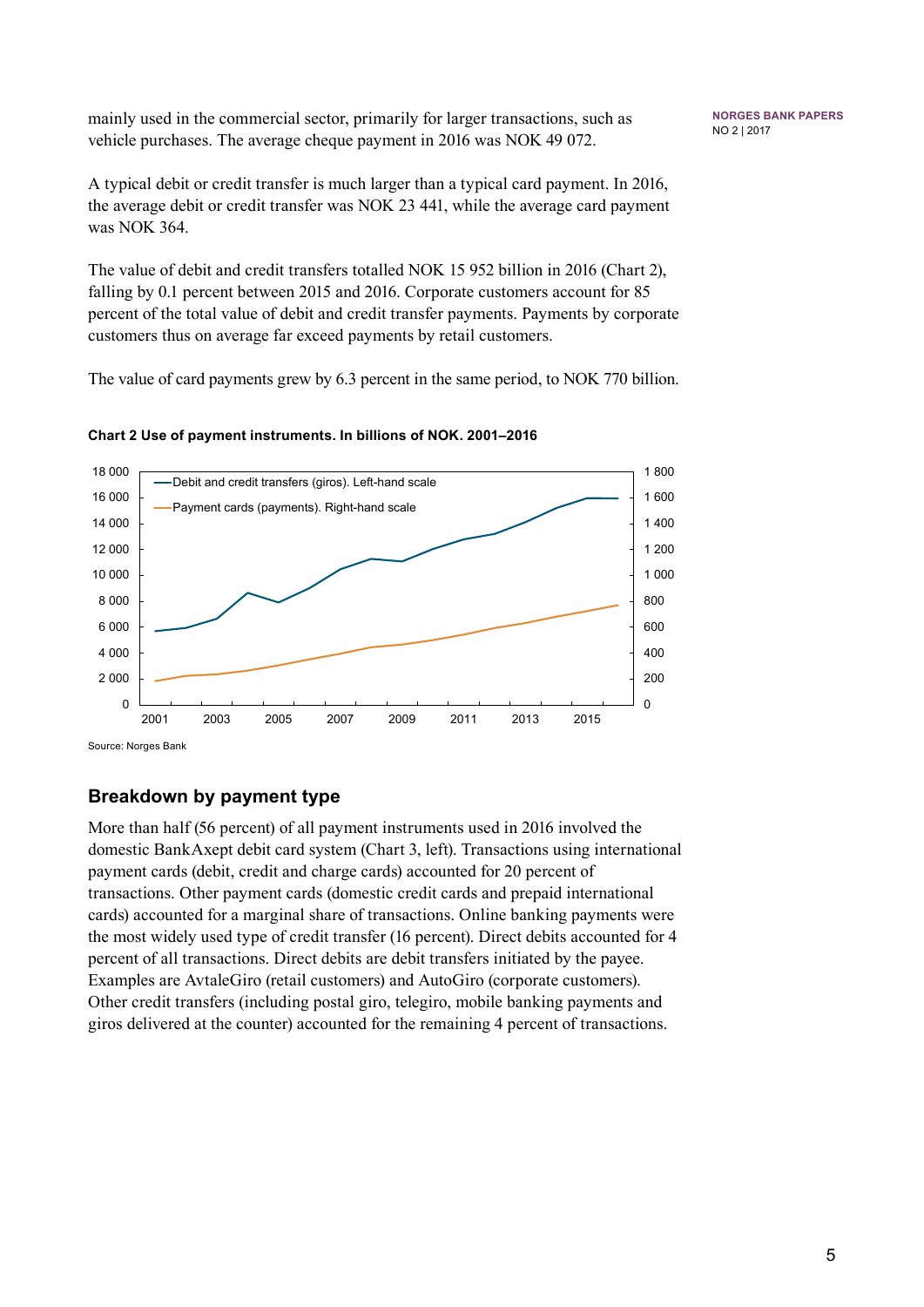#### **Chart 3 Use of selected payment instruments as a share of total number of transactions and total value. 2016**

**Norges Bank Papers** No 2 | 2017



#### Source: Norges Bank

The value of online banking payments accounted for as much as 81 percent of the total value of transactions in 2016. The value of direct debits and other debit and credit transfers amounted to 2 percent and 12 percent, respectively, of the total value. Card transactions accounted for only 5 percent of the total value of electronic transactions. The difference in the two parts of Chart 3 thus reflects the relatively large number of small card payments and the fewer but larger credit transfers and other giro payments.

### **Direct debits, electronic invoicing and postal giros**

To execute direct debits, both the payee and the payer are required to enter into a direct debit agreement with their bank. At end-2016, there were 20 million direct debit agreements, between retail customers, corporate customers and banks. This amounted to an increase of 7.9 percent on 2015.

Direct debits can be combined with electronic invoicing (e-invoicing). At end-2016, there were 1 742 agreements registered with Nets with enterprises to *offer* the Norwegian banking industry's e-invoicing solution (eFaktura). There were 17.4 million agreements with retail customers and 0.2 million agreements with corporate customers to *receive* eFaktura, an increase in the number of agreements of 19.9 percent and 19.1 percent, respectively, since end-2015.

In 2016, approximately 81 million eFaktura invoices were sent from businesses to retail customers and slightly over one million business-to-business eFaktura invoices. The increase between 2015 and 2016 was 15.9 and 11.7 percent, respectively. Slightly over 35 million EHF-faktura<sup>2</sup> invoices were sent, an increase of 66.2 percent between 2015 and 2016.

There were 461 177 postal giro agreements at end-2016, 9.2 percent fewer than at end-2015. The decline reflects both lower usage and termination of inactive agreements.

### **Payments by retail customers**

Chart 4 shows debit and credit transfers by retail customers. Online banking transfers, direct debits and mobile banking payments have increased in recent years, and are the

<sup>2</sup> EHF-faktura is the government's electronic invoicing format.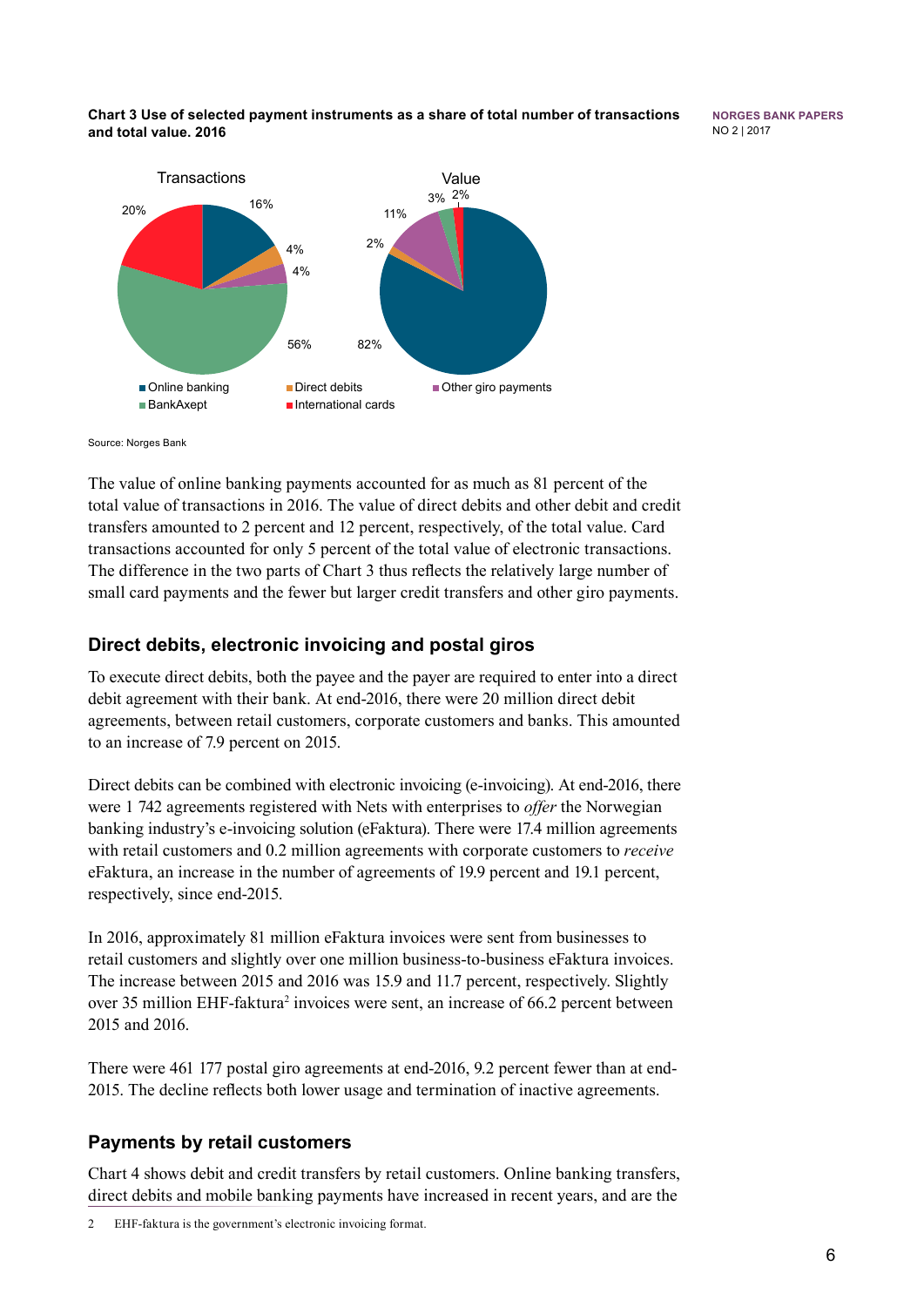**Norges Bank Papers** No 2 | 2017

<span id="page-6-0"></span>three most widely used money transfer services for retail customers. Each retail customer made an average of 75 payment transactions using one of these three services in 2016. Turnover in online and mobile banking payments together amounted to nearly NOK 300 000 kroner per customer, with direct debits amounting to around NOK 26 000 per customer.

The volume of postal giro and telegiro payments has been falling every year, and these solutions now are little used. Users of postal giros made an average of 19 such payments each in 2016.





Source: Norges Bank

## 2. Card transactions

In 2016, the total number of card transactions<sup>3</sup> with Norwegian payment cards in Norway came to 2 175 million, an increase of 7.6 percent on 2015. The average number of card transactions per inhabitant in 2016 was 417 (Chart 5). The average value of card transactions continued to fall, and in 2016 was NOK 408.

<sup>3</sup> Includes payments with or without cash withdrawals and ATM withdrawals.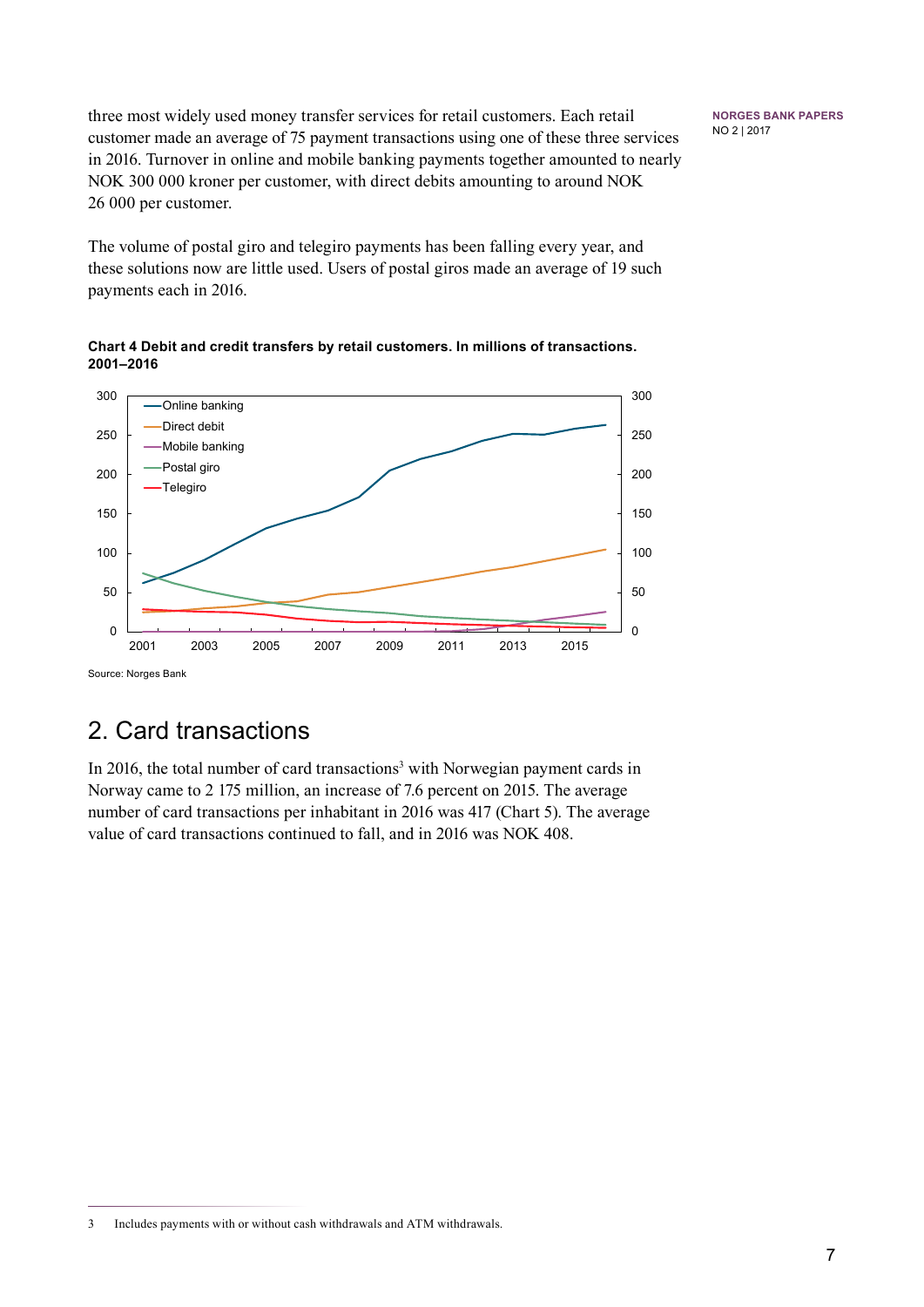

**Norges Bank Papers** No 2 | 2017



### **Number of payment cards**

At end-2016, the total number of Norwegian payment cards issued stood at 15.2 million (Chart 6). Since their launch in the latter half of the 1970s, the number of such cards has increased every year. Between 2015 and 2016, the number of cards increased by 3.3 percent.



#### **Chart 6 Number of Norwegian payment cards issued. In millions. 2001–2016**

Source: Norges Bank

The most widely used card type is a card combining BankAxept with an international4 debit card (usually Visa or Mastercard) (Overview 1). Over half of cards issued are of this type. The next most widely used card type is international credit cards. Slightly more than one-third of cards are of this type. Other card types account for only a small portion of the total number of cards.

 In the remainder of the text, the term *international cards* is used for Norwegian payment cards issued by international card companies or under licence from them. These include Visa, Mastercard, American Express, Diners Club, JCB and China Union Pay.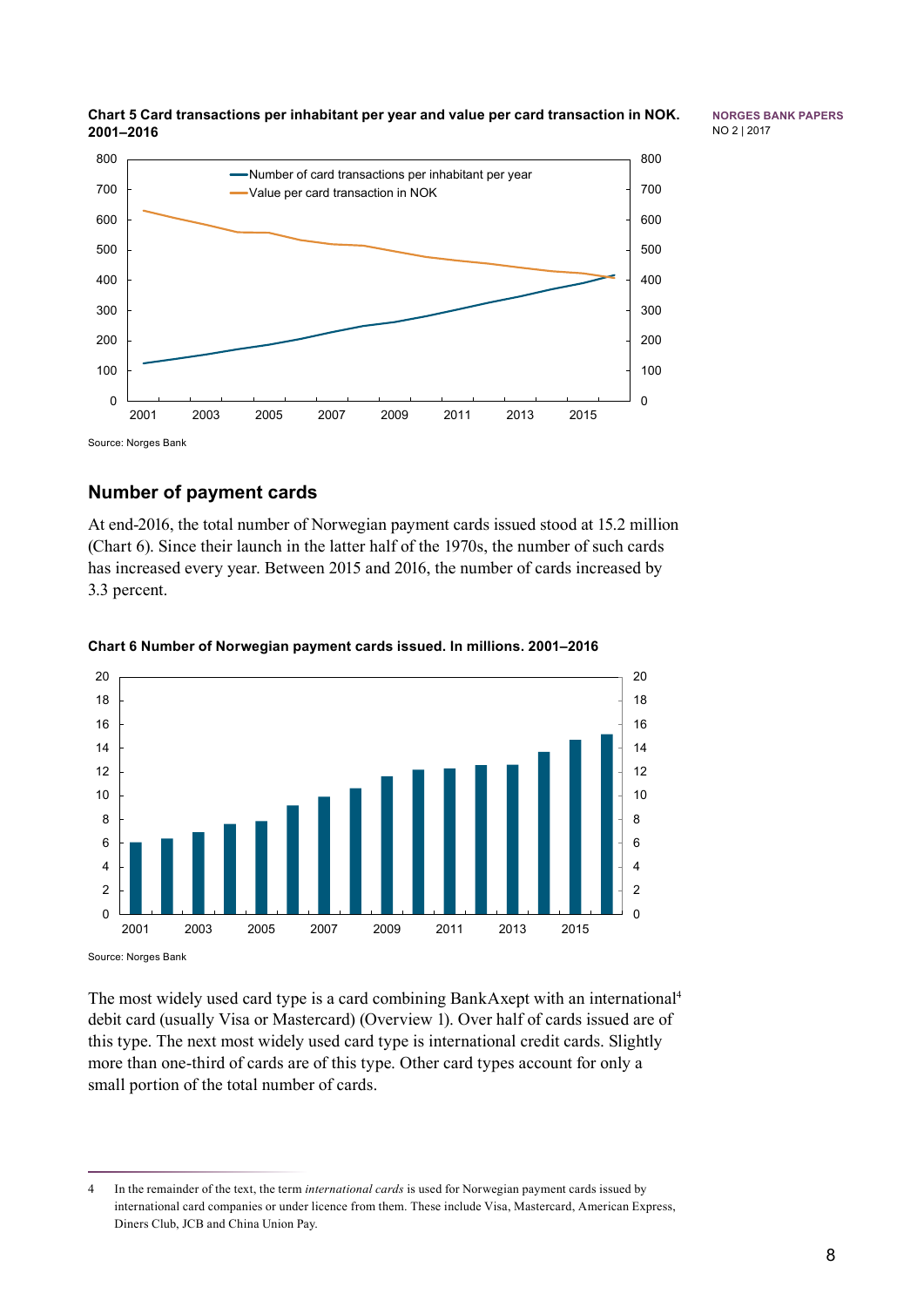#### **Overview 1 Composition of Norwegian payment cards5 issued. Percent**

**Card type 2014 2015 2016** Combined BankAxept/international debit cards 56.4 55.6 54.6 International credit cards 31.7 34.1 36.2 Combined international/domestic credit cards 3.8 3.7 4.0 International charge cards 4.1 3.2 2.8 Non-combined BankAxept cards 1.2 1.2 1.1 1.0 E-money cards 2.0 1.9 0.8 Combined BankAxept/domestic credit cards + domestic credit cards 0.8 0.5 0.6

Source: Norges Bank

#### **Types of card payment**

Payment cards can be used in a number of different ways. Physical payment cards can be used in the traditional way (chip and PIN) and at contactless-enabled terminals. Otherwise, card details can be used to pay directly on a website when making an internet purchase. Card details can also be entered into a mobile phone, so that the phone can be used for internet purchases, for purchases at points of sale and for person-to-person payment transactions.6 At end-2016, only international payment cards were capable of being used for mobile payments and internet purchases.

In 2016, the number of transactions using the Norwegian BankAxept debit card system came to 1 595 million (Chart 7). The increase between 2015 and 2016 was 4.5 percent, somewhat lower than in the previous period (5.1 percent). Domestic credit cards accounted for 6 million transactions.

There were 573 million transactions using international cards in 2016. The year-on-year rise accelerated, increasing from 12.6 percent 2015 to 17.6 percent in 2016. The strong growth primarily reflects a substantial increase in online shopping and in the use of mobile payment solutions.



#### **Chart 7 Use of Norwegian payment cards by issuer. In millions of transactions. 2001–2016**

9

<sup>5</sup> *Debit card:* Payment card enabling the card user to access deposits and credit from the bank account to which the card is linked. The user's account is debited each time the card is used. *Credit card:* Payment card with a line of credit that in accordance with the cardholder agreement may be repaid regardless of when the card is used.

*Charge card:* The user of the card receives at certain intervals an invoice for total use.

<sup>6</sup> Mobile payment solutions that could be used in Norway at end-2016 comprised Vipps, MobilePay and mCash.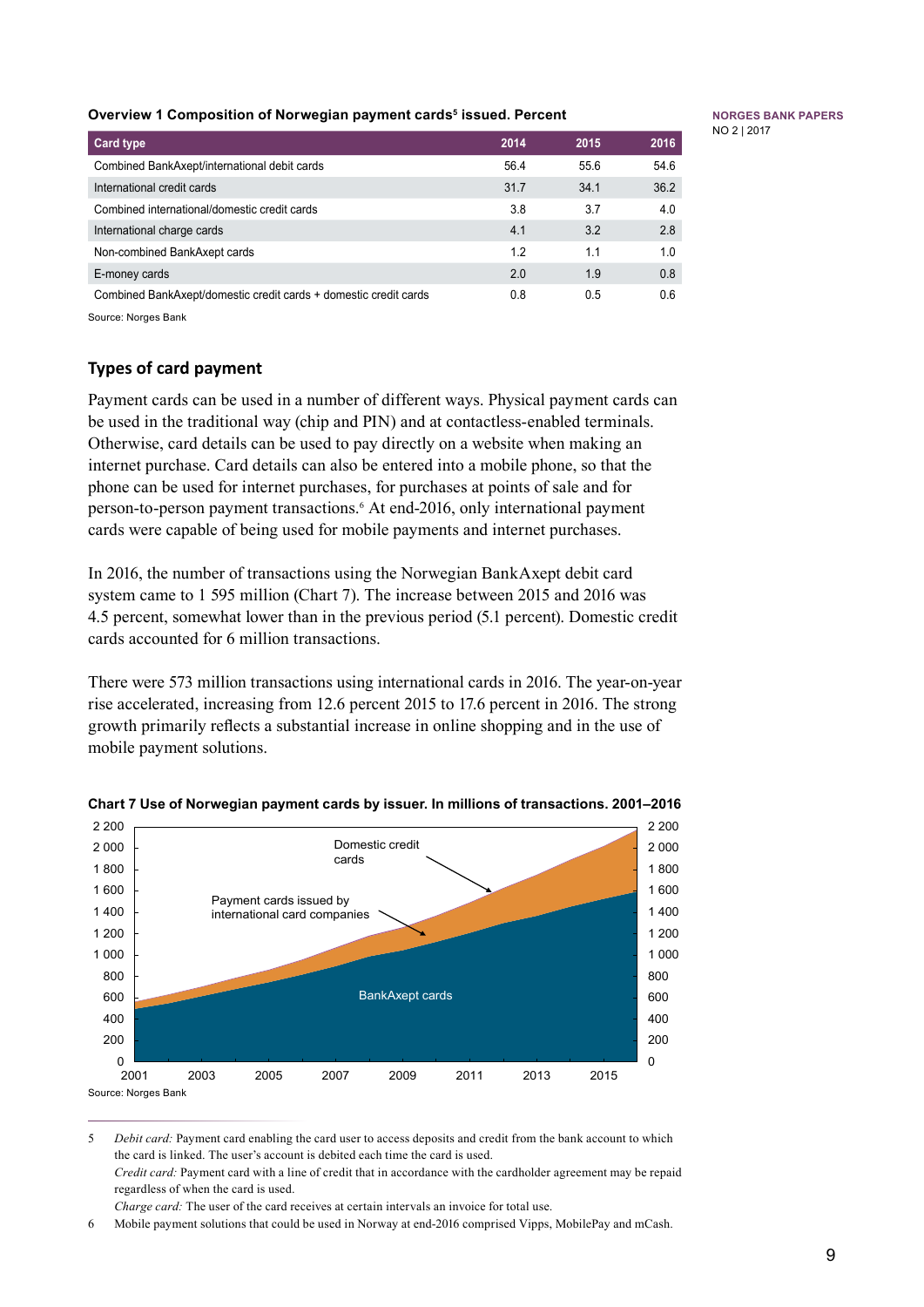BankAxept cards' market share continues to decline, falling from 75.5 percent to 73.3 percent between 2015 and 2016 (Chart 8).7 The percentage of total card use for international debit cards rose from 14.5 percent to 16.4 percent and for international credit cards from 8.6 percent to 9.0 percent. Total market share of international cards in 2016 was 26.4 percent, up from 24.1 percent i 2015. Domestic credit cards' market share was 0.3 percent.

89.8 percent of all transactions in 2016 were made with a debit card (BankAxept and international debit cards) while 9.3 percent were made with a credit card (international and domestic). Credit card use is increasing every year. In 2010, 5.8 percent of transactions were made with a credit card.





Source: Norges Bank

The total value of BankAxept transactions in 2016 was NOK 584 billion (Chart 9). The increase between 2015 and 2016 was 1.0 percent. The value of transactions using international cards rose by 9.7 percent between 2015 and 2016, totalling NOK 294 billion in 2016. The increase in value was not as pronounced as the increase in the number of transactions. The average transaction value on international cards fell from NOK 550 in 2015 to NOK 513 in 2016.

<sup>7</sup> The share of the total use of Norwegian cards. BankAxept cards may not be used for purchases abroad and for the time being not for internet purchases either. Excluding such card use, BankAxept's share of total card use was 87.1 percent in 2015 and 85.6 percent in 2016.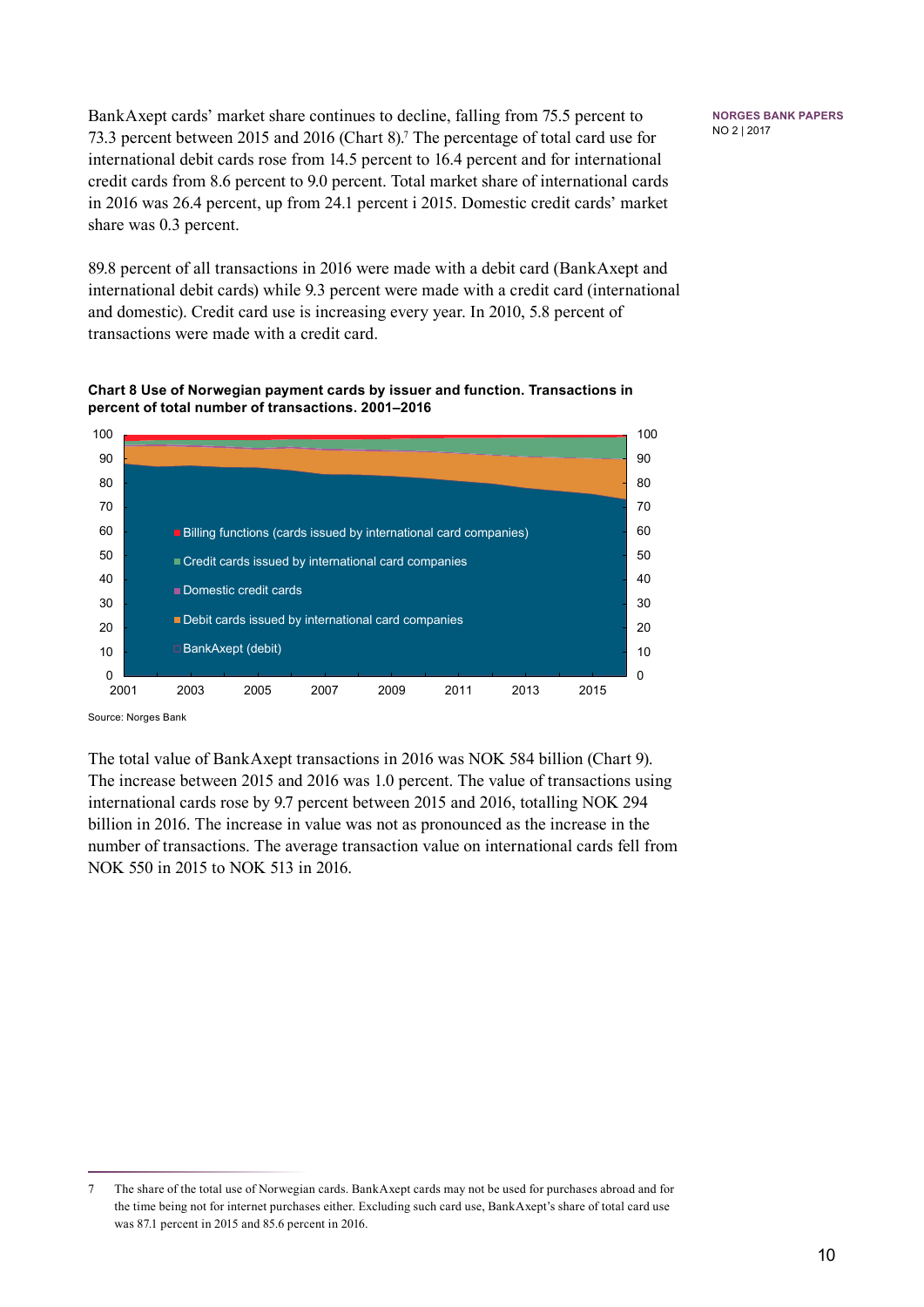

### **Chart 9 Use of Norwegian payment cards by issuer. In billions of NOK. 2001–2016**

**Norges Bank Papers** No 2 | 2017

Source: Norges Bank

In value terms, BankAxept transactions represented 65.9 percent of the total value of card transactions (Chart 10). This share was somewhat lower than in 2015 (67.6 percent). International cards increased their share of the total value of card transactions from 31.4 percent to 33.2 percent. International debit cards and international credit cards accounted for 15.6 and 14.9 percent, respectively, of total transaction value. International charge cards accounted for the remaining value of international card transactions.

In 2016, debit cards accounted for 81.5 percent of the total value of card transactions. Credit cards accounted for 15.8 percent. The average debit card transaction was NOK 370, while the average credit card transaction was NOK 696.



**Chart 10 Use of Norwegian payment cards by issuer and function. In percent of total value. 2001–2016** 

Source: Norges Bank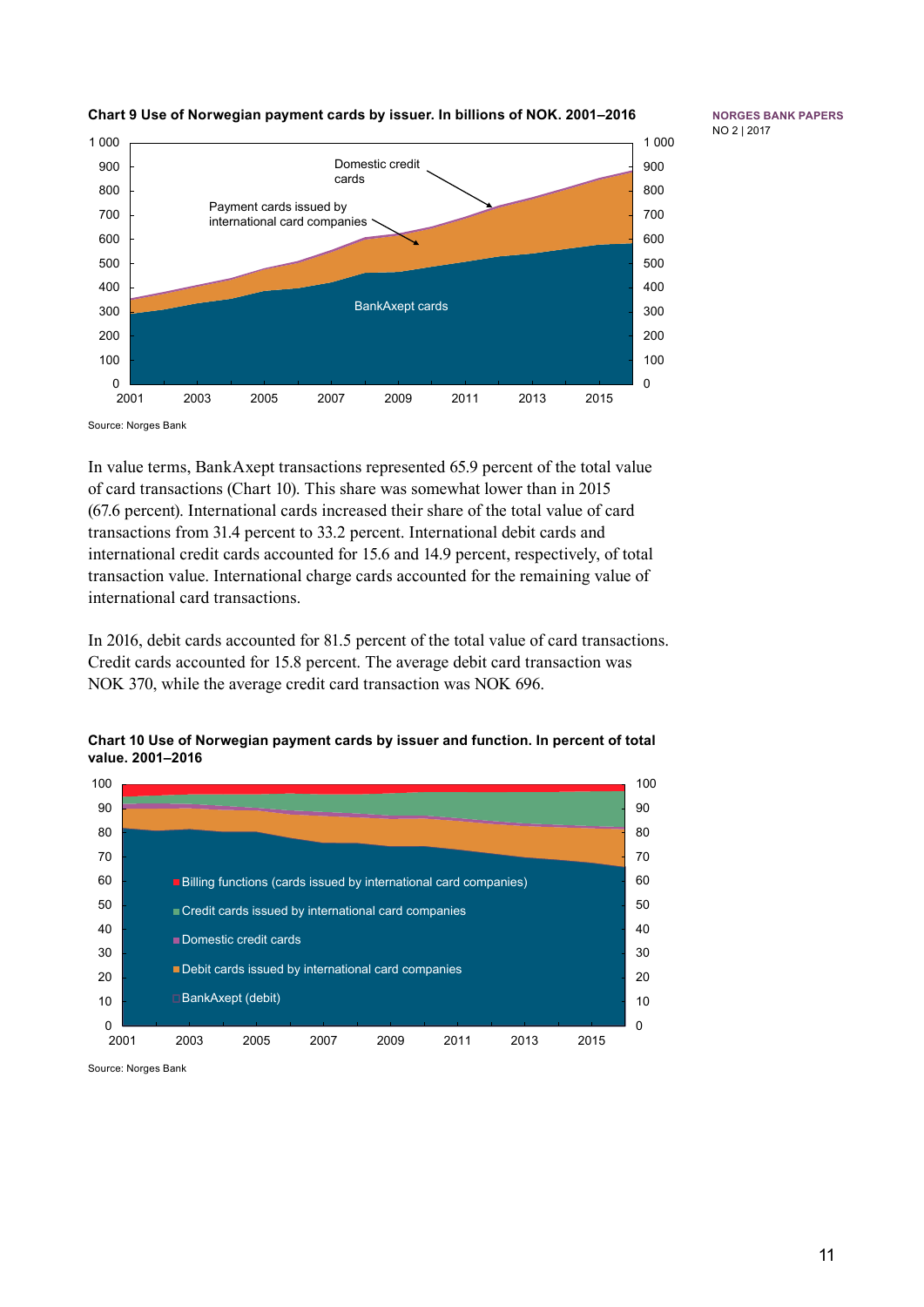### **Internet card payments**

There has been a sharp increase in internet card payments over the past years (Chart 11). In 2016, there were 173 million such purchases made with Norwegian payment cards. Payments to websites abroad account for around 60 percent of total internet payments, and increased by 27.6 percent over the past year.

The figures for internet payments in Norway showed an increase of as much as 42.4 percent over the past year. This rise reflects not only growth in traditional online shopping, but also growth in the use of mobile payment solutions. For the years up to and including 2016, all such use is included in the figures for internet payments in Norway.<sup>8</sup> From 2017, the statistics will distinguish among areas of use for mobile solutions, such as ordinary internet purchases, payments at points of sale and personto-person payments, so-called "friends and family" payments.



#### **Chart 11 Internet payments with Norwegian payment cards. 2007–2016**

Source: Norges Bank

The total value of internet purchases in 2016 was NOK 97 billion. The average purchase amount was NOK 559. The value of internet payments to other countries increased by 15.9 percent between 2015 and 2016, while the value of internet payments in Norway rose by 27.2 percent (which does not only pertain to online shopping (see previous paragraph)).

The number of internet payments in Norway has risen much faster than the value of such payments. This may suggest strong growth in small payments using mobile payment solutions.

Customers abroad make fewer purchases at Norwegian online shops than Norwegians make at online shops abroad. Customers abroad accounted for 7.9 million such purchases, with a total value of NOK 17 billion. The value of these transactions rose by 14.9 percent between 2015 and 2016.

Internet payments are assuming an ever larger share of total payments made with Norwegian payment cards. Chart 12 shows that in 2016 internet payments accounted for 8.2 percent of all payments using Norwegian cards. In value terms, internet payments accounted for 12.6 percent of the value of all card payments.

<sup>8</sup> Mobile solutions use the internet and not the ordinary card infrastructure to carry out transactions.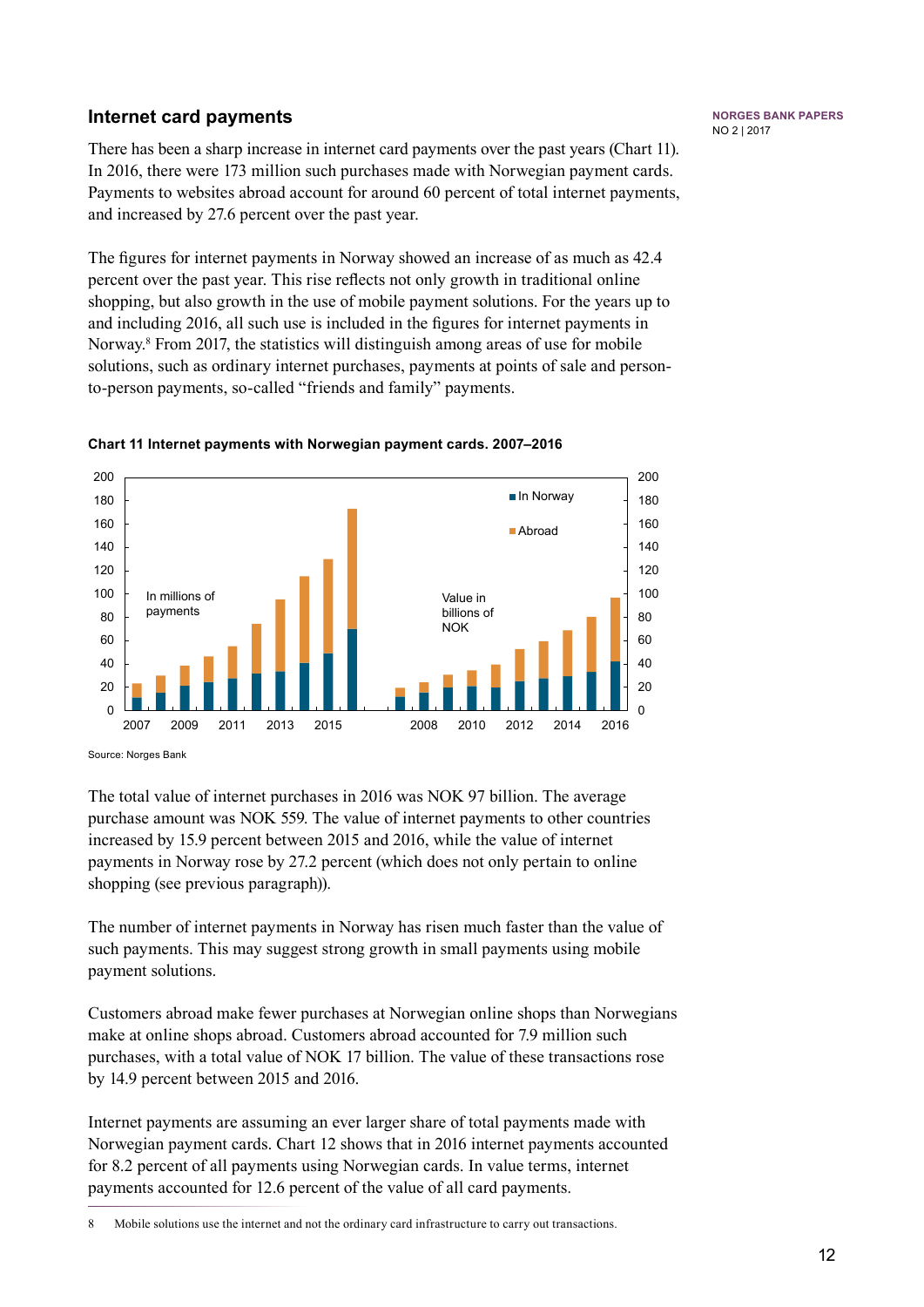#### **Chart 12 Internet payments with Norwegian payment cards. Percentage of total payments. 2007–2016**



Source: Norges Bank

### **Card payments abroad**

Chart 13 shows the total use of Norwegian payment cards abroad, both at terminals and via the internet. The number of transactions abroad came to 255 million in 2016. 242 million transactions were payments of various kinds, while 13 million transactions were cash withdrawals. The number of payments increased by 10.1 percent between 2015 and 2016. Cash withdrawals declined by 8.9 percent.



#### **Chart 13 Use of Norwegian payment cards abroad. In millions of transactions. 2001–2016**

*Source*: Norges Bank

The entire increase in the number of payments reflects an increase in the number of internet payments. The number of goods purchases at points of sale abroad remained unchanged at 139 million.

For goods purchases at points of sale or websites abroad, international cards are primarily used. The statistics show that international debit cards were used in 76 percent of the cases. International credit cards and charge cards were used in most of the remaining cases, 21 and 2 percent, respectively. A small share of these transactions (1 percent) was carried out using a BankAxept card in Norwegian-owned terminals right across the border from Norway.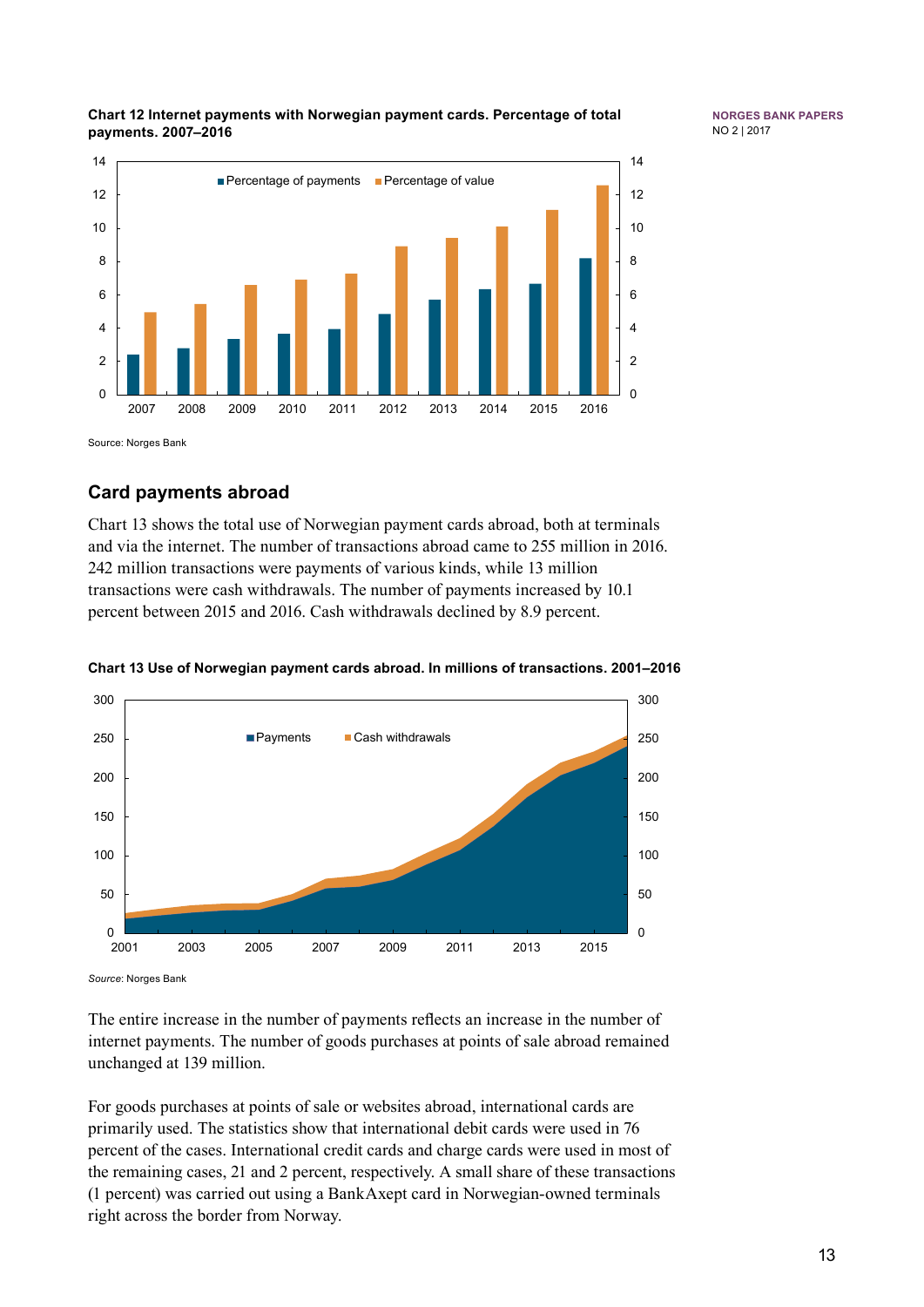The value of card use abroad in 2016 totalled NOK 144 billion, an increase of 2.7 percent on 2015 (Chart 14). The value of various kinds of payment transactions amounted to NOK 122 billion, while the value of cash withdrawals amounted to NOK 22 billion. The average value of cash withdrawals abroad in 2016 corresponded to NOK 1 654. The average value of goods purchases at points of sale abroad corresponded to NOK 485.

**Norges Bank Papers** No 2 | 2017





Source: Norges Bank

Norway is among the countries with the highest use of cards as a means of paying for goods and services (Chart 15). Only Iceland ranks higher. At the other end is Germany, which is one of the advanced economies with the lowest card use. On average, Germans pay using a payment card less frequently than once a week.





Sources: Norges Bank, ECB, BIS and Seðlabanki Íslands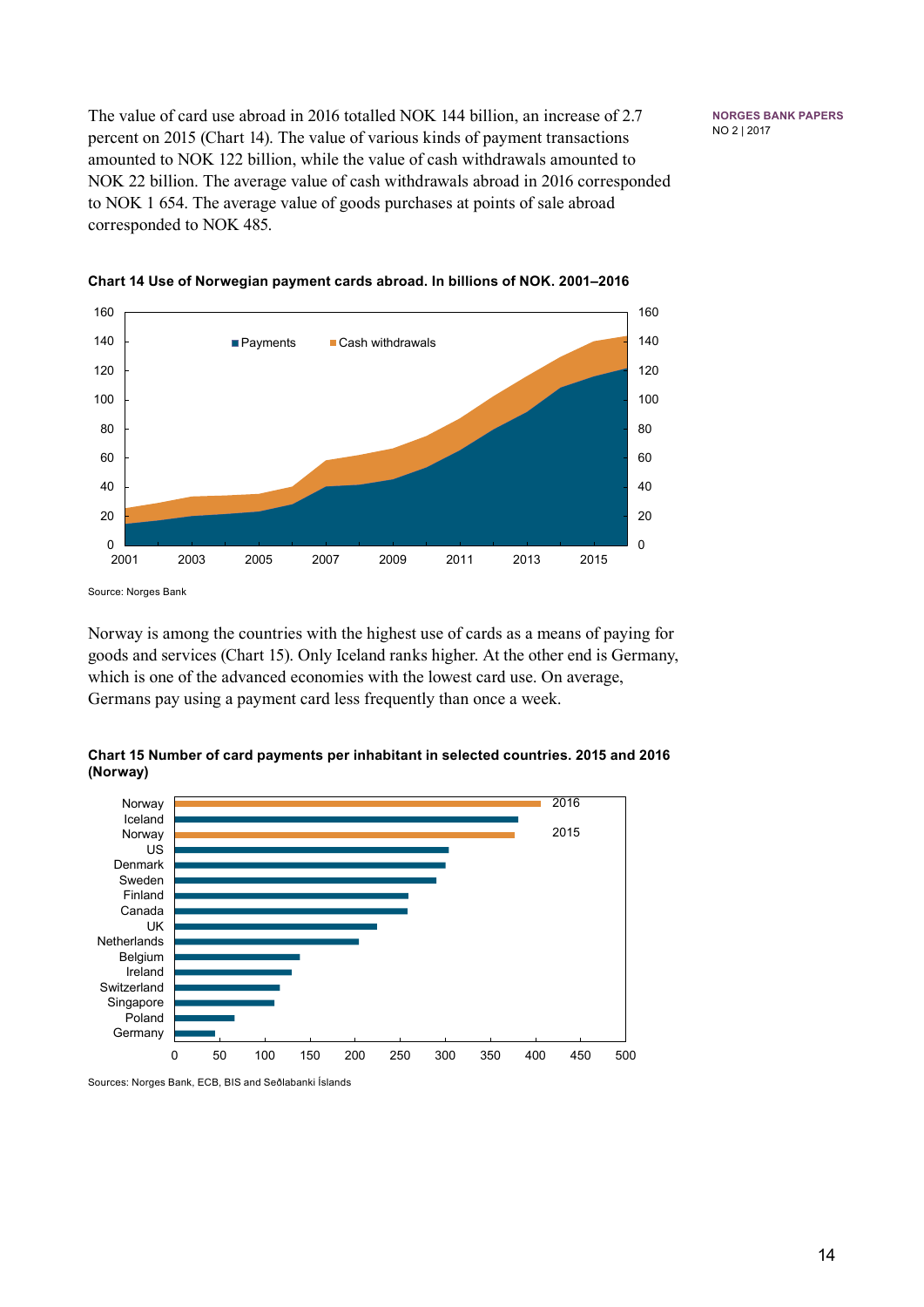## <span id="page-14-0"></span>3. Cash

Chart 16 shows the number and value of ATM and POS cash withdrawals. There were 49 million ATM withdrawals in 2016, 12.5 percent fewer than in 2015. The value of ATM withdrawals totalled NOK 90 billion in 2016, 11.8 percent less than in 2015.

There were 36 million POS withdrawals in 2016, which is 12.8 percent fewer than in 2015. POS withdrawals totalled NOK 17 billion in 2016, and declined by 7.9 percent from 2015.

The decline in ATM and POS withdrawals is the most pronounced in a single year to date, in terms of both the number and the value of withdrawals.

The average ATM withdrawal rose from NOK 1 615 in 2015 to NOK 1 628 in 2016. The average POS withdrawal rose from NOK 455 in 2015 to NOK 481 in 2016.



#### **Chart 16 Cash withdrawals from ATMs and POS terminals. 2001–2016**

Source: Norges Bank

A user can withdraw cash at bank branches, from ATMs and at many POS terminals. The number of ATMs declined from 1 950 in 2015 to 1 679 in 2016. While the decline in the number of ATMs has been ongoing for some years, the decline over the past year was particularly pronounced. At the same time, the number of POS terminals is increasing. In 2016, a total of 155 212 payment terminals had been installed.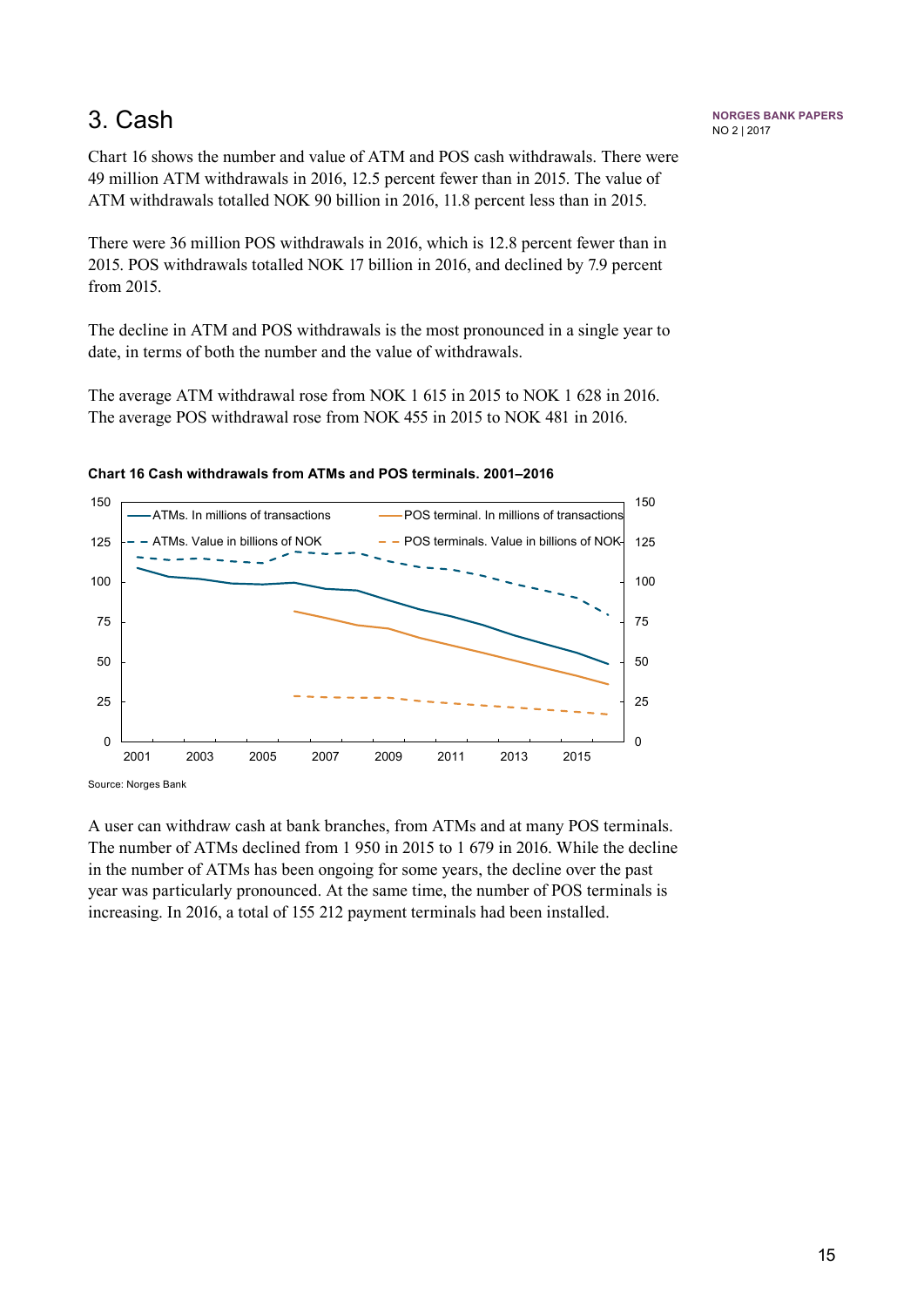

**Norges Bank Papers** No 2 | 2017

Source: Norges Bank

For POS cash withdrawals, BankAxept cards are primarily used. For ATM withdrawals, various card types may be used. Close to 92 percent of withdrawals from Norwegian ATMs in 2016 were made using BankAxept cards.

In 2016, each ATM was used for an average of 29 124 cash withdrawals (Chart 18), or an average of 80 withdrawals per day. The average amount withdrawn from each ATM was NOK 47 million, or an average of NOK 130 000 per day.

Each POS terminal was used an average of 11 246 times in 2016 (goods purchases with and without cashback).



**Chart 18 Use of ATMs and POS terminals per year. 2001–2016**

**Chart 17 Number of POS terminals and ATMs. 2001–2016**

Source: Norges Bank

The value of cash in circulation has remained relatively stable in recent years at just under NOK 50 billion. At year-end 2016, cash in circulation amounted to NOK 46.7 billion. Cash as a share of the monetary aggregate M1<sup>9</sup> fell from 2.7 percent in 2015 to

<sup>9</sup> M1 is the narrow monetary aggregate. This is money that is available and can be used immediately and comprises current accounts and cash in circulation. The definition of M1 was changed in 2015, leading to a break in the statistics.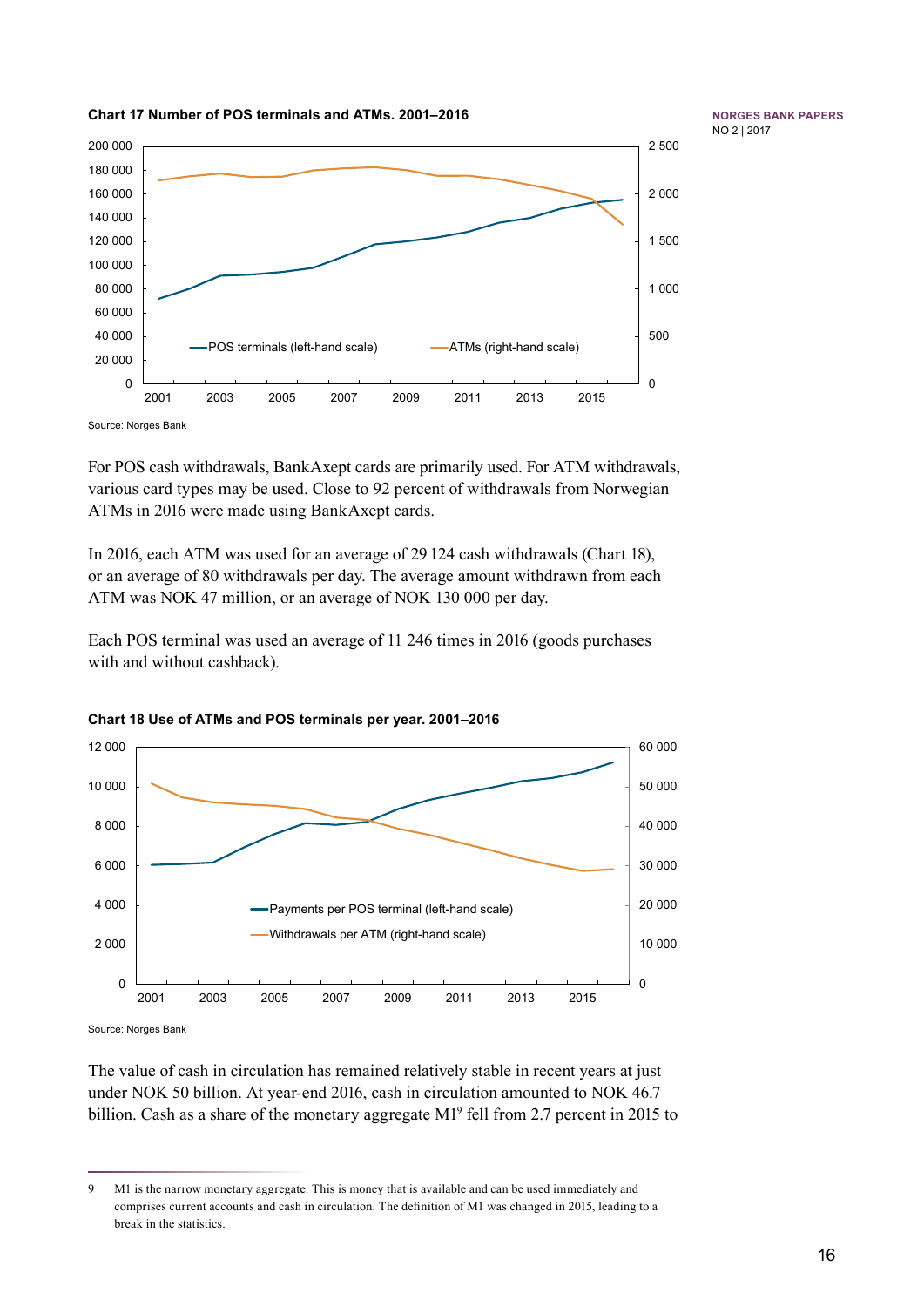2.5 percent in 2016.10 Cash as a share of GDP for mainland Norway amounted to 1.7 percent in 2016.

**Norges Bank Papers** No 2 | 2017





Sources: Norges Bank and Statistics Norway

The figures for Norway are low in an international context (Chart 20). Also in the other Nordic countries and the UK, the value of cash as a share of M1 is low. At the opposite end is the US, where cash in circulation accounts for close to half of this monetary aggregate. One reason for this is that USD banknotes and coins are also used in a number of countries other than the US.

**Chart 20 Value of cash as a share of means of payment (M1) in selected countries. 2015 and 2016 (Norway)** 



Sources: Norges Bank, ECB, BIS and Seðlabanki Íslands

<sup>10</sup> Note that this is not an expression for the use of cash.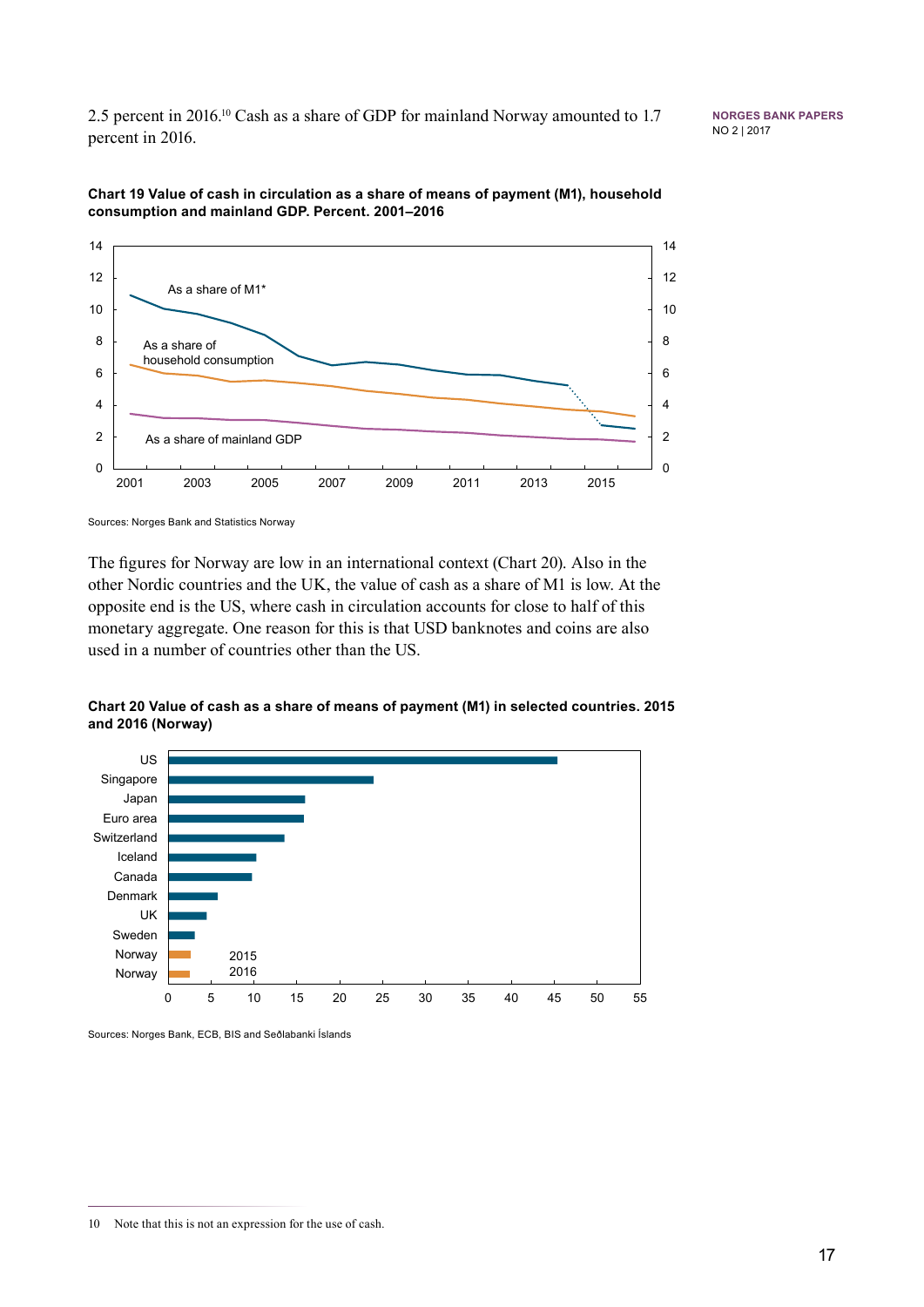## <span id="page-17-0"></span>4. Prices for payment services

Overview 2 provides information on prices for different banking and card services. Prices are lower for customers belonging to a bank's loyalty programme than those not belonging to such a programme.

Prices for bill paying vary widely according to form of payment. The prices are clearly highest for paper-based and manual payment services. Average prices for credit transfers made via cash payment over the counter have risen to slightly more than NOK 100 for customers belonging to a loyalty scheme. Payments using AvtaleGiro (direct debit) or via an online banking service with CID are largely free of charge for customers belonging to a loyalty scheme, but cost other customers close to NOK 1.

At the beginning of 2017, the average annual fee for a BankAxept card combined with an international card was NOK 209 both for customers belonging to a loyalty scheme and for those not belonging to such a scheme. The average price of a goods purchase using BankAxept was zero for customers belonging to schemes and NOK 0.90 for customers not belonging to schemes.

Cash withdrawals using a debit card from an ATM belonging to the customer's bank are normally free of charge during opening hours. Withdrawals using a debit card from an ATM belonging to another bank cost NOK 6.50 during opening hours for customers belonging to a loyalty scheme and NOK 6.90 for customers not belonging to such a scheme. Withdrawals using an international credit card cost NOK 17.50 for customers belonging to a loyalty scheme and approximately NOK 25 for customers not belonging to such a scheme. In addition, a fee is charged of approximately 1 percent of the amount withdrawn.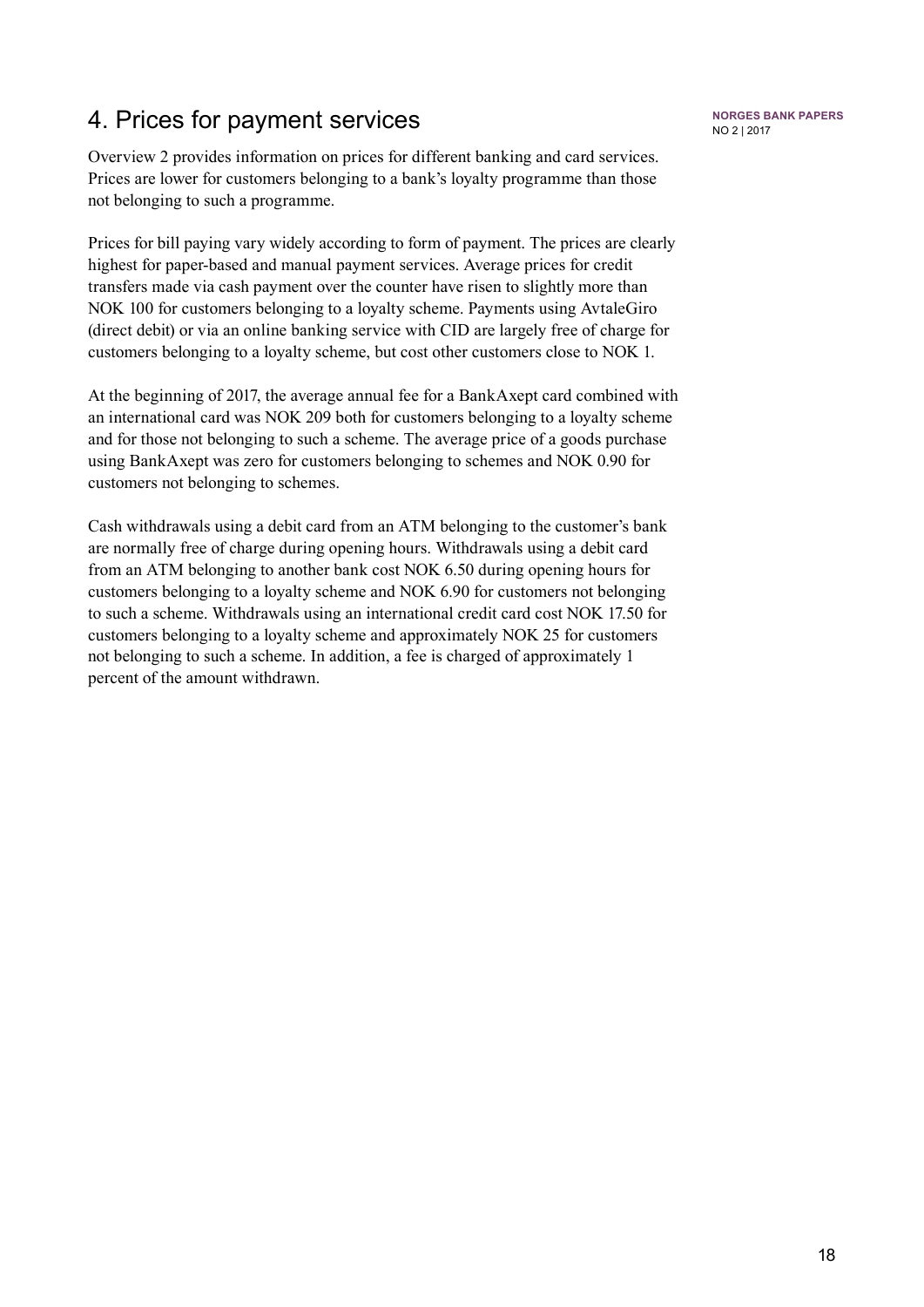#### **Overview 2 Prices for domestic payment services, retail customers. Weighted average (NOK). 1 January each year**

#### **Norges Bank Papers** No 2 | 2017

|                                                                                |       | <b>Customers who do</b><br>not belong to<br>loyalty schemes |       |       | <b>Customers who</b><br>belong to loyalty<br>schemes |              |
|--------------------------------------------------------------------------------|-------|-------------------------------------------------------------|-------|-------|------------------------------------------------------|--------------|
|                                                                                | 2015  | 2016                                                        | 2017  | 2015  | 2016                                                 | 2017         |
| <b>Payments</b>                                                                |       |                                                             |       |       |                                                      |              |
| Online banking (with CID), per payment                                         | 1.50  | 1.50                                                        | 0.90  | 0.00  | 0.00                                                 | 0.00         |
| Online banking - annual fee                                                    | 20.50 | 14.50                                                       | 14.10 | 0.40  | 0.90                                                 | 1.30         |
| Direct debit (AvtaleGiro), per payment                                         | 1.50  | 1.50                                                        | 0.90  | 0.10  | 0.10                                                 | 0.10         |
| Mobile banking (with CID), per payment                                         | 1.50  | 1.50                                                        | 0.90  | 0.00  | 0.06                                                 | 0.00         |
| Mobile banking – transfers between own accounts, per transfer                  | 0.10  | 0.10                                                        | 0.10  | 0.00  | 0.00                                                 | 0.00         |
| Mobile banking - info by SMS                                                   | 2.20  | 2.30                                                        | 2.00  | 1.30  | 1.30                                                 | 1.80         |
| Credit transfer via postal giro, per payment                                   | 8.90  | 9.70                                                        | 11.00 | 9.50  | 9.80                                                 | 11.10        |
| Giro over the counter – account debit, per payment                             | 60.20 | 67.50                                                       | 80.60 | 59.30 | 66.10                                                | 80.00        |
| Giro over the counter – cash payment, per payment                              | 77.00 | 89.50                                                       | 99.70 | 88.90 |                                                      | 95.60 102.70 |
| BankAxept cards in payment terminals (EFTPOS), per payment                     | 1.70  | 1.70                                                        | 0.90  | 0.00  | 0.00                                                 | 0.00         |
| Credit card from international credit card company, annual fee                 |       | 145.10 134.40                                               | 57.80 | 22.60 | 15.70                                                | 32.40        |
| BankAxept cards (combined with debit card from int. card<br>comp.), annual fee |       | 278.20 271.90 275.80                                        |       |       | 208.90 204.80 208.60                                 |              |
| ATM withdrawals, debit cards                                                   |       |                                                             |       |       |                                                      |              |
| Own bank's ATMs during opening hours, per withdrawal                           | 0.00  | 0.00                                                        | 0.20  | 0.00  | 0.00                                                 | 0.00         |
| Own bank's ATMs outside opening hours, per withdrawal                          | 3.00  | 2.80                                                        | 4.80  | 0.00  | 0.00                                                 | 4.20         |
| Other bank's ATMs during opening hours, per withdrawal                         | 5.50  | 5.60                                                        | 6.90  | 5.10  | 5.00                                                 | 6.50         |
| ATM withdrawals, international credit cards                                    |       |                                                             |       |       |                                                      |              |
| Own bank's ATMs during opening hours, per withdrawal                           | 28.00 | 24.90                                                       | 24.80 | 28.40 | 16.20                                                | 17.50        |
| Other bank's ATMs during opening hours, per withdrawal                         | 28.10 | 25.00                                                       | 24.90 | 28.40 | 16.40                                                | 17.50        |
| Fee as a percentage of withdrawal amount                                       | 1.0   | 1.0                                                         | 1.3   | 1.2   | 0.7                                                  | 1.1          |

Sources: Norges Bank and Finansportalen

Overview 3 shows a comparison of prices from Finansportalen's "Sending money home" service, which "makes it cheaper, easier, and secure for immigrants in Norway and Norwegians with an immigrant background to send money to family and friends in their other home country".11 Finansportalen lists prices for remittance services to 28 countries.12 Banks, non-bank financial institutions and payment institutions provide remittance services to these countries. Prices for remittances are determined by various factors. As a percentage of the amount remitted, the price declines as the amount remitted increases. A remittance transaction in person is much more expensive than an online payment order. This pertains especially to banks, but also when the payment passes through a non-bank financial institution or payment institution. The fee comprises the exchange rate cost and other fees, where other fees comprise both a fixed portion and a portion that depends on the amount transferred. Fees for remittance transactions in person have increased between 2016 and 2017, while online payment orders via banks have become less expensive.

<sup>11</sup> https://www.finansportalen.no/andre-valg/artikler/om-sende-penger-hjem/

<sup>12</sup> Afghanistan, Bosnia-Herzegovina, Brazil, Chile, China, Eritrea, Ethiopia, Gambia, Ghana, India, Iraq, Kosovo, Latvia, Lithuania, Macedonia, Morocco, Nigeria, Pakistan, Palestine, Philippines, Poland, Romania, Russia, Serbia, Sri Lanka, Thailand, Turkey and Vietnam.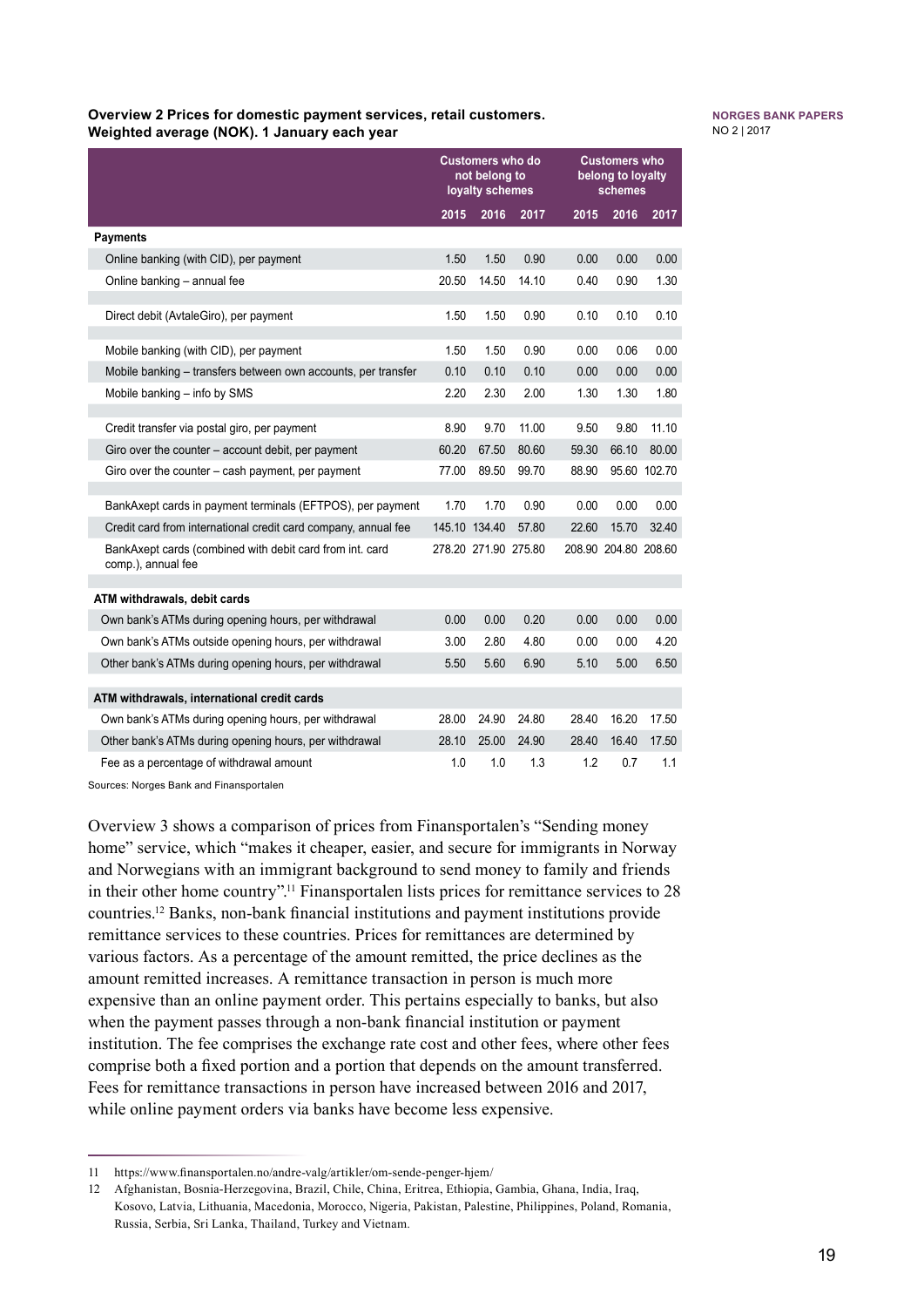<span id="page-19-0"></span>**Overview 3 Prices for remittances to selected countries. Banks and other providers. In percent of amount transferred. At 1 January 2016 and 2017**

**Norges Bank Papers** No 2 | 2017

|                                                                |      | <b>Transaction in Person</b> |      |                 |                 |      | Online payment order |                 |  |
|----------------------------------------------------------------|------|------------------------------|------|-----------------|-----------------|------|----------------------|-----------------|--|
|                                                                |      | <b>NOK 1000</b>              |      | <b>NOK 5000</b> | <b>NOK 1000</b> |      |                      | <b>NOK 5000</b> |  |
|                                                                | 2016 | 2017                         | 2016 | 2017            | 2016            | 2017 | 2016                 | 2017            |  |
| <b>Banks</b>                                                   | 24.4 | 28.1                         | 5.3  | 6.1             | 6.0             | 5.5  | 1.7                  | 1.6             |  |
| Exchange rate cost                                             | 0.6  | 0.6                          | 0.6  | 0.6             | 0.7             | 0.7  | 0.7                  | 0.7             |  |
| Other fees                                                     | 23.9 | 27.5                         | 4.8  | 5.5             | 5.4             | 4.8  | 1.1                  | 1.0             |  |
|                                                                |      |                              |      |                 |                 |      |                      |                 |  |
| Non-bank financial<br>institutions and payment<br>institutions | 10.3 | 11.0                         | 9.1  | 9.1             | 6.3             | 6.2  | 4.4                  | 4.6             |  |
| Exchange rate cost                                             | 4.5  | 3.8                          | 4.5  | 3.8             | 2.4             | 1.9  | 2.4                  | 1.9             |  |
| Other fees                                                     | 5.9  | 7.2                          | 4.6  | 5.3             | 4.0             | 4.3  | 2.0                  | 2.7             |  |
|                                                                |      |                              |      |                 |                 |      |                      |                 |  |
| All providers                                                  | 22.1 | 22.4                         | 6.0  | 7.1             | 6.1             | 5.9  | 2.8                  | 3.0             |  |
| Exchange rate cost                                             | 1.2  | 1.6                          | 1.2  | 1.6             | 1.3             | 1.2  | 1.3                  | 1.2             |  |
| Other fees                                                     | 20.9 | 20.7                         | 4.8  | 5.4             | 4.8             | 4.6  | 1.5                  | 1.7             |  |

Sources: Norges Bank and Finansportalen

## 5. Banks' income from payment services

In 2016, banks' income from payment services came to NOK 7.4 billion (Chart 21), an increase of 2.3 percent between 2015 and 2016. Income from payment cards as a share of the total income from payment services rose to 64 percent in 2016, the highest percentage in many years. The growth in income from payment services has been low compared to the growth in banks' total net interest and commission income.



**Chart 21 Banks' income from payment services and net interest and commission. In billions of NOK. 2006–2015** 

Sources: Norges Bank and Statistics Norway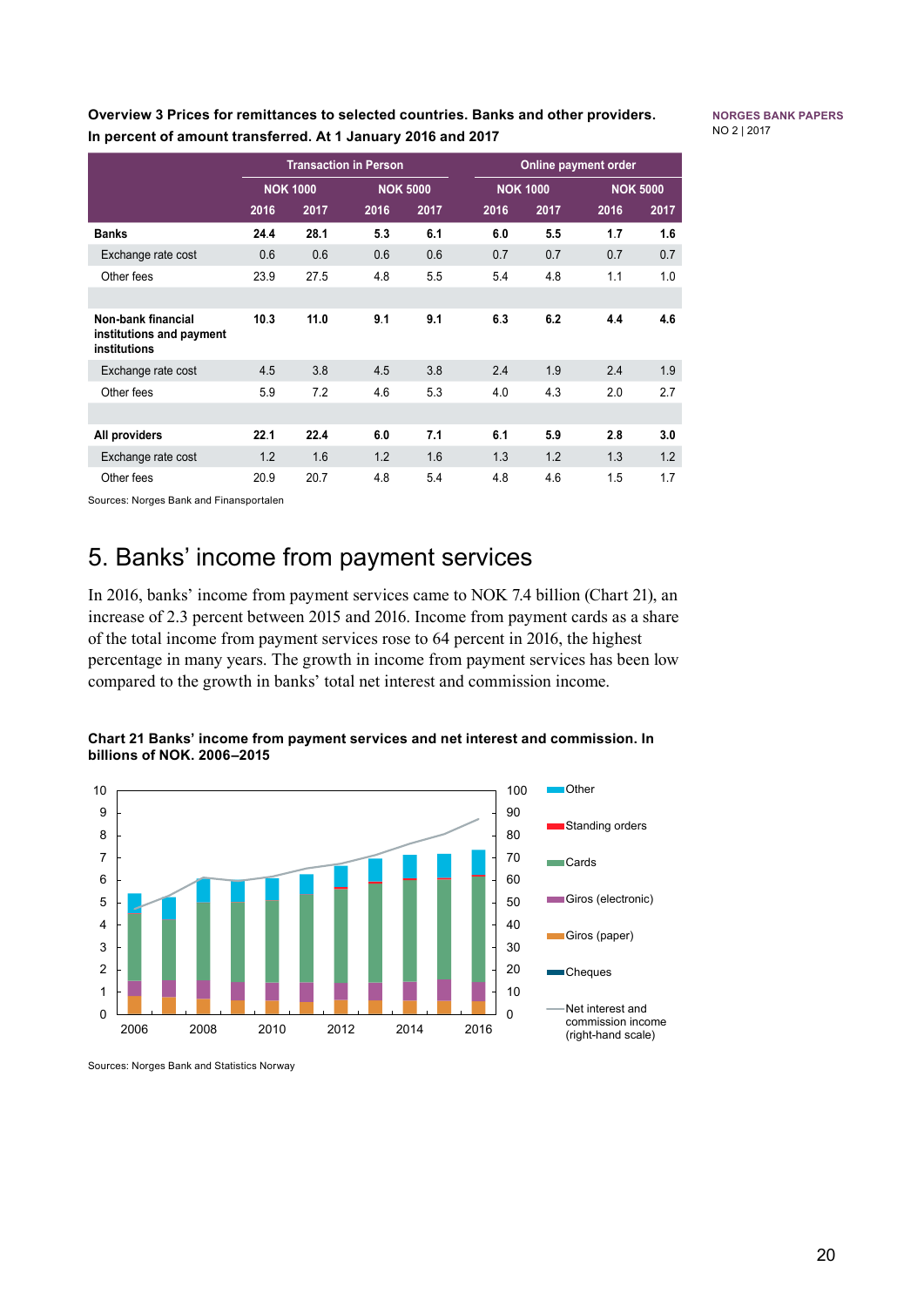# <span id="page-20-0"></span>**Tables**

## General data

#### **Table 1: General statistical data for Norway**

|                                                  | 2006    | 2007  | 2008 | 2009 | 2010    | 2011    | 2012    | 2013    | 2014    | 2015    | 2016    |
|--------------------------------------------------|---------|-------|------|------|---------|---------|---------|---------|---------|---------|---------|
| Population (as at 1 Jan., in millions)           | 4.65    | 4.69  | 4.75 | 4.81 | 4.87    | 4.92    | 4.99    | 5.05    | 5.11    | 5.17    | 521     |
| GDP, market value (in billions of NOK)           | 2 2 1 5 | 2 350 | 2605 | 2430 | 2 5 9 0 | 2 7 9 2 | 2965    | 3071    | 3 140   | 3 1 1 7 | 3.112   |
| Mainland GDP, market value (in billions of NOK)  | 662     | 830   | 943  | 965  | 2074    | 2 158   | 2 2 9 5 | 2419    | 2.533   | 2.620   | 2 7 1 5 |
| Total household consumption (in billions of NOK) | 853     | 911   | 956  | 978  | 038     | 1072    | 1 1 2 1 | 1 1 7 4 | 1 2 2 0 | 1 2 7 3 | 1 336   |
| EUR 1 in NOK (annual average)                    | 8.05    | 8.02  | 8.22 | 8.73 | 8.01    | 7.79    | 7.47    | 7.81    | 8.35    | 8.95    | 9.29    |

# Means of payment in Norway

#### **Table 2: Means of payment used by the public (at year-end, in millions of NOK)**

|                                 | 2006    | 2007                                    | 2008    | 2009    | 2010      | 2011      | 2012                                              | 2013    | 2014    | 2015                | 2016    |
|---------------------------------|---------|-----------------------------------------|---------|---------|-----------|-----------|---------------------------------------------------|---------|---------|---------------------|---------|
| Money supply (M2)               |         | 1 152 611 1 319 799 1 374 095 1 416 088 |         |         | 1 507 041 | 1 593 137 | 1 671 765 1 793 673 1 907 974 1 919 805 2 017 429 |         |         |                     |         |
| Narrow money<br>supply (M1)     | 679 503 | 760 448                                 | 729 838 | 737822  | 784 613   | 824 760   | 820 075                                           | 874 546 |         | 910 322 1 766 857   | 1842656 |
| Banknotes and<br>coins          | 48 247  | 49 543                                  | 49 132  | 48 401  | 48721     | 48 980    | 48 403                                            | 48 454  | 47880   | 48 508              | 46 665  |
| Deposits in<br>current accounts | 631 256 | 710 905                                 | 680 706 | 689 421 | 735 892   | 775 780   | 771 672                                           | 826 092 | 862 442 | 1 718 349 1 795 991 |         |
| Other deposits                  | 473 108 | 559 351                                 | 644 257 | 678 266 | 722 428   | 768 377   | 851 690                                           | 919 127 | 997 652 | 152 948             | 174 773 |

#### **Tabell 3: Bank liquidity (in millions of NOK). Annual average**

|                                                            | 2006    | 2007   | 2008                          | 2009   | 2010              | 2011                            | 2012     | 2013   | 2014    | 2015     | 2016   |
|------------------------------------------------------------|---------|--------|-------------------------------|--------|-------------------|---------------------------------|----------|--------|---------|----------|--------|
| Sight deposits                                             | 24 536  | 24 867 | 41 713                        | 75 111 | 46 832            | 46 498                          | 32 167   | 32 981 | 34 078  | 33 243   | 33 940 |
| Banks' deposits at the central bank at<br>the reserve rate |         |        | and the second control of the |        |                   | $\therefore$ 1 039 <sup>1</sup> | 1 3 1 2  | 923    | 954     | 1 0 3 1  | 381    |
| Deposits at the central bank (F-deposits)                  |         |        |                               |        | <b>CONTRACTOR</b> | : 263441                        | 11 402   | 9527   | 28 744  | 22 7 7 8 | 8814   |
| Lending (F-Ioans + D-Ioans)                                | 34 4 11 | 46 670 | 67 515                        | 66 242 | 72 759            | 32 351                          | 15 3 5 2 | 15 806 | 5 1 4 7 | 6 142    | 16 896 |

1 Average from 3 October 2011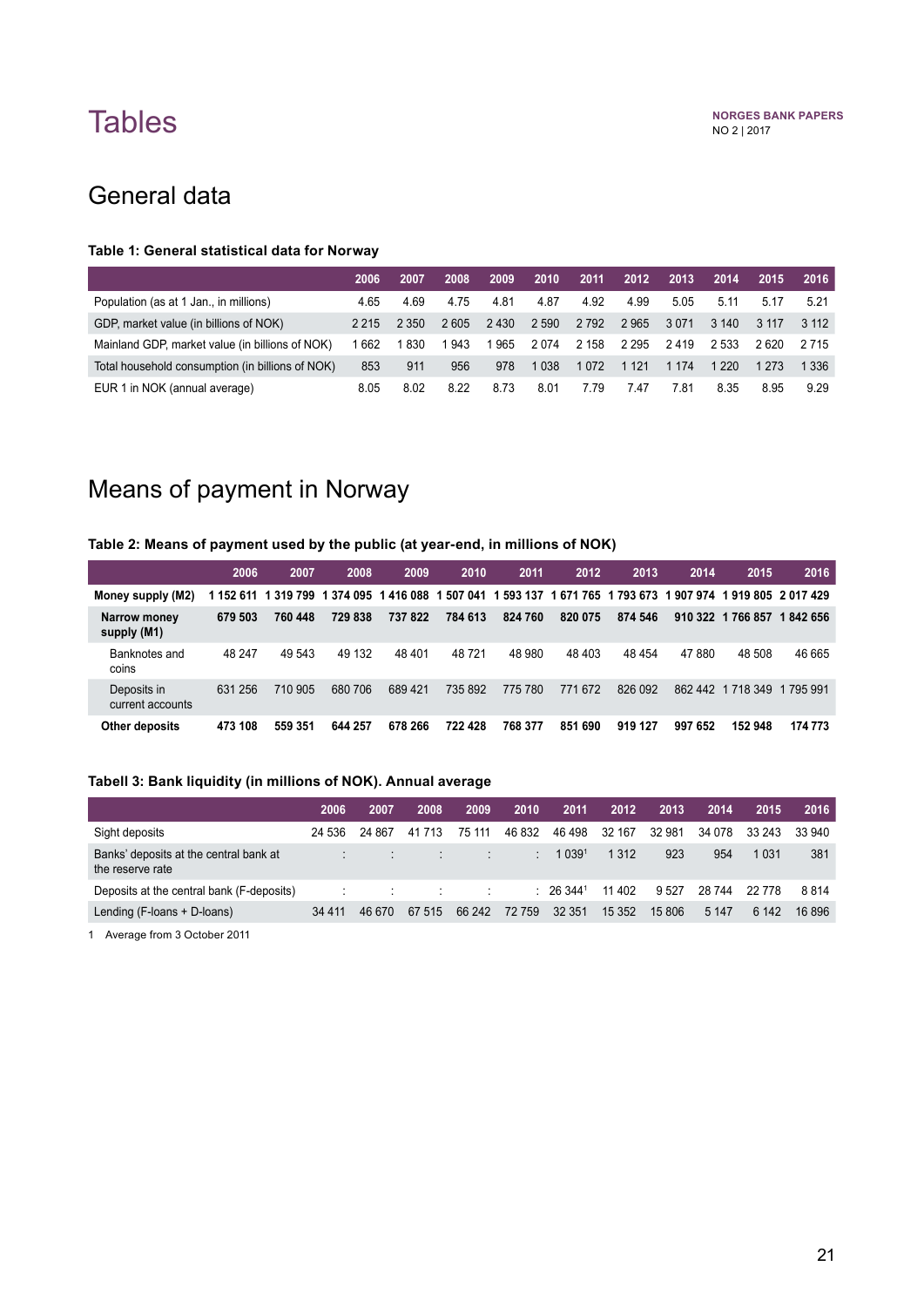|                        | 2006    | 2007              | 2008    | 2009         | 2010                 | 2011    | 2012    | 2013    | 2014    | 2015                 | 2016    |
|------------------------|---------|-------------------|---------|--------------|----------------------|---------|---------|---------|---------|----------------------|---------|
| Total                  | 49 218  | 50 439            | 50 413  | 50 356       | 50 450               | 50 315  | 51 179  | 49762   | 49 352  | 50 068               | 49 241  |
| <b>Total banknotes</b> | 44 523  | 45 858            | 45838   | 45704        | 45 676               | 45 4 63 | 46 379  | 45 509  | 44 995  | 45 605               | 44 725  |
| 1000-krone             | 25818   | 26 179            | 25 371  | 24 3 82      | 23 134               | 21 678  | 21 180  | 19798   | 18712   | 17947                | 17 0 29 |
| 500-krone              | 10 374  | 11 213            | 11 882  | 12722        | 13 623               | 14 542  | 15 633  | 16 30 6 | 17 101  | 18 355               | 18 4 45 |
| 200-krone              | 5 2 9 6 | 5 3 8 1           | 5 5 2 2 | 5580         | 5846                 | 6 1 0 3 | 6 3 3 5 | 6 2 5 1 | 6033    | 6056                 | 5963    |
| 100-krone              | 2 1 1 9 | 2 1 2 1           | 2 0 8 3 | 2 0 2 9      | 2 0 6 2              | 2 0 9 9 | 2 1 4 9 | 2 1 1 8 | 2096    | 2 1 5 4              | 2 1 7 2 |
| 50-krone               | 916     | 964               | 980     | 993          | 1012                 | 1 0 4 1 | 1 0 8 0 | 1036    | 1 0 5 4 | 1 0 9 3              | 1 1 1 6 |
| <b>Total coins</b>     | 4695    | 4 5 8 2           | 4575    | 4653         | 4 7 7 4              | 4853    | 4 8 0 1 | 4 2 5 4 | 4 3 5 7 | 4 4 6 3              | 4516    |
| 20-krone               | 1849    | 1665              | 1541    | 1556         | 1599                 | 1629    | 1638    | 1679    | 1715    | 1760                 | 1775    |
| 10-krone               | 1 1 4 5 | 1 2 1 4           | 1 2 5 9 | 1 2 7 6      | 1 3 0 7              | 1 3 2 3 | 1 3 1 7 | 1 1 5 0 | 1 1 7 4 | 1 1 9 4              | 1 2 0 1 |
| 5-krone                | 598     | 630               | 654     | 664          | 674                  | 679     | 662     | 502     | 515     | 529                  | 539     |
| 1-krone                | 799     | 845               | 884     | 912          | 941                  | 962     | 943     | 767     | 799     | 826                  | 847     |
| 0.5 krone              | 218     | 228               | 237     | 245          | 253                  | 260     | 241     | 156     | 155     | 154                  | 154     |
| 0.1 krone              | 86      | ٠<br>$\mathbf{r}$ |         | $\mathbf{r}$ | $\ddot{\phantom{0}}$ | ٠.      |         | $\cdot$ |         | $\ddot{\phantom{1}}$ | ÷       |

### <span id="page-21-0"></span>**Table 4: Banknotes and coins. Annual average (in millions of NOK)**

# Payment infrastructure

### **Table 5: Institutional infrastructure**

|                                              | 2006 | 2007 | 2008 | 2009 | 2010 | 2011 | 2012           | 2013 | 2014 | 2015 | 2016 |
|----------------------------------------------|------|------|------|------|------|------|----------------|------|------|------|------|
| <b>Number of banks</b>                       | 147  | 149  | 149  | 149  | 145  | 142  | 138            | 137  | 137  | 134  | 137  |
| Savings banks                                | 124  | 123  | 121  | 118  | 113  | 111  | 109            | 107  | 106  | 104  | 104  |
| Commercial banks                             | 15   | 16   | 18   | 20   | 20   | 19   | 17             | 18   | 19   | 20   | 23   |
| Number of foreign bank branches<br>in Norway | 8    | 10   | 10   | 11   | 12   | 12   | 12             | 12   | 12   | 10   | 10   |
| <b>Electronic money institutions</b>         | 4    | 3    | 3    | 3    | 3    | 3    | $\overline{2}$ |      | 3    | 4    | -6   |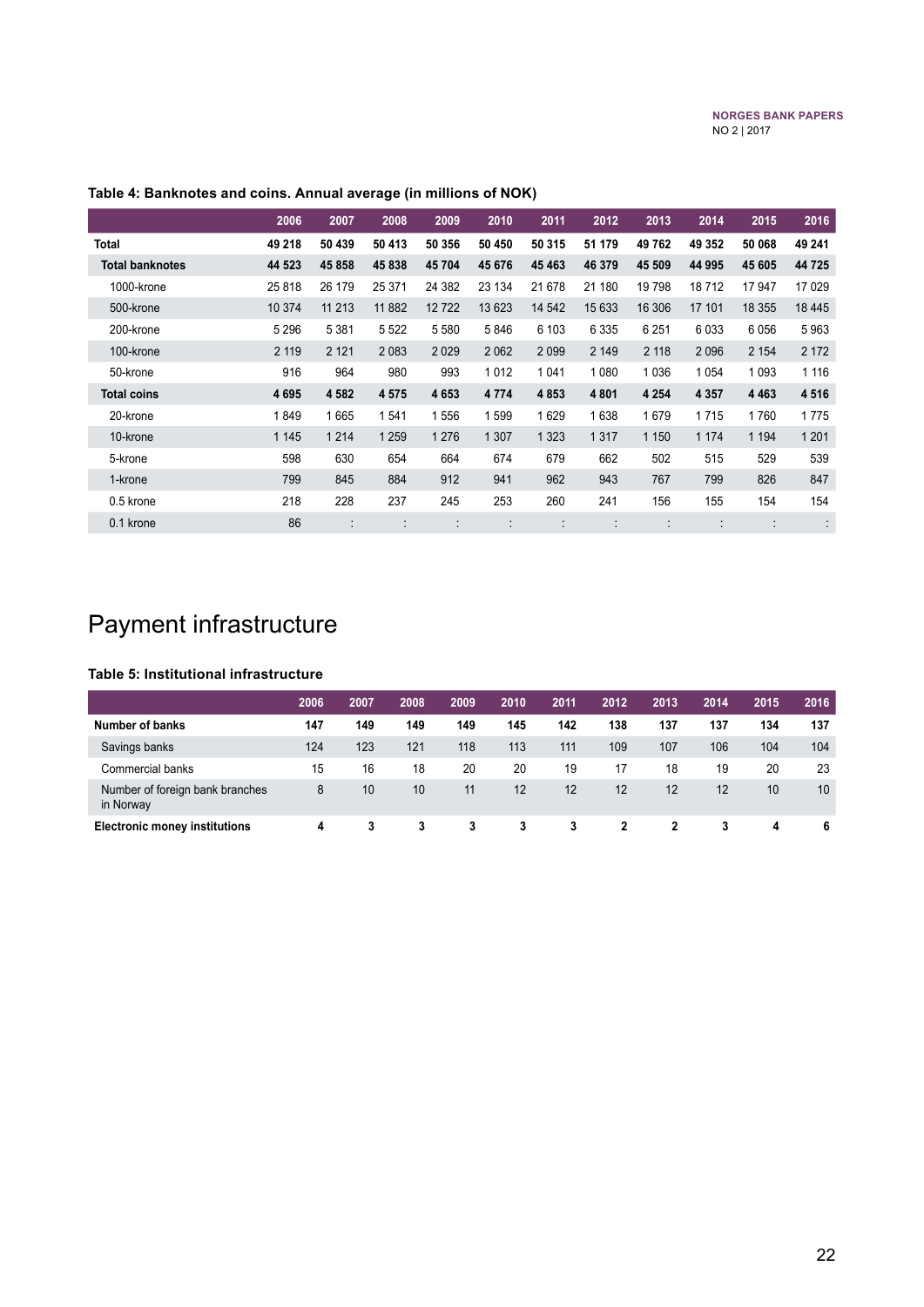### **Table 6: Number of agreements**

|                                                                                         | 2006      | 2007      | 2008          | 2009          | 2010      | 2011      | 2012                                                                                              | 2013      | 2014                                                  | 2015      | 2016      |
|-----------------------------------------------------------------------------------------|-----------|-----------|---------------|---------------|-----------|-----------|---------------------------------------------------------------------------------------------------|-----------|-------------------------------------------------------|-----------|-----------|
| Online banking<br>agreements                                                            | 4 009 321 | 4 438 137 | 4 841 244     | 5 2 5 1 8 7 4 | 5496535   | 5712911   | 6 0 20 4 27                                                                                       | 6 218 674 | 6 690 106                                             | 7 213 825 | 7655106   |
| Online banking<br>agreements $-$<br>retail customers                                    | 3683843   | 4 089 644 | 4 4 7 1 3 5 1 | 4 8 6 5 7 2 0 | 5 097 505 | 5 300 353 | 5 5 9 5 5 4 5                                                                                     | 5759449   | 6 207 945                                             | 6 606 198 | 7 027 261 |
| Online banking<br>agreements-<br>corporate customers                                    | 325478    | 348 493   | 369 893       | 386 154       | 399 030   | 412 558   | 424 882                                                                                           | 459 225   | 482 161                                               | 607 627   | 627845    |
|                                                                                         |           |           |               |               |           |           | t                                                                                                 | 98 609    | 569028                                                | 675 619   | 771958    |
| <b>Mobile banking</b><br>agreements                                                     |           |           |               |               |           |           |                                                                                                   |           |                                                       |           |           |
| Mobile banking<br>agreements $-$<br>retail customers                                    |           |           |               |               |           |           | t                                                                                                 | 98 609    | 560 070                                               | 664 895   | 759 326   |
| Mobile banking<br>agreements-<br>corporate customers                                    |           |           |               |               |           |           |                                                                                                   |           | 8958                                                  | 10724     | 12 632    |
|                                                                                         |           |           |               |               |           |           |                                                                                                   |           |                                                       |           |           |
| Agreements to offer<br>electronic invoicing<br>(eFaktura) - retail<br>customers         | 330       | 460       | 532           | 648           | 770       | 945       | 1071                                                                                              | 1 2 2 0   | 1378                                                  | 1490      | 1611      |
| Agreements to offer<br>electronic invoicing<br>(eFaktura) - corporate<br>customers      |           |           |               |               |           |           | 132                                                                                               | 123       | 125                                                   | 129       | 131       |
| Agreements on receipt<br>of electronic invoicing<br>(eFaktura) – retail<br>customers    | 2 149 356 | 2914946   | 4 0 74 4 29   | 5 249 722     | 6 358 929 | 7932093   |                                                                                                   |           | 9 713 391 10 485 529 14 206 011 14 547 500 17 447 887 |           |           |
| Agreements on receipt<br>of electronic invoicing<br>(eFaktura) –<br>corporate customers |           |           |               |               |           |           | 58 278                                                                                            | 84 126    | 120 004                                               | 154 165   | 183 602   |
| Agreements on receipt<br>of electronic invoicing -<br>EHF-format                        |           |           |               |               |           |           | 2005                                                                                              | 7760      | 31 064                                                | 48 927    | 65218     |
|                                                                                         |           |           |               | 32 983        |           |           |                                                                                                   |           |                                                       |           |           |
| Company terminal<br>giro agreements                                                     | 27 904    | 28707     | 29 127        |               | 33 4 66   | 26 153    | 15 129                                                                                            | 15 963    | 16 534                                                | 18 3 62   | 22 193    |
| Postal giro agreements                                                                  | 1 189 770 | 1 152 349 | 906 957       | 810818        | 759 995   | 723 867   | 681023                                                                                            | 626 342   | 596 126                                               | 508 134   | 461 177   |
| Direct debit agreements<br>(AvtaleGiro and<br>Autogiro)                                 | 7 523 461 | 8 544 208 |               |               |           |           | 9 523 732 10 707 639 11 933 080 13 162 659 14 393 988 15 597 964 17 218 355 18 496 228 19 964 802 |           |                                                       |           |           |
|                                                                                         |           |           |               |               |           |           |                                                                                                   |           |                                                       |           |           |
| AvtaleGiro - payees                                                                     | 9554      | 10 373    | 11 135        | 11 945        | 12619     | 13 130    | 13572                                                                                             | 16417     | 15 5 20                                               | 15 940    | 16 215    |
| Autogiro - payees                                                                       | 1441      | 1 3 5 0   | 1 1 7 0       | 1 3 4 2       | 716       | 708       | 690                                                                                               | 654       | 618                                                   | 587       | 627       |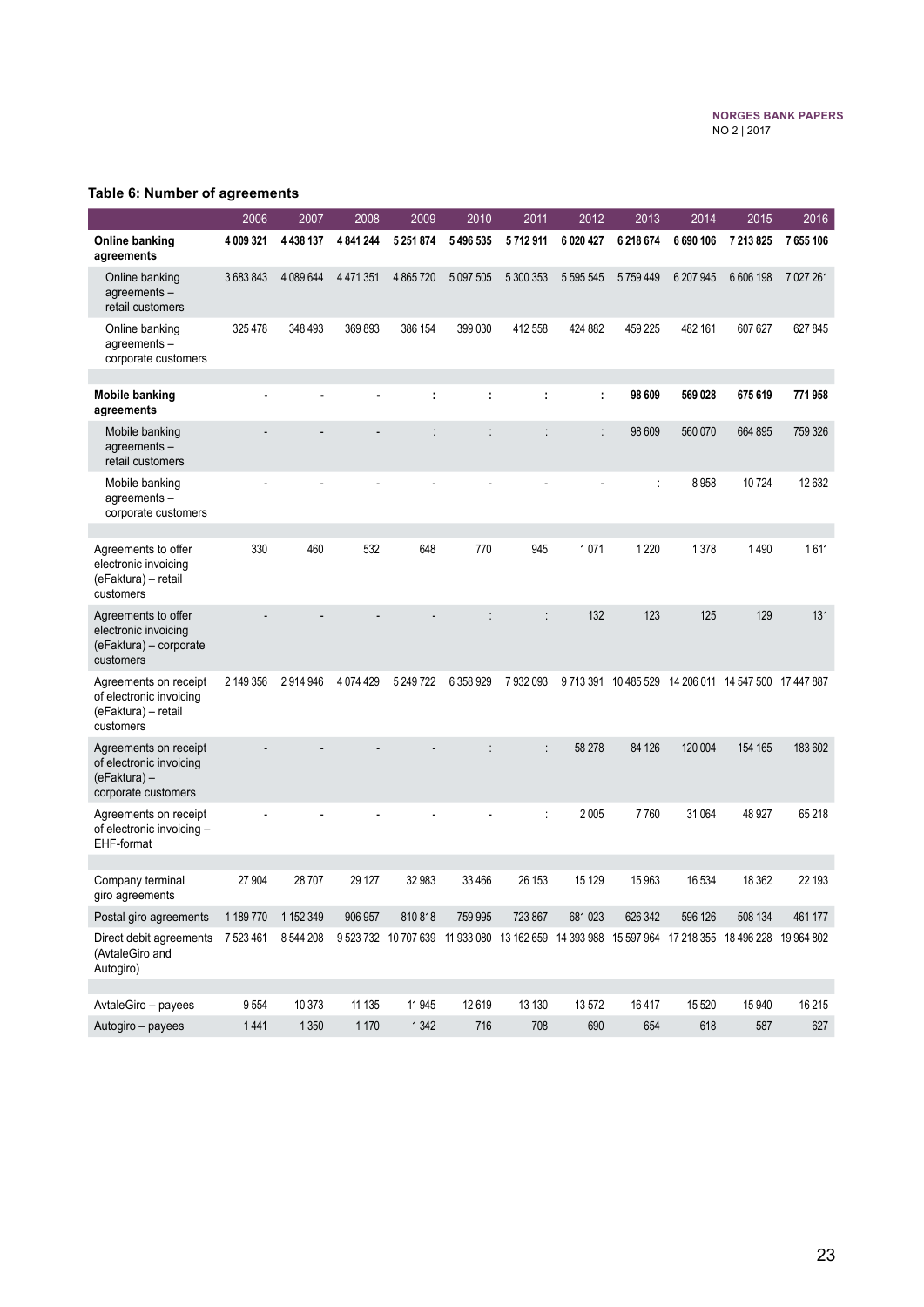|                                                                                    | 2006    | 2007            | 2008    | 2009    | 2010    | 2011                                                                    | 2012    | 2013     | 2014    | 2015            | 2016           |
|------------------------------------------------------------------------------------|---------|-----------------|---------|---------|---------|-------------------------------------------------------------------------|---------|----------|---------|-----------------|----------------|
| Number of cards issued                                                             | 9 187   | 9908            | 10 629  | 11 644  | 12 190  | 12 313                                                                  | 12 583  | 12 6 26  | 13 698  | 14704           | 15 195         |
| Chip cards                                                                         | 1 2 3 5 | 2 5 4 0         | 3848    | 6516    | 10 066  | 11 568                                                                  | 12 0 29 | 11 862   | 12764   | 13859           | 14 743         |
| Magnetic stripe cards                                                              | 7953    | 7 3 6 8         | 6781    | 5 1 2 7 | 2 1 2 4 | 745                                                                     | 553     | 761      | 928     | 839             | 445            |
| Virtual cards                                                                      |         |                 |         |         |         |                                                                         |         | 3        | 6       | 6               | $6\phantom{1}$ |
|                                                                                    |         |                 |         |         |         |                                                                         |         |          |         |                 |                |
| Number of functions in cards issued                                                | 14 169  | 15 3 35         | 16772   | 17837   | 19 015  | 19 447                                                                  | 19795   | 20 289   | 21 988  | 23 4 64         | 24 144         |
| <b>Debit functions</b>                                                             | 10 138  | 10519           | 11899   | 11 789  | 12 968  | 13 564                                                                  | 13 620  | 14 4 4 9 | 15 650  | 16 552          | 16779          |
| Bank cards/BankAxept                                                               | 5 5 3 7 | 5 5 6 9         | 6218    | 6057    | 6 6 20  | 6897                                                                    | 6945    | 7 3 3 2  | 7931    | 8 3 7 7         | 8489           |
| Payment cards issued by international card<br>companies                            | 4 6 0 1 | 4 9 4 9         | 5681    | 5732    | 6 3 4 9 | 6667                                                                    | 6675    | 7 1 1 7  | 7719    | 8 1 7 5         | 8 2 9 0        |
| Billing functions (payment cards issued by<br>international card companies)        | 478     | 522             | 535     | 542     | 528     | 593                                                                     | 572     | 569      | 557     | 450             | 431            |
| <b>Credit functions</b>                                                            | 3553    | 4 2 9 4         | 4 3 3 8 | 5506    | 5519    | 5 2 9 0                                                                 | 5603    | 5 0 5 4  | 5 5 0 4 | 6 185           | 6808           |
| Domestic credit cards                                                              | 548     | 647             | 625     | 629     | 642     | 662                                                                     | 630     | 600      | 635     | 609             | 698            |
| Payment cards issued by international card<br>companies                            | 3 0 0 5 | 3647            | 3713    | 4877    | 4877    | 4628                                                                    | 4 9 7 3 | 4 4 5 4  | 4869    | 5577            | 6 110          |
| E-money                                                                            | ÷       | t               | ÷       | ÷       | t       | ÷                                                                       | ÷       | 218      | 277     | 278             | 127            |
|                                                                                    |         |                 |         |         |         |                                                                         |         |          |         |                 |                |
| Number of terminals that accept BankAxept<br>cards                                 |         | 100 021 109 821 |         |         |         | 119 953 122 359 125 684 130 397 138 034 141 980 149 817 154 707 156 891 |         |          |         |                 |                |
| <b>ATMs</b>                                                                        | 2 2 5 0 | 2 2 7 2         | 2 2 8 3 | 2 2 5 3 | 2 1 9 3 | 2 1 9 4                                                                 | 2 1 5 7 | 2096     | 2033    | 1950            | 1679           |
| <b>Payment terminals (EFTPOS)</b>                                                  | 97 771  | 107 549         | 117 670 |         |         | 120 106 123 491 128 203 135 877 139 884 147 784                         |         |          |         | 152 757 155 212 |                |
| Owned by banks                                                                     | 74 303  | 75 460          | 77804   | 77892   |         |                                                                         |         |          |         |                 |                |
| Owned by others                                                                    | 23 4 68 | 32 089          | 39 866  | 42 214  |         | ÷                                                                       | t       |          |         |                 |                |
| Number of locations with payment terminals<br>(EFTPOS) that accept BankAxept cards | 78 656  | 85 490          | 94 708  | 96 152  | 97 722  | 100 758                                                                 | 105 726 | 110 282  | 111 401 | 114 227 115 750 |                |

#### **Table 7: Number of cards issued (in thousands), number of functions in cards issued (in thousands) and number of terminals**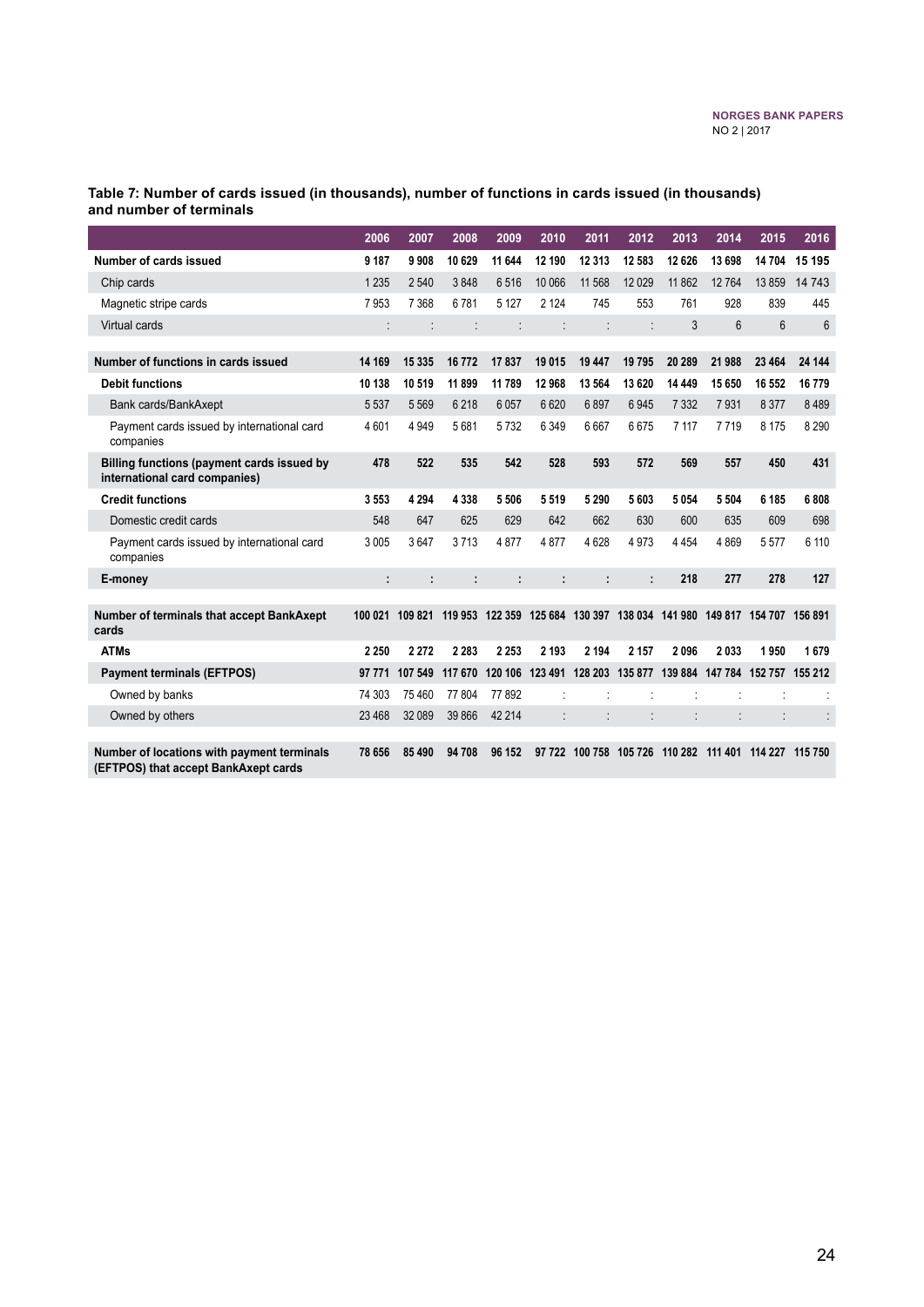# <span id="page-24-0"></span>Retail payment services

### **Table 8: Use of payment services (in millions of transactions)**

|                                    | 2006    | 2007   | 2008      | 2009      | 2010        | 2011      | 2012    | 2013    | 2014    | 2015                         | 2016      |
|------------------------------------|---------|--------|-----------|-----------|-------------|-----------|---------|---------|---------|------------------------------|-----------|
| <b>Total</b>                       | 1 342.9 | 1478.0 | 1 604.3   | 1 701.4   | 1 837.1     | 1976.1    | 2 137.7 |         |         | 2 2 8 6.6 2 4 5 1.3 2 6 10.0 | 2 7 9 4 5 |
| Debit and credit transfers (giros) | 491.2   | 512.4  | 528.3     | 541.6     | 563.4       | 575.3     | 597.2   | 615.7   | 633.9   | 658.3                        | 680.5     |
| Electronic                         | 437.4   | 462.3  | 483.9     | 503.6     | 533.5       | 550.0     | 575.1   | 596.1   | 616.9   | 643.3                        | 668.1     |
| Paper-based                        | 53.8    | 50.2   | 44.5      | 38.1      | 29.9        | 25.3      | 22.1    | 19.6    | 17.0    | 15.0                         | 12.4      |
| Payment cards (payments)           | 851.0   | 965.1  | 1075.6    | 1 1 5 9 5 | 1 2 7 3 . 5 | 1 400.6   | 1 540.4 | 1 670.8 | 1 817.3 | 1951.6                       | 2 113.9   |
| Electronic                         | 830.7   | 960.3  | 1 0 7 3 2 | 1 157 7   | 1 271.8     | 1 3 9 8 9 | 1 538.3 | 668.8   | 1815.3  | 1949.2 2 110.7               |           |
| Manual                             | 20.4    | 4.8    | 2.4       | 1.9       | 1.7         | 1.8       | 2.1     | 2.0     | 2.1     | 2.5                          | 3.2       |
| <b>Cheques</b>                     | 0.7     | 0.5    | 0.4       | 0.3       | 0.2         | 0.2       | 0.1     | 0.1     | 0.1     | 0.1                          | 0.1       |

#### **Table 9: Debit and credit transfers (giros) (in millions of transactions)**

|                                                             | 2006                     | 2007           | 2008                     | 2009  | 2010  | 2011  | 2012  | 2013  | 2014  | 2015  | 2016  |
|-------------------------------------------------------------|--------------------------|----------------|--------------------------|-------|-------|-------|-------|-------|-------|-------|-------|
| <b>Total</b>                                                | 491.2                    | 512.4          | 528.3                    | 541.6 | 563.4 | 575.3 | 597.2 | 615.7 | 633.9 | 658.3 | 680.5 |
| <b>Credit transfers</b>                                     | 441.3                    | 455.1          | 468.8                    | 476.0 | 492.7 | 499.3 | 514.7 | 528.0 | 538.9 | 556.1 | 571.4 |
| <b>Electronic</b>                                           | 395.6                    | 412.7          | 430.5                    | 443.6 | 467.1 | 477.1 | 495.4 | 510.8 | 524.1 | 543.4 | 560.7 |
| Company terminal giro                                       | 51.5                     | 46.1           | 43.2                     | 44.1  | 44.9  | 47.1  | 14.5  | 14.5  | 15.7  | 15.1  | 16.7  |
| Online banking                                              | 293.6                    | 318.8          | 340.4                    | 349.6 | 371.3 | 378.1 | 427.1 | 435.8 | 440.8 | 455.1 | 466.4 |
| Online banking solutions for<br>retail customers            | 144.0                    | 154.2          | 171.2                    | 205.2 | 220.0 | 229.6 | 243.0 | 251.9 | 250.9 | 258.5 | 263.2 |
| Online banking solutions for<br>corporate customers         | 149.6                    | 164.6          | 169.2                    | 144.4 | 151.4 | 148.4 | 184.1 | 183.8 | 189.9 | 196.6 | 203.2 |
| Mobile banking                                              | $\overline{\phantom{a}}$ | $\overline{a}$ | $\overline{\phantom{a}}$ | 0.1   | 0.2   | 0.8   | 3.3   | 9.0   | 15.4  | 20.1  | 25.6  |
| Mobile banking solutions for<br>retail customers            |                          |                | $\overline{\phantom{a}}$ | 0.1   | 0.2   | 0.8   | 3.3   | 8.9   | 15.2  | 20.0  | 25.3  |
| Mobile banking solutions for<br>corporate customers         |                          |                |                          |       |       |       | 0.0   | 0.1   | 0.2   | 0.1   | 0.3   |
| Telegiros                                                   | 16.9                     | 13.9           | 12.2                     | 12.7  | 11.1  | 9.7   | 8.6   | 7.6   | 6.6   | 5.7   | 5.0   |
| Miscellaneous other electronic<br>credit transfers          | 33.6                     | 33.8           | 34.7                     | 37.1  | 39.5  | 41.5  | 41.9  | 43.9  | 45.7  | 47.4  | 47.1  |
| Paper-based                                                 | 45.7                     | 42.4           | 38.3                     | 32.4  | 25.6  | 22.1  | 19.3  | 17.2  | 14.8  | 12.7  | 10.7  |
| Company terminal giros and<br>online banking as money order | 1.0                      | 1.7            | 1.3                      | 1.2   | 0.9   | 0.7   | 0.6   | 0.5   | 0.5   | 0.4   | 0.4   |
| Postal giros                                                | 32.6                     | 29.0           | 26.1                     | 23.8  | 19.9  | 17.7  | 15.7  | 14.0  | 12.2  | 10.5  | 8.9   |
| Giros delivered at the counter -<br>account debits          | 12.1                     | 11.7           | 10.9                     | 7.4   | 4.8   | 3.8   | 3.0   | 2.6   | 2.1   | 1.7   | 1.4   |
| <b>Direct debits</b>                                        | 41.8                     | 49.6           | 53.4                     | 59.9  | 66.4  | 72.8  | 79.7  | 85.2  | 92.8  | 99.9  | 107.4 |
| Giros delivered at the counter -<br>cash payments           | 8.0                      | 7.8            | 6.2                      | 5.7   | 4.3   | 3.2   | 2.8   | 2.4   | 2.2   | 2.3   | 1.7   |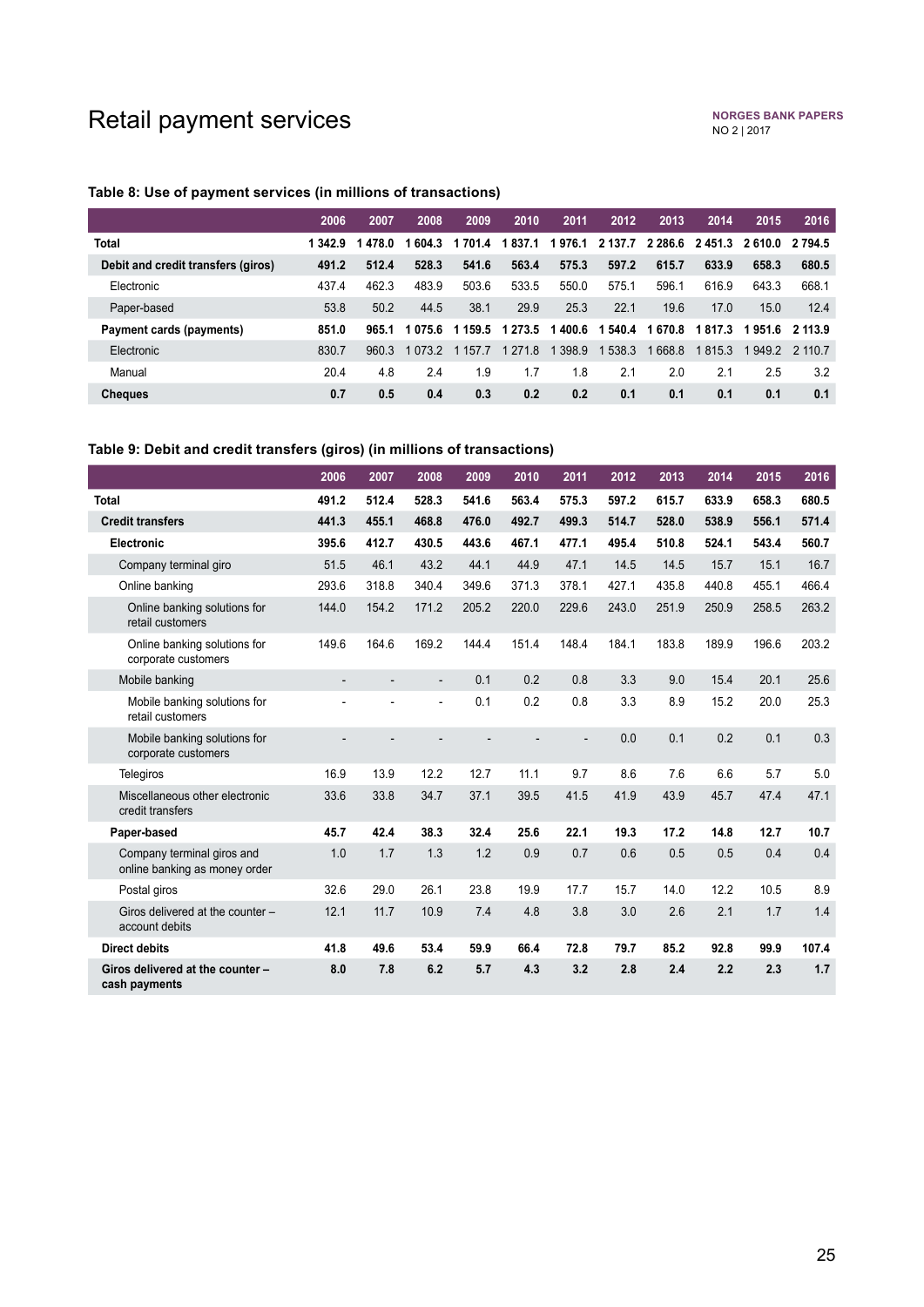| Table 10a: Use of payment cards (in millions of transactions) |  |
|---------------------------------------------------------------|--|
|---------------------------------------------------------------|--|

|                                                                                       | 2006  | 2007             | 2008             | 2009                                    | 2010        | 2011        | 2012       | 2013                 | 2014   | 2015             | 2016    |
|---------------------------------------------------------------------------------------|-------|------------------|------------------|-----------------------------------------|-------------|-------------|------------|----------------------|--------|------------------|---------|
| Total use of Norwegian cards<br>(in Norway and abroad)                                | 957.6 | 1 070.7          |                  | 1 182.0 1 259.7 1 368.8 1 492.2 1 627.3 |             |             |            | 1 7 5 2 . 3          | 1892.8 | 2 0 20.7 2 174.6 |         |
| Goods purchases                                                                       | 851.0 | 965.1            | 1 075.6          | 1 1 5 9.5                               | 1 2 7 3 .5  | 1400.6      | 1 540.4    | 1670.8               | 1817.3 | 1951.6           | 2 113.9 |
| Goods purchases without cashback                                                      | 769.1 | 887.4            | 1 0 0 2.4        | 1 088.5                                 | 1 208.3     | 1 340.1     | 1484.5     | 1619.7               | 1771.2 | 1910.2           | 2077.7  |
| Goods purchases with cashback                                                         | 81.9  | 77.7             | 73.2             | 71.1                                    | 65.2        | 60.6        | 55.9       | 51.1                 | 46.2   | 41.5             | 36.2    |
| Cash withdrawals without goods<br>purchases                                           | 106.6 | 105.6            | 106.4            | 100.1                                   | 95.3        | 91.5        | 86.9       | 81.5                 | 75.5   | 69.1             | 60.7    |
| Use of Norwegian cards by function                                                    | 957.6 | 1070.6           | 1 1 8 1 9        | 1 259.7                                 | 1 3 6 8 . 8 | 1492.2      | 1 627.3    | 1752.3               | 1892.8 | 2020.6           | 2 174.6 |
|                                                                                       |       |                  |                  |                                         |             |             | 1 487.7    |                      |        |                  |         |
| <b>Debit functions</b>                                                                | 904.2 | 1 001.3<br>896.1 | 1 102.8<br>987.7 | 1 172.1<br>1 045.0                      | 1 270.6     | 1 3 7 5 .4  | 1 2 9 9.1  | 1 589.2<br>1 3 6 6.8 | 1709.9 | 1820.1           | 1951.9  |
| <b>BankAxept</b>                                                                      | 817.4 |                  |                  |                                         | 1 1 2 3 . 6 | 1 207.7     |            |                      | 1452.7 | 1 5 2 6 . 4      | 1 594.8 |
| Payment cards issued by<br>international card companies                               | 86.8  | 105.3            | 115.1            | 127.1                                   | 146.9       | 167.7       | 188.6      | 222.3                | 257.2  | 293.8            | 357.1   |
| <b>Billing functions (payment cards</b><br>issued by international card<br>companies) | 17.7  | 20.5             | 22.6             | 21.4                                    | 19.1        | 19.5        | 20.8       | 21.0                 | 21.6   | 20.2             | 20.3    |
| <b>Credit functions</b>                                                               | 35.7  | 48.8             | 56.5             | 66.2                                    | 79.1        | 97.3        | 118.5      | 141.2                | 160.0  | 179.2            | 201.7   |
| Domestic credit cards                                                                 | 6.5   | 7.8              | 8.8              | 8.0                                     | 6.7         | 6.2         | 6.3        | 5.9                  | 5.9    | 5.6              | 5.7     |
| Payment cards issued by<br>international card companies                               | 29.2  | 40.9             | 47.8             | 58.2                                    | 72.4        | 91.1        | 112.3      | 135.2                | 154.1  | 173.6            | 196.0   |
| E-money                                                                               | t     | Ì                |                  | t                                       |             | t           | 0.2        | 1.1                  | 1.3    | 1.1              | 0.6     |
|                                                                                       |       |                  |                  |                                         |             |             |            |                      |        |                  |         |
| Use of Norwegian cards in Norway                                                      | 907.1 | 000.3<br>1       | 1 107.6          | 1 177.0                                 | 1 2 6 5 . 4 | 1 3 6 9 . 5 | 1473.3     | 1 560.3              | 1673.1 | 1786.6           | 1919.8  |
| Goods purchases without cashback                                                      | 726.9 | 829.2            | 942.1            | 1019.5                                  | 1 1 1 9 . 4 | 1 2 3 2 . 6 | 1 3 4 6 .5 | 1444.4               | 1567.5 | 1 690.7          | 1836.1  |
| Goods purchases with cashback                                                         | 81.8  | 77.7             | 73.2             | 71.0                                    | 65.2        | 60.5        | 55.9       | 51.1                 | 46.2   | 41.4             | 36.2    |
| Cash withdrawals without goods<br>purchases                                           | 98.3  | 93.4             | 92.3             | 86.5                                    | 80.8        | 76.4        | 71.0       | 64.9                 | 59.5   | 54.5             | 47.6    |
|                                                                                       |       |                  |                  |                                         |             |             |            |                      |        |                  |         |
| Use of Norwegian cards abroad                                                         | 50.6  | 70.4             | 74.4             | 82.7                                    | 103.4       | 122.7       | 153.9      | 192.0                | 219.7  | 234.2            | 254.9   |
| Goods purchases                                                                       | 42.3  | 58.2             | 60.3             | 69.0                                    | 88.9        | 107.4       | 138.0      | 175.4                | 203.7  | 219.5            | 241.6   |
| Cash withdrawals                                                                      | 8.3   | 12.2             | 14.1             | 13.7                                    | 14.5        | 15.2        | 15.9       | 16.6                 | 16.0   | 14.6             | 13.3    |
| Use of foreign cards in Norway                                                        | 14.3  | 14.3             | 16.3             | 17.5                                    | 19.3        | 22.5        | 27.1       | 31.6                 | 36.6   | 40.0             | 48.3    |
| Goods purchases                                                                       | 12.6  | 11.7             | 13.5             | 15.1                                    | 17.0        | 20.1        | 24.7       | 29.6                 | 34.7   | 38.4             | 46.7    |
| Cash withdrawals                                                                      | 1.7   | 2.7              | 2.8              | 2.4                                     | 2.3         | 2.4         | 2.3        | 2.0                  | 1.9    | 1.6              | 1.7     |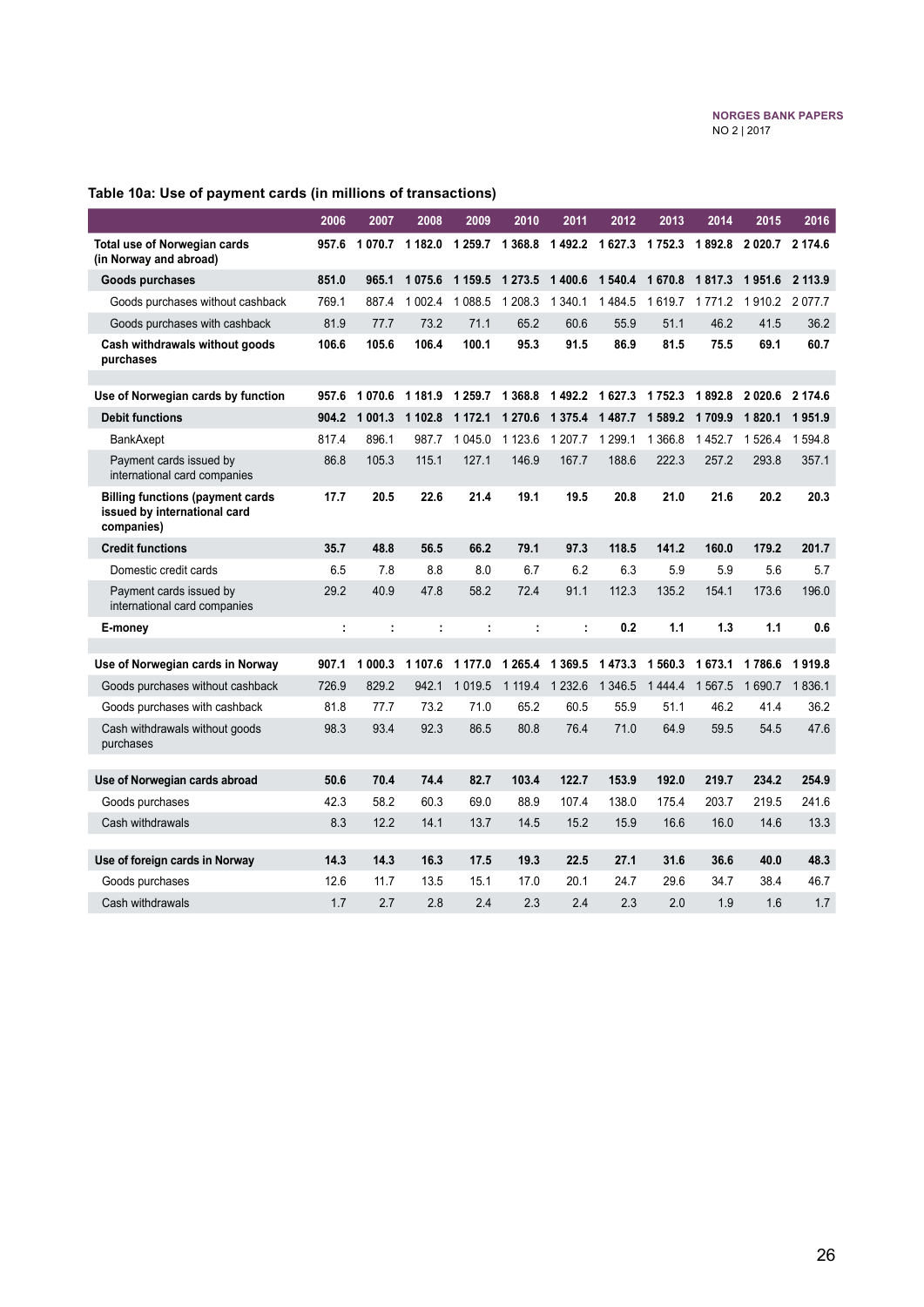### **Table 10b: Use of terminals (in millions of transactions)**

|                                                                                                      | 2006           | 2007                 | 2008                            | 2009    | 2010                            | 2011    | 2012  | 2013  | 2014                                                                    | 2015          | 2016  |
|------------------------------------------------------------------------------------------------------|----------------|----------------------|---------------------------------|---------|---------------------------------|---------|-------|-------|-------------------------------------------------------------------------|---------------|-------|
| Use of Norwegian terminals                                                                           |                | 941.1 1 035.1        | 1 146.3 1 222.2 1 309.4 1 413.0 |         |                                 |         |       |       | 1531.2 1623.5 1739.7 1855.2 1991.7                                      |               |       |
| Cash withdrawals from ATMs                                                                           | 99.8           | 95.9                 | 94.9                            | 88.8    | 83.0                            | 78.7    | 73.3  | 66.8  | 61.3                                                                    | 55.9          | 48.9  |
| Goods purchases in EFTPOS terminals<br>that accept bank cards/BankAxept                              | 797.6          | 868.1                | 967.5                           |         |                                 |         |       |       | 1 065.2 1 152.0 1 237.6 1 351.9 1 437.7 1 543.2 1 641.3 1 745.5         |               |       |
| Of which bank cards/BankAxept goods<br>purchases with cashback                                       | 81.9           | 77.7                 | 73.2                            | 71.1    | 65.2                            | 60.6    | 55.9  | 51.1  | 46.2                                                                    | 41.5          | 36.2  |
| Goods purchases etc in other Norwegian<br>payment terminals                                          | 43.7           | 71.0                 | 84.0                            | 68.2    | 74.4                            | 96.7    | 105.7 | 118.3 | 133.9                                                                   | 156.8         | 196.0 |
| Other goods purchases in Norway                                                                      | ÷.             | $\ddot{\phantom{a}}$ | $\ddot{\phantom{0}}$            | $\cdot$ | $\vdots$                        | $\cdot$ | 0.3   | 0.6   | 1.2                                                                     | 1.1           | 1.3   |
| Use of Norwegian cards in Norwegian<br>terminals                                                     | 927.0          | 1 0 2 1 .9           |                                 |         |                                 |         |       |       | 1 130.1 1 204.7 1 290.1 1 390.5 1 504.2 1 591.9 1 703.1 1 815.5 1 945.5 |               |       |
| <b>Cash withdrawals from ATMs</b>                                                                    | 98.1           | 93.3                 | 92.1                            | 86.4    | 80.7                            | 76.3    | 70.9  | 64.8  | 59.4                                                                    | 54.3          | 47.2  |
| BankAxept                                                                                            | 88.7           | 86.7                 | 84.5                            | 78.9    | 74.6                            | 70.5    | 65.3  | 59.5  | 54.4                                                                    | 49.7          | 43.3  |
| Domestic credit cards                                                                                | 1.1            | 0.9                  | 0.8                             | 0.7     | 0.7                             | 0.6     | 0.6   | 0.6   | 0.5                                                                     | 0.4           | 0.4   |
| Cards issued by international card<br>companies                                                      | 8.4            | 5.6                  | 6.8                             | 6.7     | 5.4                             | 5.2     | 5.0   | 4.8   | 4.5                                                                     | 4.1           | 3.5   |
| E-money cards                                                                                        |                |                      |                                 |         | Ĭ.                              |         |       | 0.0   | 0.0                                                                     | 0.0           | 0.0   |
| Goods purchases etc in payment<br>terminals                                                          | 829.1          | 928.5                | 1 0 3 8 .0                      |         | 1 118.3 1 209.4 1 314.2 1 432.9 |         |       |       | 1 526.5 1 642.5                                                         | 1760.0 1897.0 |       |
| Bank cards/BankAxept - goods<br>purchases (including purchases with<br>cashback) in EFTPOS terminals | 728.7          | 809.4                | 903.1                           | 966.1   |                                 |         |       |       | 1 048.9 1 137.1 1 233.6 1 307.1 1 398.2 1 476.5 1 551.3                 |               |       |
| BankAxess - goods purchases                                                                          | $\ddot{\cdot}$ | $\ddot{\cdot}$       | 0.0                             | 0.0     | 0.1                             | 0.2     | 0.2   | 0.2   | 0.2                                                                     | 0.2           | 0.2   |
| Domestic credit cards - goods purchases                                                              | 5.3            | 6.7                  | 7.8                             | 7.1     | 5.8                             | 5.3     | 5.3   | 5.1   | 5.1                                                                     | 5.0           | 5.1   |
| Cards issued by international card<br>companies - goods purchases etc                                | 70.4           | 90.9                 | 105.9                           | 119.5   | 133.5                           | 154.1   | 165.8 | 184.9 | 211.0                                                                   | 250.7         | 314.3 |
| Cards issued by oil companies                                                                        | 24.5           | 21.6                 | 21.1                            | 24.8    | 20.3                            | 16.7    | 22.4  | 24.5  | 23.1                                                                    | 23.3          | 21.9  |
| Cards issued by retail chains                                                                        | 0.2            | 0.1                  | 0.1                             | 0.8     | 0.8                             | 0.8     | 5.3   | 4.1   | 4.4                                                                     | 3.8           | 3.8   |
| E-money - goods purchases etc                                                                        |                | ċ                    |                                 |         |                                 |         | 0.2   | 0.6   | 0.6                                                                     | 0.5           | 0.4   |
| Other payments in Norwegian terminals                                                                | ŀ              | ÷                    | ÷                               |         | Ì                               |         | 0.3   | 0.6   | 1.2                                                                     | 1.1           | 1.3   |
| Use of foreign cards in Norwegian<br>terminals                                                       | 14.1           | 13.2                 | 16.2                            | 17.5    | 19.3                            | 22.5    | 27.0  | 31.6  | 36.6                                                                    | 39.7          | 46.2  |

### **Table 10c: Use of cards for transactions on the internet (in millions of transactions)**

|                                               | 2007 | 2008 | 2009 | 2010 | 2011 | 2012 | 2013 | 2014  | 2015  | 2016  |
|-----------------------------------------------|------|------|------|------|------|------|------|-------|-------|-------|
| Use of Norwegian cards (in Norway and abroad) | 23.3 | 30.1 | 38.7 | 46.5 | 55.3 | 74.6 | 95.4 | 115.3 | 130.0 | 173.2 |
| Norwegian cards in Norway                     | 11.2 | 15.4 | 21.3 | 24.5 | 27.8 | 31.9 | 33.8 | 41.0  | 49.3  | 70.2  |
| Norwegian cards abroad                        | 12.1 | 14.7 | 17.4 | 22.0 | 27.5 | 42.7 | 61.6 | 74.3  | 80.7  | 103.0 |
|                                               |      |      |      |      |      |      |      |       |       |       |
| Use of foreign cards in Norway                | 1.6  | 1.8  | 2.5  | 2.6  | 3.5  | 3.8  | 4.7  | 5.8   | 6.6   | 7.9   |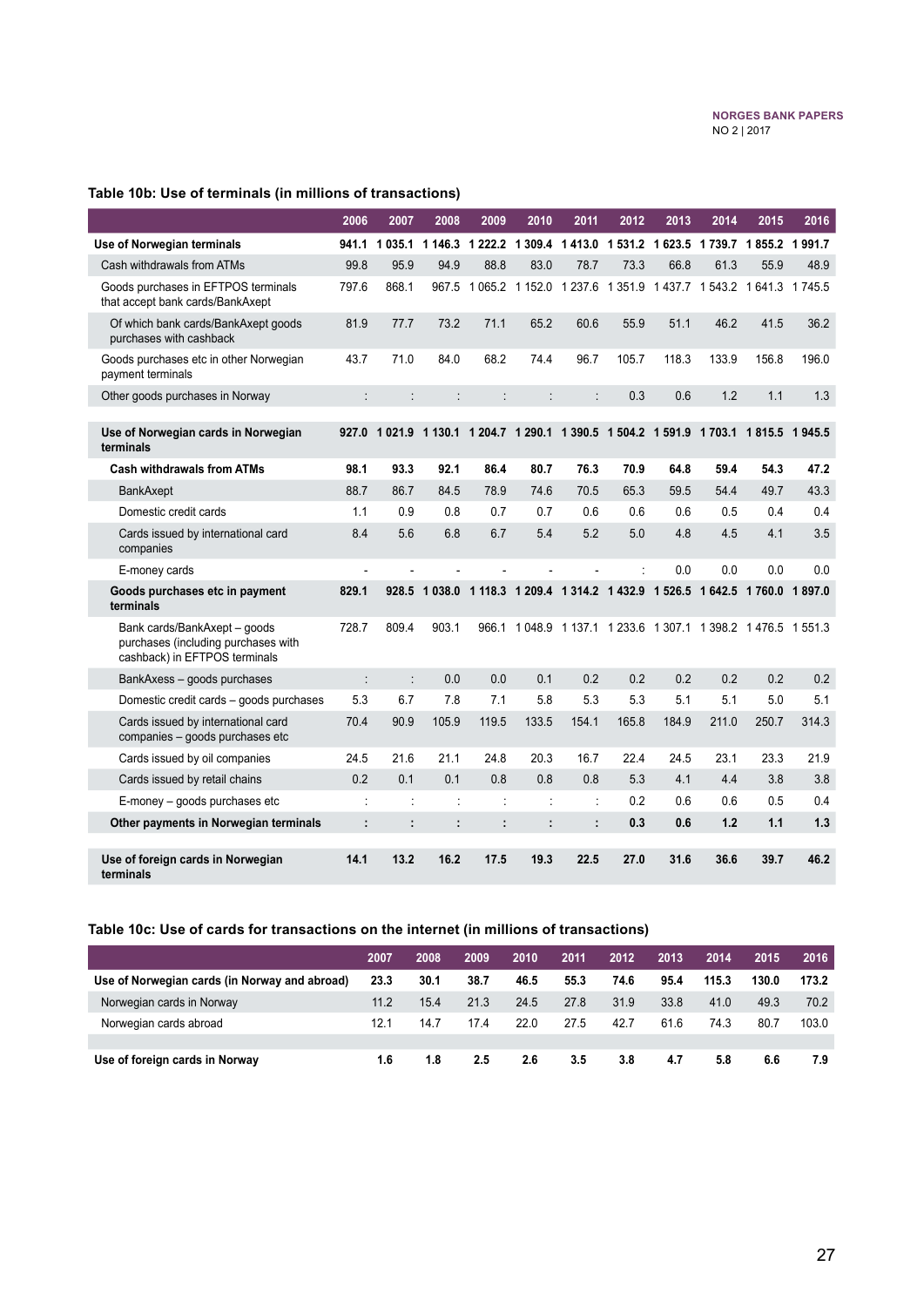#### **Table 11: Cross-border transfers registered in the Register of Crossborder Transactions and Currency Exchange (transactions in millions)**

|                                                  | 2007                      | 2008 | 2009 | 2010 | 2011 | 2012 | 2013 | 2014 | 2015 | 2016 |
|--------------------------------------------------|---------------------------|------|------|------|------|------|------|------|------|------|
| <b>Transfers from Norway</b>                     | 6.3                       | 6.5  | 6.8  | 7.3  | 8.1  | 9.0  | 10.0 | 10.3 | 10.9 | 11.2 |
| <b>SWIFT</b>                                     | 5.9                       | 5.9  | 6.1  | 6.6  | 7.3  | 8.0  | 8.7  | 9.3  | 9.9  | 10.1 |
| Foreign currency cheques                         | 0.1                       | 0.2  | 0.2  | 0.2  | 0.2  | 0.1  | 0.1  | 0.1  | 0.1  | 0.1  |
| Other transfers (MoneyGram, Western Union, etc.) | 0.3                       | 0.4  | 0.5  | 0.6  | 0.7  | 0.9  | 1.2  | 0.8  | 0.9  | 1.0  |
|                                                  |                           |      |      |      |      |      |      |      |      |      |
| <b>Transfers to Norway</b>                       | 2.8                       | 2.9  | 2.9  | 3.1  | 3.4  | 3.6  | 4.3  | 4.9  | 5.3  | 5.9  |
| <b>SWIFT</b>                                     | 2.7                       | 2.8  | 2.9  | 3.1  | 3.3  | 3.5  | 4.2  | 4.7  | 5.3  | 5.9  |
| Foreign currency cheques                         | ٠<br>$\ddot{\phantom{a}}$ | 0.0  | 0.0  | 0.0  | 0.0  | 0.0  | 0.0  | 0.1  | 0.0  | 0.0  |
| Other transfers (MoneyGram, Western Union, etc.) | ٠                         | 0.0  | 0.0  | 0.0  | 0.0  | 0.0  | 0.1  | 0.1  | 0.0  | 0.0  |

#### **Table 12: Use of payment services (in billions of NOK)**

|                                    | 2006    | 2007     | 2008     | 2009     | 2010     | 2011     | 2012                                                                                      | 2013              | 2014                | 2015  | 2016     |
|------------------------------------|---------|----------|----------|----------|----------|----------|-------------------------------------------------------------------------------------------|-------------------|---------------------|-------|----------|
| <b>Total</b>                       | 9 386.5 | 10 884.7 | 11 735.1 |          |          |          | 11 558.4 12 547.3 13 339.3 13 802.8 14 751.9 15 889.8 16 694.3                            |                   |                     |       | 16 724.4 |
| Debit and credit transfers (giros) | 9018.6  |          |          |          |          |          | 10 475.7 11 278.0 11 080.7 12 036.9 12 788.2 13 201.0 14 112.8 15 203.6 15 966.6 15 951.8 |                   |                     |       |          |
| Electronic                         | 86801   | 10 212 2 | 11 042 9 | 10 868.5 | 11 854 7 | 12 607.6 |                                                                                           | 13 055 0 13 974 3 | 15 0 76 8 15 8 27 9 |       | 15 801 2 |
| Paper-based                        | 338.5   | 263.5    | 235.0    | 212.2    | 182.3    | 180.6    | 146.0                                                                                     | 138.5             | 126.9               | 138.7 | 150.6    |
| Payment cards (payments)           | 352.2   | 396.1    | 445.8    | 465.8    | 500.1    | 543.4    | 594.1                                                                                     | 632.7             | 681.3               | 724.3 | 770.1    |
| Electronic                         | 336.3   | 390.2    | 442.2    | 463.3    | 497.6    | 540.5    | 590.0                                                                                     | 628.8             | 677.4               | 720.3 | 765.0    |
| Manual                             | 15.9    | 6.0      | 3.5      | 2.5      | 2.5      | 2.9      | 4.1                                                                                       | 3.9               | 3.9                 | 4.1   | 5.2      |
| <b>Cheques</b>                     | 15.8    | 12.9     | 11.3     | 12.0     | 10.3     | 7.7      | 7.7                                                                                       | 6.5               | 4.8                 | 3.4   | 2.5      |

#### **Table 13: Debit and credit transfers (giros) (in billions of NOK)**

|                                                             | 2006                     | 2007     | 2008                      | 2009    | 2010      | 2011                                                                    | 2012      | 2013                                | 2014     | 2015                       | 2016       |
|-------------------------------------------------------------|--------------------------|----------|---------------------------|---------|-----------|-------------------------------------------------------------------------|-----------|-------------------------------------|----------|----------------------------|------------|
| <b>Total</b>                                                |                          |          | 9 018 6 10 475 7 11 278 0 |         |           | 11 080.7 12 036.9 12 788.2 13 201.0 14 112.8 15 203.6 15 966.6 15 951.8 |           |                                     |          |                            |            |
| <b>Credit transfers</b>                                     | 8732.1                   | 10 188.6 | 11 032.4 10 840.8         |         |           | 11 783.7 12 535.2 12 942.9 13 843.6                                     |           |                                     | 14 932.6 | 15 675 6 15 655 0          |            |
| <b>Electronic</b>                                           | 8456.6                   | 9992.5   |                           |         |           | 10 859.6 10 681.2 11 636.4 12 377.1 12 816.3 13 725.1                   |           |                                     |          | 14 822.4 15 560.7 15 533.4 |            |
| Company terminal giro                                       | 2 2 9 4.1                | 2921.4   | 2 102.9                   | 2576.2  | 2 9 04.7  | 3 2 2 5.4                                                               | 1 042.6   | 1073.0                              | 977.0    | 958.0                      | 1016.3     |
| Online banking                                              | 5772.4                   | 6496.3   | 8 2 3 9.4                 | 7567.5  | 8 0 5 2.0 | 8492.0                                                                  |           | 11 163.2 11 910.0 12 978.4 13 695.8 |          |                            | 13 681.4   |
| Online banking solutions for retail customers               | 585.4                    | 650.1    | 775.6                     | 966.8   | 1078.0    | 1 1 8 4 . 6                                                             | 1 2 8 6.3 | 1373.4                              | 1424.7   | 1405.7                     | 1457.3     |
| Online banking solutions for corporate<br>customers         | 5 187.0                  | 5846.2   | 7463.8                    | 6 600.7 | 6974.1    | 7 30 7.4                                                                |           | 9876.8 10536.6                      | 11 553.8 | 12 290.1                   | 12 2 2 4.1 |
| Mobile banking                                              | $\overline{a}$           |          |                           | 0.2     | 0.3       | 1.0                                                                     | 12.6      | 34.8                                | 58.4     | 57.9                       | 83.7       |
| Mobile banking solutions for retail customers               | $\overline{\phantom{a}}$ |          | $\overline{\phantom{a}}$  | 0.2     | 0.3       | 1.0                                                                     | 12.6      | 34.7                                | 58.2     | 57.7                       | 82.0       |
| Mobile banking solutions for corporate<br>customers         |                          |          |                           |         |           |                                                                         | 0.0       | 0.1                                 | 0.2      | 0.2                        | 1.7        |
| Telegiros                                                   | 37.5                     | 31.0     | 29.7                      | 32.8    | 29.0      | 26.1                                                                    | 23.1      | 20.3                                | 18.0     | 16.0                       | 13.7       |
| Miscellaneous other electronic credit transfers             | 352.6                    | 543.8    | 487.6                     | 504.5   | 650.2     | 632.6                                                                   | 574.8     | 687.0                               | 790.6    | 832.9                      | 738.4      |
| Paper-based                                                 | 275.5                    | 196.0    | 172.9                     | 159.6   | 147.3     | 158.1                                                                   | 126.6     | 118.5                               | 110.2    | 114.9                      | 121.6      |
| Company terminal giros and online banking as<br>money order | 11.7                     | 15.7     | 10.5                      | 13.8    | 11.4      | 7.7                                                                     | 7.4       | 6.9                                 | 6.3      | 5.7                        | 5.1        |
| Postal giros                                                | 81.7                     | 72.0     | 62.6                      | 53.1    | 43.5      | 38.0                                                                    | 32.0      | 28.3                                | 24.4     | 20.7                       | 17.3       |
| Giros delivered at the counter - account debits             | 182.0                    | 108.4    | 99.7                      | 92.6    | 92.3      | 112.4                                                                   | 87.2      | 83.3                                | 79.4     | 88.4                       | 99.2       |
| <b>Direct debits</b>                                        | 223.5                    | 219.7    | 183.4                     | 187.3   | 218.3     | 230.5                                                                   | 238.7     | 249.2                               | 254.3    | 267.2                      | 267.8      |
| Giros delivered at the counter - cash payments              | 63.0                     | 67.4     | 62.2                      | 52.6    | 34.9      | 22.5                                                                    | 19.4      | 20.0                                | 16.7     | 23.8                       | 28.9       |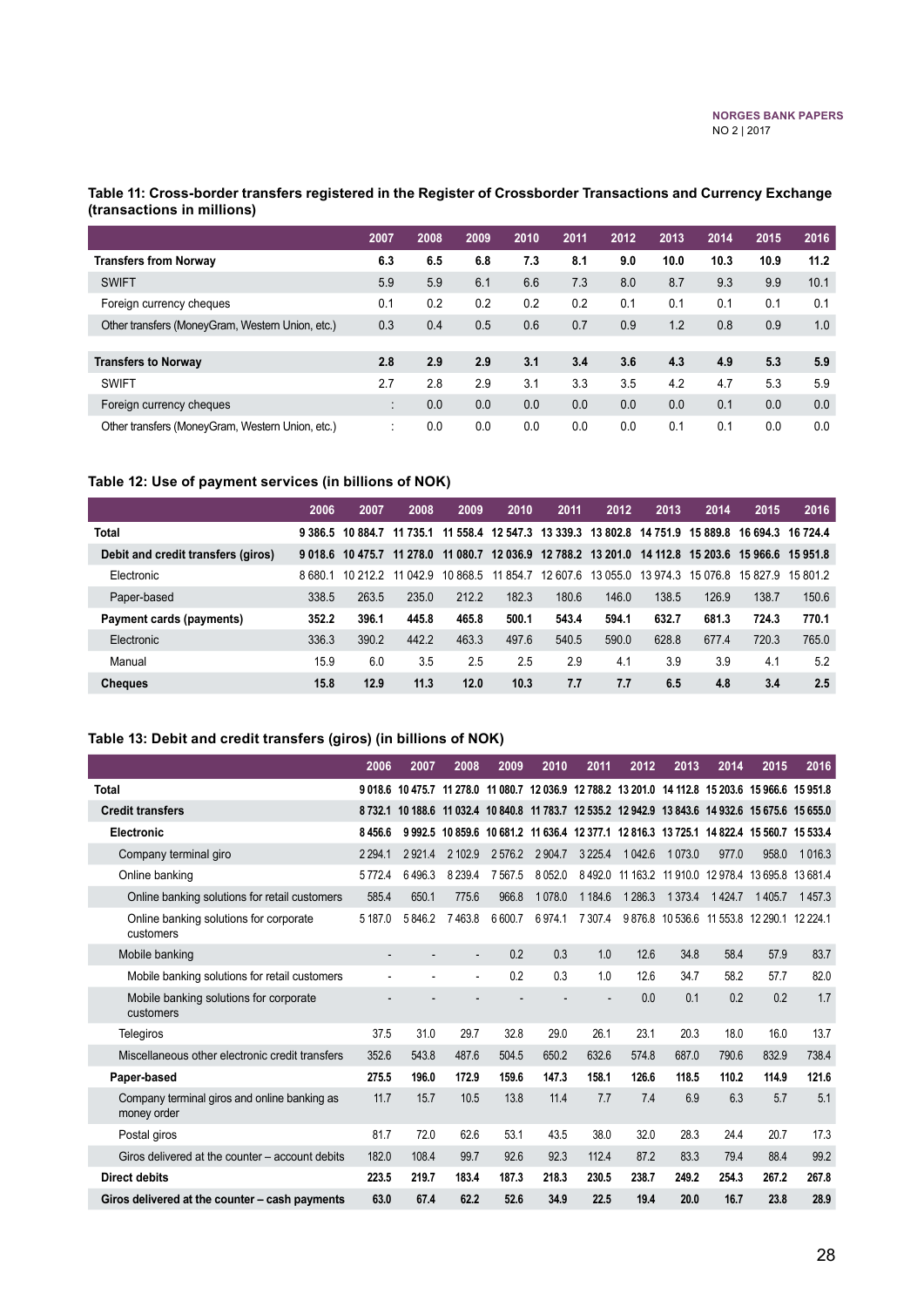### **Table 14a: Use of payments cards (in billions of NOK)**

|                                                                             | 2006  | 2007  | 2008  | 2009  | 2010  | 2011  | 2012  | 2013  | 2014  | 2015  | 2016  |
|-----------------------------------------------------------------------------|-------|-------|-------|-------|-------|-------|-------|-------|-------|-------|-------|
| <b>Total use of Norwegian cards</b><br>(in Norway and abroad)               | 510.8 | 556.6 | 609.0 | 625.1 | 653.7 | 694.4 | 740.9 | 775.3 | 814.6 | 855.3 | 886.9 |
| Goods purchases                                                             | 352.2 | 396.1 | 445.8 | 465.8 | 500.1 | 543.4 | 594.1 | 632.7 | 681.3 | 724.3 | 770.1 |
| Cashback from EFTPOS terminals                                              | 28.8  | 28.1  | 27.8  | 27.8  | 25.7  | 24.3  | 23.0  | 21.7  | 20.3  | 18.9  | 17.4  |
| Cash withdrawals without goods purchases                                    | 129.8 | 132.4 | 135.5 | 131.4 | 128.0 | 126.7 | 123.7 | 120.9 | 113.0 | 112.1 | 99.3  |
| Use of Norwegian cards by function                                          | 510.8 | 556.6 | 609.0 | 625.1 | 653.8 | 694.6 | 740.9 | 775.4 | 814.6 | 855.2 | 886.9 |
| <b>Debit functions</b>                                                      | 447.3 | 483.7 | 525.9 | 535.8 | 561.4 | 589.5 | 619.7 | 641.3 | 669.9 | 699.9 | 722.4 |
| <b>BankAxept</b>                                                            | 398.0 | 422.2 | 461.7 | 465.2 | 487.0 | 507.6 | 529.6 | 541.6 | 560.7 | 578.6 | 584.2 |
| Payment cards issued by international card<br>companies                     | 49.2  | 61.5  | 64.3  | 70.6  | 74.4  | 81.9  | 90.1  | 99.7  | 109.2 | 121.4 | 138.2 |
| Billing functions (payment cards issued by<br>international card companies) | 19.0  | 22.9  | 25.1  | 22.9  | 20.5  | 21.7  | 23.6  | 24.0  | 24.9  | 24.1  | 23.9  |
| <b>Credit functions</b>                                                     | 44.5  | 50.0  | 58.0  | 66.4  | 71.9  | 83.2  | 97.4  | 109.6 | 119.4 | 130.8 | 140.3 |
| Domestic credit cards                                                       | 8.7   | 9.5   | 10.1  | 8.9   | 8.3   | 8.4   | 9.3   | 8.8   | 8.5   | 8.2   | 8.2   |
| Payment cards issued by international card<br>companies                     | 35.8  | 40.4  | 47.9  | 57.4  | 63.5  | 74.8  | 88.1  | 100.9 | 110.9 | 122.7 | 132.1 |
| E-money                                                                     | ÷     | ÷     | ÷     | t     | ÷     | t     | 0.1   | 0.4   | 0.4   | 0.4   | 0.3   |
| Use of Norwegian cards in Norway                                            | 470.3 | 498.1 | 546.8 | 558.3 | 578.6 | 607.1 | 638.4 | 658.9 | 685.1 | 715.0 | 742.9 |
| Goods purchases without cashback                                            | 323.7 | 355.5 | 403.9 | 420.2 | 446.3 | 477.8 | 514.3 | 540.8 | 572.7 | 608.1 | 648.2 |
| Goods purchases with cashback                                               | 28.8  | 28.1  | 27.8  | 27.8  | 25.6  | 24.3  | 23.0  | 21.7  | 20.3  | 18.9  | 17.4  |
| Cash withdrawals without goods purchases                                    | 117.8 | 114.5 | 115.2 | 110.3 | 106.7 | 105.0 | 101.2 | 96.5  | 92.1  | 88.1  | 77.3  |
|                                                                             |       |       |       |       |       |       |       |       |       |       |       |
| Use of Norwegian cards abroad                                               | 40.5  | 58.5  | 62.2  | 66.8  | 75.1  | 87.3  | 102.4 | 116.3 | 129.5 | 140.2 | 144.0 |
| Goods purchases                                                             | 28.5  | 40.7  | 41.9  | 45.6  | 53.8  | 65.6  | 79.9  | 91.9  | 108.6 | 116.3 | 122.0 |
| Cash withdrawals                                                            | 12.0  | 178   | 20.3  | 21.1  | 21.4  | 21.7  | 22.6  | 24.4  | 20.9  | 24.0  | 22.0  |
|                                                                             |       |       |       |       |       |       |       |       |       |       |       |
| Use of foreign cards in Norway                                              | 10.2  | 10.0  | 12.2  | 12.6  | 13.7  | 15.5  | 17.3  | 20.6  | 27.9  | 32.6  | 38.7  |
| Goods purchases                                                             | 7.9   | 6.3   | 8.4   | 9.3   | 10.6  | 12.3  | 14.2  | 17.9  | 25.2  | 30.1  | 36.1  |
| Cash withdrawals                                                            | 2.4   | 3.7   | 3.8   | 3.3   | 3.1   | 3.2   | 3.1   | 2.7   | 2.7   | 2.5   | 2.6   |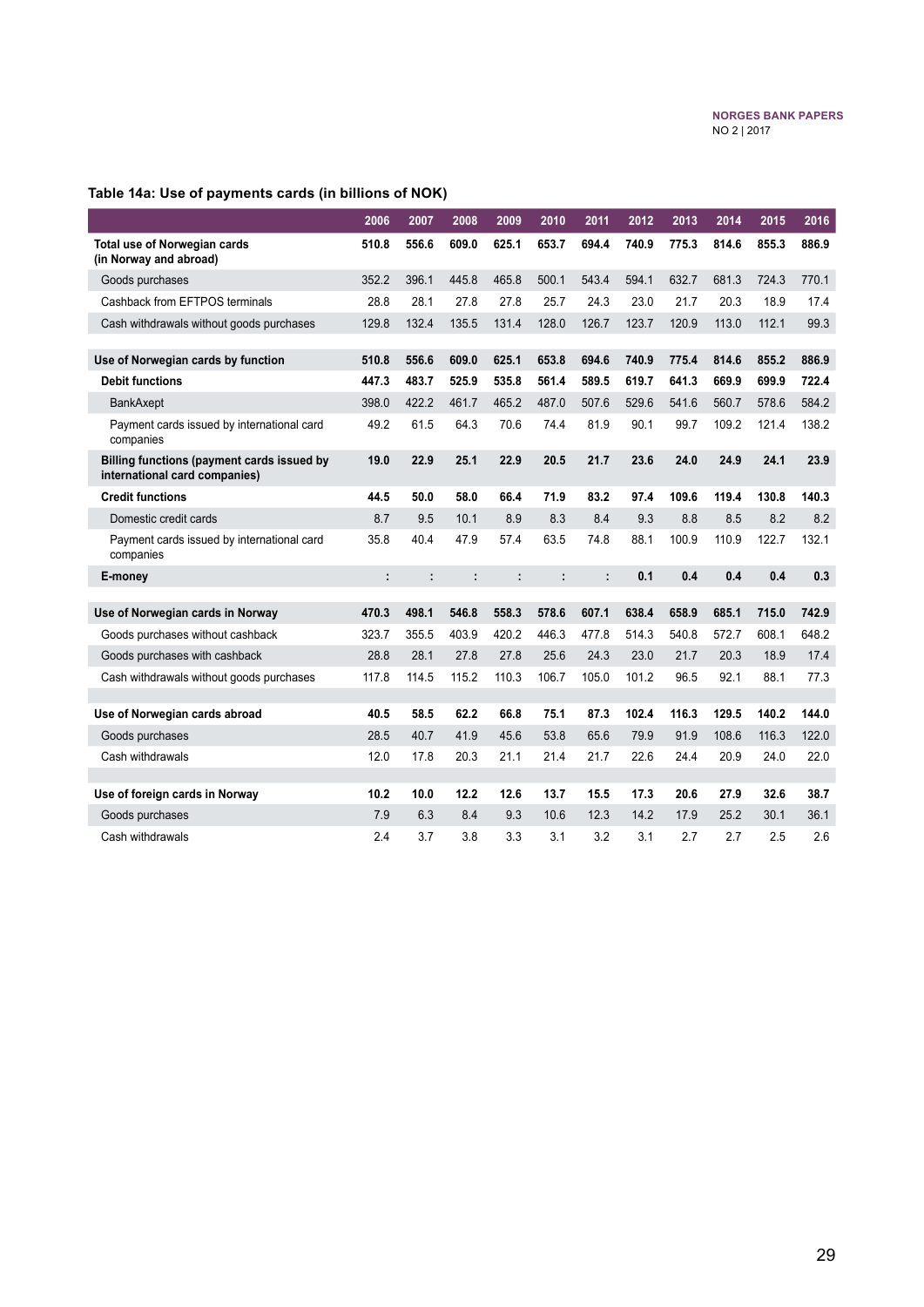### **Table 14b: Use of terminals (in billions of NOK)**

|                                                                               | 2006  | 2007           | 2008           | 2009                 | 2010                 | 2011                 | 2012  | 2013  | 2014  | 2015  | 2016  |
|-------------------------------------------------------------------------------|-------|----------------|----------------|----------------------|----------------------|----------------------|-------|-------|-------|-------|-------|
| Use of Norwegian terminals                                                    | 483.1 | 515.4          | 570.6          | 583.7                | 605.2                | 637.2                | 673.6 | 696.4 | 728.0 | 761.1 | 792.3 |
| Cash withdrawals from ATMs                                                    | 119.2 | 117.8          | 118.5          | 113.2                | 109.5                | 108.0                | 104.1 | 99.0  | 94.7  | 90.3  | 79.6  |
| Goods purchases in EFTPOS terminals that<br>accept bank cards/BankAxept cards | 305.8 | 319.7          | 364.7          | 395.7                | 422.8                | 454.4                | 487.2 | 511.2 | 543.6 | 575.3 | 602.5 |
| Cashback with goods purchases using<br>BankAxept cards                        | 28.8  | 28.1           | 27.8           | 27.8                 | 25.7                 | 24.3                 | 23.0  | 21.7  | 20.3  | 18.9  | 17.4  |
| Goods purchases etc at other Norwegian<br>payment terminals                   | 29.3  | 49.8           | 59.6           | 47.0                 | 47.3                 | 50.6                 | 57.5  | 62.3  | 67.5  | 74.7  | 90.6  |
| Other goods purchases in Norway                                               |       |                |                |                      | $\ddot{\phantom{a}}$ |                      | 0.4   | 1.1   | 2.0   | 1.9   | 2.3   |
|                                                                               |       |                |                |                      |                      |                      |       |       |       |       |       |
| Use of Norwegian cards in Norwegian<br>terminals                              | 473.3 | 505.9          | 558.5          | 571.5                | 591.5                | 621.7                | 655.0 | 674.7 | 700.3 | 729.2 | 755.0 |
| <b>Cash withdrawals from ATMs</b>                                             | 116.9 | 114.1          | 114.8          | 109.9                | 106.4                | 104.8                | 101.0 | 96.3  | 92.0  | 87.8  | 77.0  |
| Bank cards/BankAxept                                                          | 103.1 | 103.2          | 102.8          | 98.4                 | 96.8                 | 95.4                 | 91.7  | 87.4  | 83.3  | 79.6  | 69.8  |
| Domestic credit cards                                                         | 1.6   | 1.4            | 1.4            | 1.2                  | 1.1                  | 1.0                  | 1.0   | 0.9   | 0.8   | 0.7   | 0.6   |
| Cards issued by international card companies                                  | 12.3  | 9.5            | 10.6           | 10.4                 | 8.5                  | 8.3                  | 8.2   | 8.0   | 7.8   | 7.5   | 6.5   |
| E-money cards                                                                 |       |                | ÷,             | $\overline{a}$       | ÷,                   |                      |       | 0.0   | 0.1   | 0.1   | 0.1   |
| Cashback with goods purchases using<br><b>BankAxept cards</b>                 | 28.8  | 28.1           | 27.8           | 27.8                 | 25.7                 | 24.3                 | 23.0  | 21.7  | 20.3  | 18.9  | 17.4  |
| Goods purchases etc in payment terminals                                      | 327.6 | 363.6          | 416.0          | 433.7                | 459.5                | 492.6                | 530.6 | 555.5 | 586.1 | 620.5 | 658.4 |
| Bank cards/BankAxept - goods purchases<br>in EFTPOS terminals                 | 267.0 | 290.9          | 331.0          | 338.9                | 364.3                | 387.4                | 414.3 | 432.1 | 456.7 | 479.7 | 496.4 |
| BankAxess - goods purchases                                                   | t     | t              | 0.0            | 0.1                  | 0.2                  | 0.5                  | 0.5   | 0.5   | 0.4   | 0.4   | 0.5   |
| Domestic credit cards - goods purchases etc                                   | 5.9   | 6.8            | 7.7            | 6.7                  | 6.0                  | 5.8                  | 5.8   | 5.2   | 5.1   | 5.1   | 5.1   |
| Cards issued by international card companies<br>- goods purchases             | 44.8  | 55.1           | 63.9           | 74.3                 | 76.1                 | 84.2                 | 92.0  | 100.7 | 107.2 | 119.5 | 141.0 |
| Cards issued by oil companies                                                 | 10.6  | 10.8           | 13.3           | 13.4                 | 12.5                 | 14.4                 | 15.4  | 15.2  | 14.6  | 14.0  | 13.6  |
| Cards issued by retail chains                                                 | 0.1   | 0.0            | 0.1            | 0.3                  | 0.3                  | 0.3                  | 2.4   | 1.6   | 1.8   | 1.5   | 1.6   |
| E-money - goods purchases etc                                                 | ÷     | $\ddot{\cdot}$ | $\ddot{\cdot}$ | $\ddot{\phantom{a}}$ | $\ddot{\cdot}$       | $\ddot{\phantom{a}}$ | 0.1   | 0.3   | 0.3   | 0.2   | 0.2   |
| Other payments in Norwegian terminals                                         | ÷     | ÷              | ÷              | ÷                    | t                    | ċ                    | 0.4   | 1.1   | 2.0   | 1.9   | 2.3   |
| Use of foreign cards in Norwegian terminals                                   | 9.8   | 9.5            | 12.1           | 12.2                 | 13.7                 | 15.5                 | 17.2  | 20.5  | 27.7  | 32.4  | 37.3  |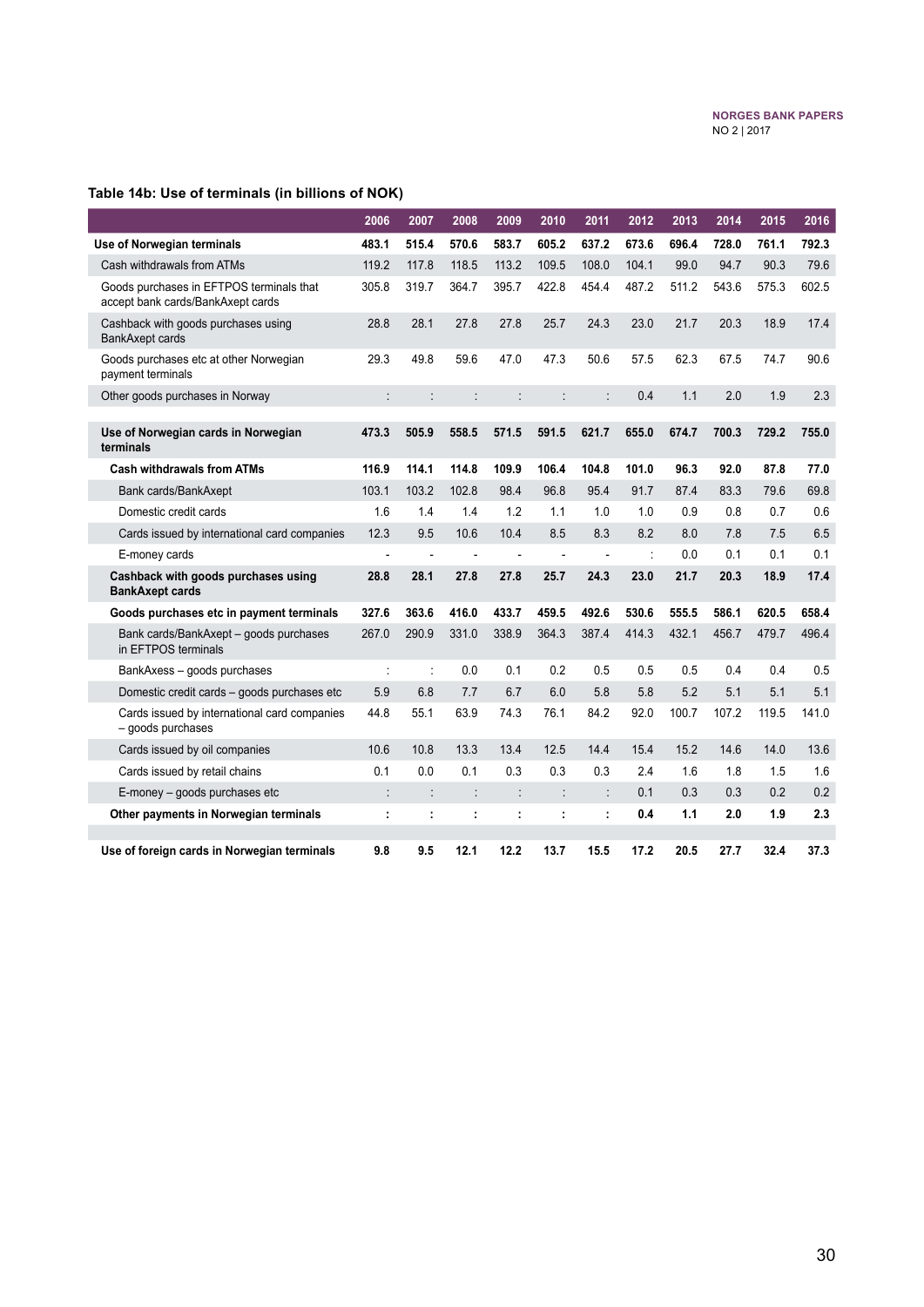### **Table 14c: Use of cards for transactions on the internet (in billions of NOK)**

|                                               | 2007 | 2008 | 2009 | 2010 | 2011 | 2012 | 2013 | 2014 | 2015 | 2016 |
|-----------------------------------------------|------|------|------|------|------|------|------|------|------|------|
| Use of Norwegian cards (in Norway and abroad) | 19.6 | 24.3 | 30.7 | 34.6 | 39.5 | 53.0 | 59.6 | 68.8 | 80.4 | 96.9 |
| Norwegian cards in Norway                     | 12.1 | 15.6 | 20.0 | 21.0 | 19.9 | 25.3 | 27.7 | 29.4 | 33.1 | 42.1 |
| Norwegian cards abroad                        | 7.5  | 8.7  | 10.7 | 13.6 | 19.6 | 27.6 | 31.9 | 39.4 | 47.3 | 54.8 |
|                                               |      |      |      |      |      |      |      |      |      |      |
| Use of foreign cards in Norway                | 1.0  | 1.7  | 2.4  | 3.0  | 3.7  | 5.7  | 7.5  | 11.5 | 14.8 | 17.0 |

#### **Table 15: Cross-border transfers registered in the Register of Crossborder Transactions and Currency Exchange (in billions of NOK)**

|                                                  | 2007       | 2008      | 2009                | 2010                                    | 2011                                      | 2012                            | 2013 | 2014              | 2015                       | 2016    |
|--------------------------------------------------|------------|-----------|---------------------|-----------------------------------------|-------------------------------------------|---------------------------------|------|-------------------|----------------------------|---------|
| <b>Transfers from Norway</b>                     | 5 7 9 1 .4 | 6 503.1   |                     | 6 549.5 7 124.4 9 909.7 9 206.3 8 225.7 |                                           |                                 |      |                   | 8 683.7 10 748.0           | 7 655.6 |
| <b>SWIFT</b>                                     | 5 153 2    |           | 5 8 1 8 3 5 5 4 4 9 |                                         | 5496.8 7929.0 7274.5 6299.8 6521.4 8103.7 |                                 |      |                   |                            | 6.802.8 |
| Foreign currency cheques                         | 636.9      | 683.0     | 1 002 6             |                                         | 1625.5 1978.4                             | 1928.6                          |      | 19218 21593 26410 |                            | 849.3   |
| Other transfers (MoneyGram, Western Union, etc.) | 1.3        | 1.7       | 2.0                 | 2.2                                     | 2.3                                       | 3.3                             | 4.1  | 3.0               | 3.3                        | 3.6     |
|                                                  |            |           |                     |                                         |                                           |                                 |      |                   |                            |         |
| <b>Transfers to Norway</b>                       | 4 047 0    | 4578.1    | 4 3 7 7 5           | 4 3 6 6 1                               |                                           | 5 023.6 5 634.6 6 413.2 6 739.4 |      |                   | 8 266.3 6 933.5            |         |
| <b>SWIFT</b>                                     | 4 0 3 9 8  | 4 5 7 4 0 |                     | 4 376 5 4 365 0                         | 5 0 2 2 .9                                |                                 |      |                   | 56339 6412.5 6738.8 8265.8 | 6.933.0 |
| Foreign currency cheques                         | 7.2        | 3.9       | 0.9                 | 0.9                                     | 0.6                                       | 0.5                             | 0.4  | 0.3               | 0.3                        | 0.3     |
| Other transfers (MoneyGram, Western Union, etc.) | 0.1        | 0.1       | 0.1                 | 0.1                                     | 0.1                                       | 0.2                             | 0.2  | 0.2               | 0.2                        | 0.2     |

#### **Table 16: Sending electronic invoices (in millions)**

|                                                    | 2013 | 2014 | 2015 | 2016 |
|----------------------------------------------------|------|------|------|------|
| eFaktura from businesses to retail customers (B2C) | 49.1 | 59.0 | 69.7 | 80.8 |
| eFaktura from businesses to businesses (B2B)       |      | 0.8  | 1.2  | 1.4  |
|                                                    |      |      |      |      |
| EHF-faktura                                        | 2.6  | 10.0 | 21.2 | 35.3 |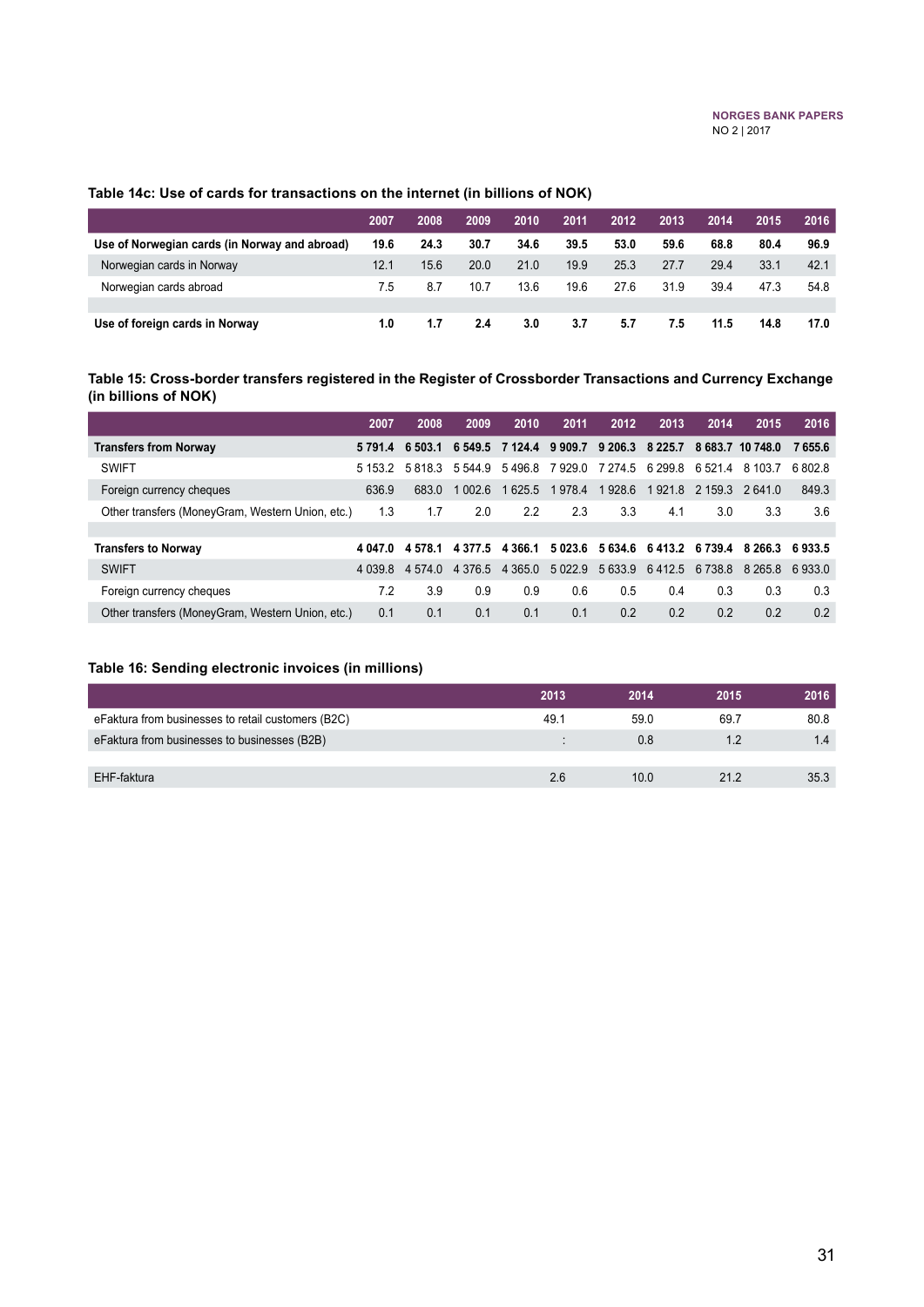## <span id="page-31-0"></span>Prices

**Table 17: Prices for domestic payment services, retail customers. Weighted average (NOK). 1 January each year**

|                                                                                | Customers who do not belong to<br>loyalty schemes |                                           |                               |       |         |       | <b>Customers who belong to</b><br>loyalty schemes |       |                                           |       |       |              |
|--------------------------------------------------------------------------------|---------------------------------------------------|-------------------------------------------|-------------------------------|-------|---------|-------|---------------------------------------------------|-------|-------------------------------------------|-------|-------|--------------|
|                                                                                | 2012                                              | 2013                                      | 2014                          | 2015  | 2016    | 2017  | 2012                                              | 2013  | 2014                                      | 2015  | 2016  | 2017         |
| <b>Payments</b>                                                                |                                                   |                                           |                               |       |         |       |                                                   |       |                                           |       |       |              |
| Online banking (with CID), per payment                                         | 1.70                                              | 1.30                                      | 1.50                          | 1.50  | 1.50    | 0.90  | 0.00                                              | 0.00  | 0.00                                      | 0.00  | 0.00  | 0.00         |
| Online banking - annual fee                                                    | 19.70                                             | 14.20                                     | 20.30                         | 20.50 | 14.50   | 14.10 | 1.60                                              | 1.50  | 1.40                                      | 0.40  | 0.90  | 1.30         |
| Direct debit (AvtaleGiro), per payment                                         | 1.60                                              | 1.40                                      | 1.60                          | 1.50  | 1.50    | 0.90  | 0.00                                              | 0.00  | 0.10                                      | 0.10  | 0.10  | 0.10         |
| Mobile banking (with CID), per payment                                         | 1.70                                              | 1.30                                      | 1.50                          | 1.50  | 1.50    | 0.90  | 0.00                                              | 0.00  | 0.00                                      | 0.00  | 0.06  | 0.00         |
| Mobile banking - transfers between own<br>accounts, per transfer               | 0.10                                              | 0.10                                      | 0.10                          | 0.10  | 0.10    | 0.10  | 0.00                                              | 0.00  | 0.00                                      | 0.00  | 0.00  | 0.00         |
| Mobile banking - info by SMS                                                   | 2.50                                              | 2.10                                      | 2.10                          | 2.20  | 2.30    | 2.00  | 1.30                                              | 1.10  | 1.20                                      | 1.30  | 1.30  | 1.80         |
| Credit transfer via postal giro, per payment                                   | 8.10                                              | 8.80                                      | 8.80                          | 8.90  | 9.70    | 11.00 | 8.30                                              | 9.20  | 9.50                                      | 9.50  | 9.80  | 11.10        |
| Giro over the counter - account debit,<br>per payment                          | 56.60                                             | 63.30                                     | 61.00                         | 60.20 | 67.50   | 80.60 | 54.70                                             | 61.30 | 59.00                                     | 59.30 | 66.10 | 80.00        |
| Giro over the counter - cash payment,<br>per payment                           | 79.30                                             | 81.80                                     | 84.60                         | 77.00 | 89.50   | 99.70 | 78.50                                             | 80.50 | 85.10                                     | 88.90 |       | 95.60 102.70 |
|                                                                                |                                                   |                                           |                               |       |         |       |                                                   |       |                                           |       |       |              |
| BankAxept cards in payment terminals<br>(EFTPOS), per payment                  | 1.50                                              | 1.50                                      | 1.70                          | 1.70  | 1.70    | 0.90  | 0.10                                              | 0.00  | 0.00                                      | 0.00  | 0.00  | 0.00         |
| Credit card from international credit card<br>company, annual fee              |                                                   | 149.20 145.80 147.50 145.10 134.40        |                               |       |         | 57.80 | 27.10                                             | 14.30 | 27.35                                     | 22.60 | 15.70 | 32.40        |
| BankAxept cards (combined with debet card<br>from int. card comp.), annual fee |                                                   | 260.90 268.20 276.60 278.20 271.90 275.80 |                               |       |         |       |                                                   |       | 209.30 218.80 207.00 208.90 204.80 208.60 |       |       |              |
|                                                                                |                                                   |                                           |                               |       |         |       |                                                   |       |                                           |       |       |              |
| Cheques - retail customers, per cheque<br>booklet                              | 21.30                                             | 17.80                                     | 17.80                         | 18.40 | 18.60   | 13.10 | 4.20                                              | 18.40 | 17.50                                     | 19.60 | 2.60  | 2.60         |
| Cheques - retail customers, per cheque<br>payment                              | 40.00                                             | 44.00                                     | 45.40                         | 45.60 | 46.00   | 46.50 | 35.70                                             | 38.70 | 41.70                                     | 42.30 | 40.10 | 40.00        |
| ATM withdrawals, debit cards                                                   |                                                   |                                           |                               |       |         |       |                                                   |       |                                           |       |       |              |
| Own bank's ATMs during opening hours,<br>per withdrawal                        | 0.30                                              | 0.10                                      | 0.10                          | 0.00  | 0.00    | 0.20  | 0.00                                              | 0.00  | 0.00                                      | 0.00  | 0.00  | 0.00         |
| Own bank's ATMs outside opening hours,<br>per withdrawal                       | 2.50                                              | 2.70                                      | 3.10                          | 3.00  | 2.80    | 4.80  | 0.00                                              | 0.00  | 0.10                                      | 0.00  | 0.00  | 4.20         |
| Other bank's ATMs during opening hours,<br>per withdrawal                      | 4.90                                              | 4.90                                      | 5.60                          | 5.50  | 5.60    | 6.90  | 5.50                                              | 4.80  | 5.20                                      | 5.10  | 5.00  | 6.50         |
|                                                                                |                                                   |                                           |                               |       |         |       |                                                   |       |                                           |       |       |              |
| ATM withdrawals, international credit cards                                    |                                                   |                                           |                               |       |         |       |                                                   |       |                                           |       |       |              |
| Own bank's ATMs during opening hours,<br>per withdrawal                        | 24.40                                             |                                           | 23.90 27.70 28.00             |       | 24.90   | 24.80 | 29.30                                             | 30.10 | 28.50                                     | 28.40 | 16.20 | 17.50        |
| Other bank's ATMs during opening hours,<br>per withdrawal                      | 24.50                                             |                                           | 24.00 27.70 28.10 25.00 24.90 |       |         |       | 29.40                                             | 30.20 | 28.60                                     | 28.40 | 16.40 | 17.50        |
| Fee as a percentage of withdrawal amount                                       | 0.9                                               | 0.9                                       | 1.1                           | 1.0   | $1.0\,$ | 1.3   | 1.1                                               | 1.2   | 1.2                                       | 1.2   | 0.7   | 1.1          |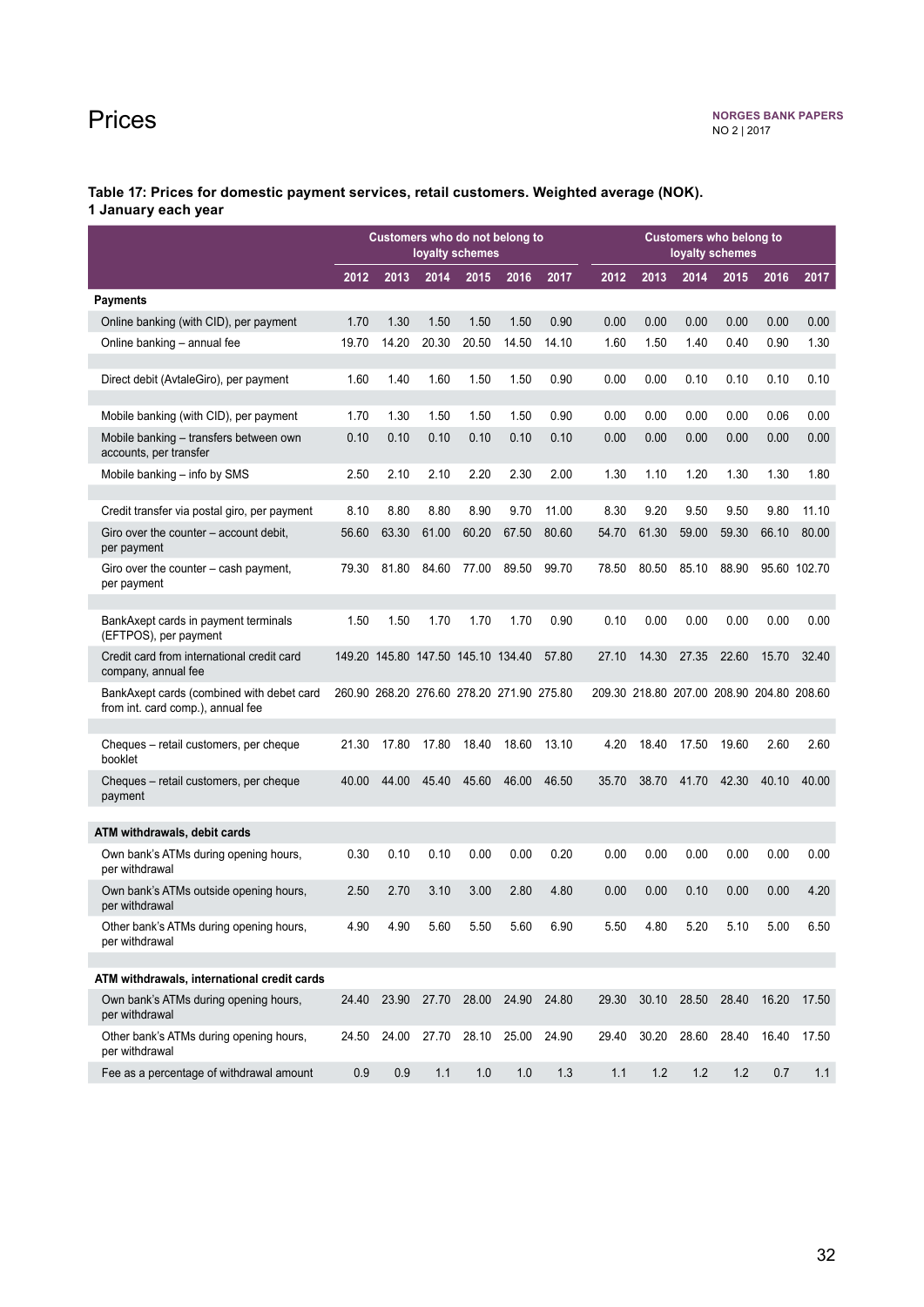|                                               | 2008  | 2009  | 2010  | 2011  | 2012  | 2013  | 2014  | 2015  | 2016  | 2017  |
|-----------------------------------------------|-------|-------|-------|-------|-------|-------|-------|-------|-------|-------|
| <b>Payments</b>                               |       |       |       |       |       |       |       |       |       |       |
| <b>Electronic giro services</b>               |       |       |       |       |       |       |       |       |       |       |
| Online banking - without notification         | 1.50  | 1.50  | 1.50  | 1.50  | 1.50  | 1.60  | 2.60  | 2.80  | 2.50  | 3.10  |
| Online banking – with notification            | 4.20  | 4.10  | 4.20  | 4.20  | 4.20  | 4.20  | 4.30  | 4.40  | 4.40  | 4.40  |
| Online banking - with CID                     | 1.10  | 1.10  | 1.10  | 1.10  | 1.10  | 1.10  | 1.20  | 1.10  | 1.30  | 1.30  |
| Paper-based giro services                     |       |       |       |       |       |       |       |       |       |       |
| Corporate online banking sent as money order  | 50.20 | 75.30 | 75.60 | 73.00 | 74.80 | 75.10 | 84.00 | 89.30 | 92.00 | 98.70 |
|                                               |       |       |       |       |       |       |       |       |       |       |
| <b>Receipt of payments</b>                    |       |       |       |       |       |       |       |       |       |       |
| <b>Electronic giro services</b>               |       |       |       |       |       |       |       |       |       |       |
| Direct debits (Autogiro) without notification | 1.30  | 1.40  | 1.20  | 1.30  | 1.30  | 1.30  | 1.40  | 1.40  | 1.50  | 1.50  |
| Optical Character Recognition (OCR) - File    | 1.30  | 1.30  | 1.30  | 1.40  | 1.40  | 1.50  | 1.50  | 1.50  | 1.70  | 1.80  |
| Paper-based giro services                     |       |       |       |       |       |       |       |       |       |       |
| Optical Character Recognition (OCR) – Return  | 3.30  | 3.20  | 3.90  | 4.40  | 3.20  | 3.10  | 3.40  | 4.30  | 4.60  | 4.70  |

#### **Table 18: Prices for domestic payment services, corporate customers. Weighted average (NOK). 1 January each year**

#### **Table 19: Prices for transfers from Norway to EU/EEA countries. Weighted average (NOK) for a sample of banks. 1 January each year**

|                                              | Electronic payment order/<br>automated processing |        |        |        |                      |        | <b>Manual payment order</b> |        |                                    |        |                             |        |
|----------------------------------------------|---------------------------------------------------|--------|--------|--------|----------------------|--------|-----------------------------|--------|------------------------------------|--------|-----------------------------|--------|
|                                              | 2012                                              | 2013   | 2014   | 2015   | 2016                 | 2017   | 2012                        | 2013   | 2014                               | 2015   | 2016                        | 2017   |
| <b>SEPA (SWIFT) transfers</b>                |                                                   |        |        |        |                      |        |                             |        |                                    |        |                             |        |
| With BIC and IBAN, NOK 2 500                 |                                                   |        | ÷      | ÷.     | 31.80                | 31.60  |                             |        |                                    |        | ÷                           |        |
| Ordinary SWIFT transfer in NOK               |                                                   |        |        |        |                      |        |                             |        |                                    |        |                             |        |
| Without BIC and IBAN, NOK 2 500              | 61.30                                             | 61.50  | 75.50  | 81.20  | 82.80                | 77.80  | 162.90                      | 164.00 | 185.70                             |        | 265.40 317.70 320.80        |        |
| With BIC and IBAN, NOK 2 500                 | 56.40                                             | 56.80  | 65.30  | 66.20  | 66.80                | 65.90  | 152.30                      | 153.20 |                                    |        | 182.10 195.60 220.00 220.70 |        |
| <b>Ordinary SWIFT transfer in EUR</b>        |                                                   |        |        |        |                      |        |                             |        |                                    |        |                             |        |
| Without BIC and IBAN, NOK 2 500 equivalent   | 61.30                                             | 59.80  | 45.10  | 48.40  | 51.10                | 47.80  | 159.10                      | 164.00 | 185.70                             |        | 265.40 317.70               | 320.80 |
| With BIC and IBAN, NOK 2 500 equivalent      | 28.70                                             | 28.90  | 31.60  | 30.90  | 46.40                | 46.00  | 148.70                      | 149.00 |                                    |        | 180.70 195.60 220.00 220.70 |        |
| SWIFT express transfer in NOK                |                                                   |        |        |        |                      |        |                             |        |                                    |        |                             |        |
| Without BIC and IBAN, NOK 150 000            | 338.90                                            | 339.80 | 383.20 | 393.90 | 389.80               | 382.90 | 402.60                      |        | 404.10 442.30 560.80 573.40 571.00 |        |                             |        |
| With BIC and IBAN, NOK 150 000               | 307.50                                            | 308.20 | 330.90 |        | 337.80 362.50        | 361.60 | 391.80                      |        | 393.40 438.30 453.80 493.20        |        |                             | 49040  |
| SWIFT express transfer in EUR                |                                                   |        |        |        |                      |        |                             |        |                                    |        |                             |        |
| Without BIC and IBAN, NOK 150 000 equivalent | 248.50                                            | 333.10 | 365.00 | 374.90 | 367 20               | 36180  | 399 10                      | 404.10 | 442.30                             | 560.80 | 573.20                      | 571 00 |
| With BIC og IBAN, NOK 150 000 equivalent     | 294.40                                            | 295.90 |        |        | 342.20 327.10 354.10 | 353.60 | 391.10                      |        | 393.40 438.20 453.80 493.20 490.40 |        |                             |        |
| <b>Cheques to other countries</b>            |                                                   |        |        |        |                      |        |                             |        |                                    |        |                             |        |
| Equivalent to NOK 2 500                      |                                                   |        |        |        |                      |        | 222.90                      | 227.00 | 225.40                             | 255.10 | 254.20                      | 223.00 |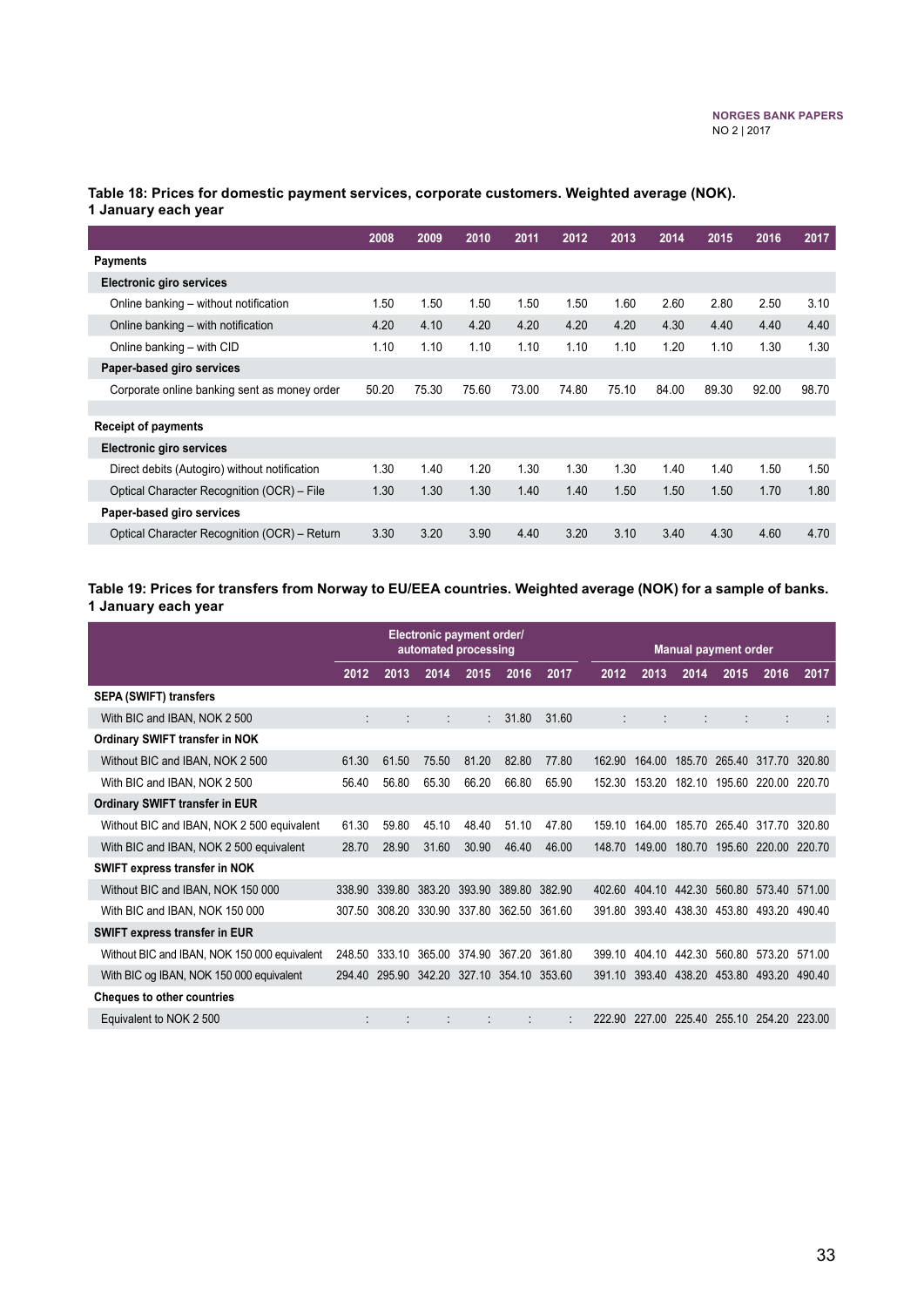<span id="page-33-0"></span>**Table 20: Prices for receipt of payments from EU/EEA countries. Weighted average (NOK) for a sample of banks. 1 January each year**

|                                              | <b>Receipt of payments from EU/EEA countries</b> |       |       |       |       |       |       |       |       |       |       |
|----------------------------------------------|--------------------------------------------------|-------|-------|-------|-------|-------|-------|-------|-------|-------|-------|
|                                              | 2007                                             | 2008  | 2009  | 2010  | 2011  | 2012  | 2013  | 2014  | 2015  | 2016  | 2017  |
| <b>Receipt of SEPA (SWIFT) payments</b>      |                                                  |       |       |       |       |       |       |       |       |       |       |
| With BIC and IBAN, NOK 2 500 equivalent      |                                                  |       |       |       |       |       |       |       | ٠     | 19.50 | 21.10 |
| With BIC and IBAN, NOK 150 000 equivalent    |                                                  | ٠     |       |       |       |       | ٠     |       | ÷.    | 20.10 | 21.70 |
| Receipt of payments in EUR                   |                                                  |       |       |       |       |       |       |       |       |       |       |
| Without BIC and IBAN, NOK 2 500 equivalent   | 80.80                                            | 80.80 | 59.90 | 63.00 | 61.07 | 60.80 | 61.50 | 51.20 | 48.20 | 38.30 | 42.10 |
| Without BIC and IBAN, NOK 150 000 equivalent | 85.10                                            | 84.60 | 62.80 | 66.00 | 64.40 | 81.60 | 83.40 | 81.90 | 79.60 | 54.30 | 59.30 |
| With BIC and IBAN, NOK 2 500 equivalent      | 12.60                                            | 10.40 | 16.00 | 17.20 | 18.50 | 18.60 | 20.20 | 21.10 | 19.50 | 32.60 | 33.80 |
| With BIC and IBAN, NOK 150 000 equivalent    | 12.60                                            | 10.40 | 16.00 | 17.20 | 18.50 | 18.60 | 20.20 | 21.10 | 19.50 | 36.00 | 37.70 |
| Receipt of payments in other currencies      |                                                  |       |       |       |       |       |       |       |       |       |       |
| Without BIC and IBAN, NOK 2 500 equivalent   | 92.90                                            | 90.60 | 70.20 | 71.60 | 70.50 | 70.20 | 68.90 | 61.00 | 60.70 | 72.10 | 70.70 |
| Without BIC and IBAN, NOK 150 000 equivalent | 98.00                                            | 96.40 | 96.80 | 93.20 | 92.20 | 91.40 | 90.40 | 97.50 | 96.90 | 89.60 | 89.20 |
| With BIC and IBAN, NOK 2 500 equivalent      | 93.00                                            | 90.20 | 69.60 | 71.10 | 70.50 | 70.20 | 68.90 | 61.00 | 60.70 | 62.90 | 62.30 |
| With BIC and IBAN, NOK 150 000 equivalent    | 95.10                                            | 94.50 | 74.20 | 73.90 | 73.30 | 90.40 | 89.10 | 97.10 | 96.60 | 96.00 | 95.70 |

# "Sending money home"

#### **Table 21: Prices for remittances to selected countries. Banks and other providers. In percent of amount transferred. At 1 January 2016 and 2017**

|                                                             |                 | <b>Transaction in person</b> |                 |      | Online payment order |      |      |                 |  |
|-------------------------------------------------------------|-----------------|------------------------------|-----------------|------|----------------------|------|------|-----------------|--|
|                                                             | <b>NOK 1000</b> |                              | <b>NOK 5000</b> |      | <b>NOK 1000</b>      |      |      | <b>NOK 5000</b> |  |
|                                                             | 2016            | 2017                         | 2016            | 2017 | 2016                 | 2017 | 2016 | 2017            |  |
| <b>Banks</b>                                                | 24.4            | 28.1                         | 5.3             | 6.1  | 6.0                  | 5.5  | 1.7  | 1.6             |  |
| Exchange rate cost                                          | 0.6             | 0.6                          | 0.6             | 0.6  | 0.7                  | 0.7  | 0.7  | 0.7             |  |
| Other fees                                                  | 23.9            | 27.5                         | 4.8             | 5.5  | 5.4                  | 4.8  | 1.1  | 1.0             |  |
|                                                             |                 |                              |                 |      |                      |      |      |                 |  |
| Non-bank financial institutions and payment<br>institutions | 10.3            | 11.0                         | 9.1             | 9.1  | 6.3                  | 6.2  | 4.4  | 4.6             |  |
| Exchange rate cost                                          | 4.5             | 3.8                          | 4.5             | 3.8  | 2.4                  | 1.9  | 2.4  | 1.9             |  |
| Other fees                                                  | 5.9             | 7.2                          | 4.6             | 5.3  | 4.0                  | 4.3  | 2.0  | 2.7             |  |
|                                                             |                 |                              |                 |      |                      |      |      |                 |  |
| All providers                                               | 22.1            | 22.4                         | 6.0             | 7.1  | 6.1                  | 5.9  | 2.8  | 3.0             |  |
| Exchange rate cost                                          | 1.2             | 1.6                          | 1.2             | 1.6  | 1.3                  | 1.2  | 1.3  | 1.2             |  |
| Other fees                                                  | 20.9            | 20.7                         | 4.8             | 5.4  | 4.8                  | 4.6  | 1.5  | 1.7             |  |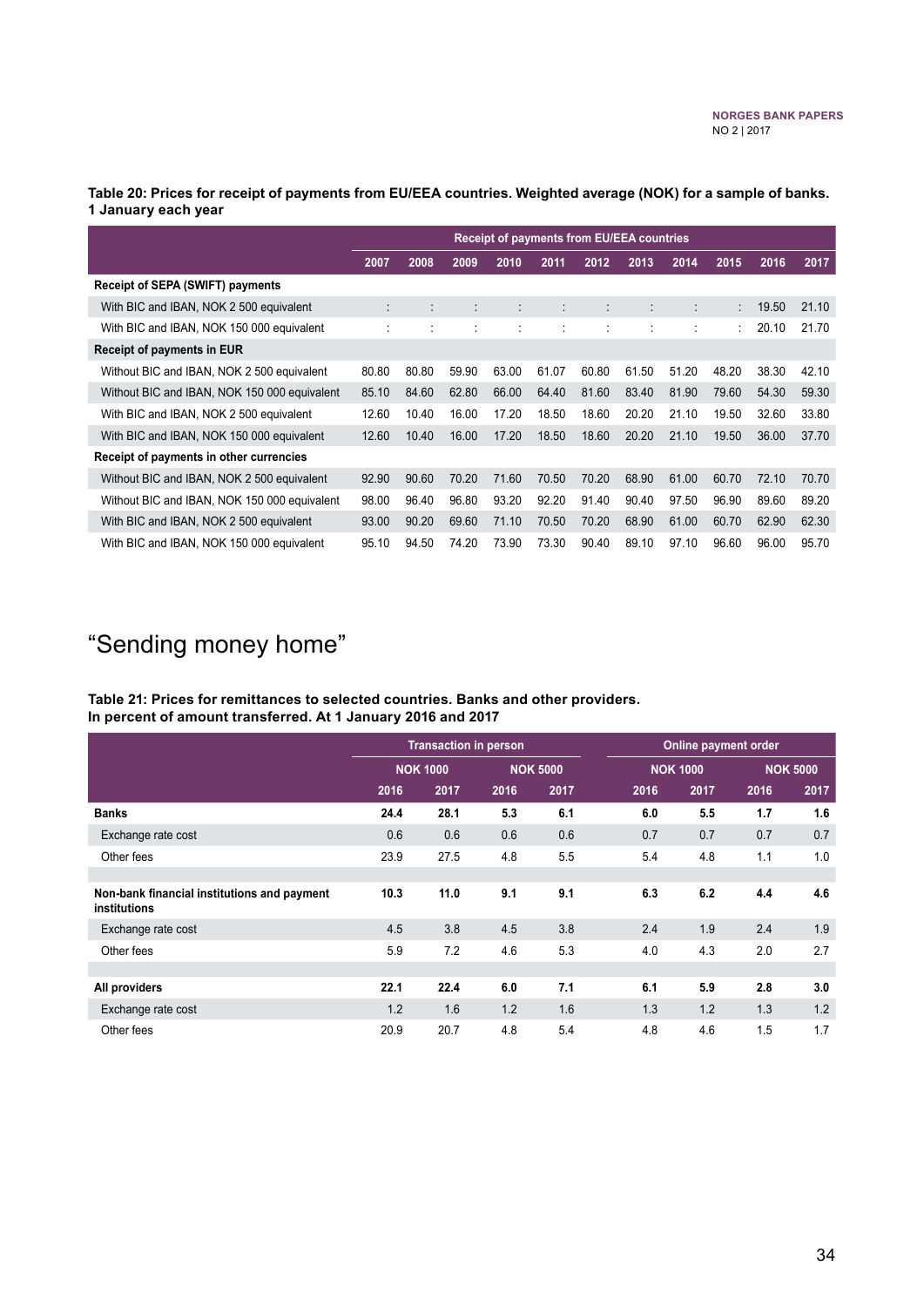|                     |      | <b>Transaction in person</b> |      |                 | <b>Online payment order</b> |                 |                 |        |  |
|---------------------|------|------------------------------|------|-----------------|-----------------------------|-----------------|-----------------|--------|--|
|                     |      | <b>NOK 1000</b>              |      | <b>NOK 5000</b> |                             | <b>NOK 1000</b> | <b>NOK 5000</b> |        |  |
|                     | 2016 | 2017                         | 2016 | 2017            | 2016                        | 2017            | 2016            | 2017   |  |
| Europe (EU)         | 20.3 | 22.8                         | 5.1  | 7.3             | 4.1                         | 4.4             | 1.9             | 2.5    |  |
| Latvia              | 19.8 | 23.0                         | 5.1  | 7.7             | 3.9                         | 4.4             | 1.8             | 2.6    |  |
| Lithuania           | 19.6 | 22.8                         | 4.9  | 7.5             | 3.7                         | 4.4             | 1.7             | 2.6    |  |
| Poland              | 21.3 | 22.7                         | 5.2  | 6.8             | 4.6                         | 4.4             | 2.1             | 2.3    |  |
| Romania             | 20.6 | 22.7                         | 5.1  | 74              | 4.4                         | 4.5             | 1.9             | 2.6    |  |
| <b>Other Europe</b> | 22.4 | 23.4                         | 6.1  | 8.0             | 6.4                         | 6.4             | 2.7             | 3.3    |  |
| Bosnia-Herzegovina  | 22.4 | 23.6                         | 6.1  | 8.3             | 5.9                         | 6.0             | 2.6             | 3.4    |  |
| Kosovo              | 21.9 | 22.9                         | 5.6  | 7.5             | 6.7                         | 7.1             | 2.3             | 3.0    |  |
| Macedonia           | 21.9 | 23.3                         | 5.6  | 8.0             | 5.8                         | 6.6             | 2.1             | 3.2    |  |
| Russia              | 22.9 | 24.0                         | 6.6  | 8.6             | 7.5                         | 7.4             | 3.0             | 4.2    |  |
| Serbia              | 21.8 | 22.9                         | 5.5  | 7.6             | 5.7                         | 6.0             | 1.9             | 2.9    |  |
| Turkey              | 23.8 | 23.5                         | 7.5  | 8.2             | 7.0                         | 5.8             | 3.9             | 3.0    |  |
| Asia                | 22.7 | 22.7                         | 6.1  | 7.1             | 7.0                         | 6.5             | 3.0             | 3.1    |  |
| Afghanistan         | 24.2 | 22.9                         | 6.6  | 6.9             | 7.3                         | 7.4             | 2.9             | 3.4    |  |
| Philippines         | 21.5 | 22.3                         | 5.5  | 7.3             | 7.1                         | 6.5             | 3.1             | 3.2    |  |
| India               | 23.4 | 23.1                         | 6.6  | 7.3             | 6.9                         | 6.8             | 3.0             | 3.3    |  |
| Iraq                | 22.7 | 21.1                         | 6.4  | 5.6             | 6.0                         | 4.8             | 1.6             | 1.5    |  |
| China               | 22.7 | 23.3                         | 6.4  | 8.0             | 7.1                         | 6.5             | 3.2             | 3.5    |  |
| Pakistan            | 23.1 | 22.3                         | 6.3  | 6.5             | 7.0                         | 6.1             | 2.9             | 2.7    |  |
| Palestine           | 22.9 | 23.1                         | 6.1  | 7.0             | 7.8                         | 7.0             | 3.4             | 3.6    |  |
| Sri Lanka           | 22.4 | 22.9                         | 5.6  | 7.1             | 7.4                         | 6.8             | 3.1             | 3.4    |  |
| Thailand            | 22.9 | 23.4                         | 6.6  | 8.0             | 7.2                         | 6.4             | 3.3             | 3.3    |  |
| Vietnam             | 21.8 | 22.1                         | 5.5  | 6.8             | 6.7                         | 6.6             | 2.9             | 3.1    |  |
| <b>Americas</b>     | 22.8 | 23.6                         | 6.5  | 8.3             | 6.9                         | 6.6             | 3.3             | 3.4    |  |
| Brazil              | 23.0 | 23.6                         | 6.7  | 8.3             | 7.0                         | 6.4             | 3.5             | 3.4    |  |
| Chile               | 22.6 | 23.5                         | 6.3  | 8.2             | 7.0                         | 6.9             | 3.1             | 3.5    |  |
| Africa              | 22.0 | 20.9                         | 5.9  | 6.2             | 7.4                         | 6.1             | 3.3             | 2.5    |  |
| Eritrea             | 21.4 | 22.2                         | 5.5  | 7.7             | 7.3                         | 7.6             | 2.9             | 3.7    |  |
| Ethiopia            | 22.0 | 21.8                         | 6.1  | 7.2             | 8.0                         | 7.1             | 3.5             | 3.2    |  |
| Gambia              | 21.9 | 21.9                         | 6.0  | 7.3             | 7.0                         | 7.0             | 2.9             | 3.2    |  |
| Ghana               | 22.1 | 22.6                         | 6.3  | 8.1             | 7.7                         | 7.3             | 3.2             | 3.5    |  |
| Morocco             | 22.5 | 22.5                         | 5.7  | 6.9             | 7.2                         | 6.3             | 3.3             | 3.1    |  |
| Nigeria             | 21.9 | 14.3                         | 6.0  | $-0.3$          | 7.0                         | 1.8             | 2.7             | $-2.0$ |  |

#### **Table 22: Prices for remittances to selected countries. In percent of amount transferred. At 1 January 2016 and 2017**

#### **Table 23: Prices for remittances to selected countries. In percent of amount transferred. At 1 January 2016 and 2017**

| <b>Transfer times</b> | 2016 | 2017 |
|-----------------------|------|------|
| Less than one hour    | 10.3 | 10.7 |
| Same day              | 9.1  | 14.9 |
| Next day              | 6.8  | 4.0  |
| 2 days                | 4.5  | 3.8  |
| 3-5 days              | 11.7 | 11.3 |
| 6 days or more        | 10.9 | 10.5 |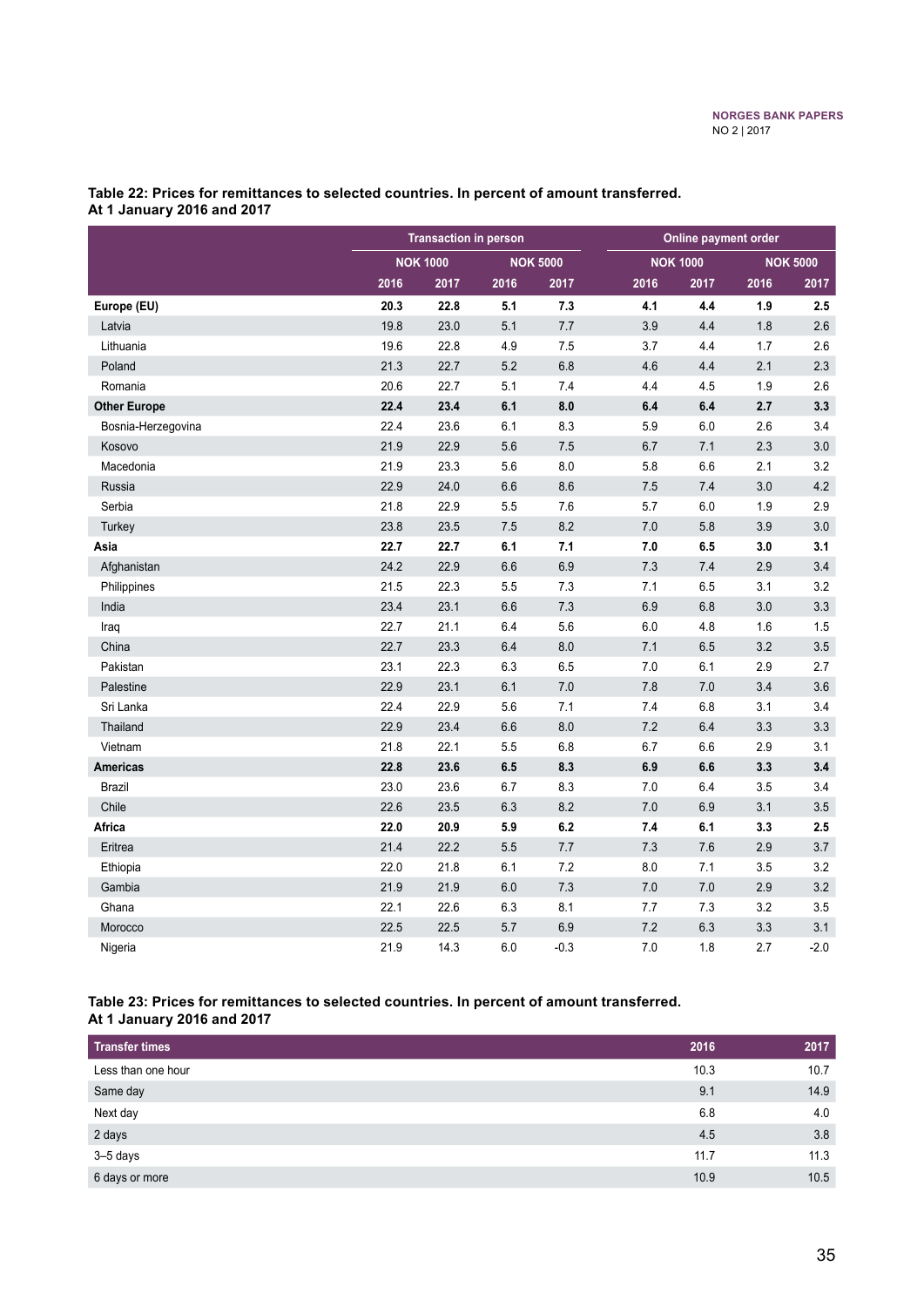# <span id="page-35-0"></span>Explanations and sources for the tables

Source material for the data, an overview of data quality and averaging methods are presented below. Further details on table contents are also provided. Statistics on general data and means of payment in Norway have been compiled by Norges Bank, while other statistical data have been compiled by Statistics Norway.

The statistics and tables are based on full counts in the areas concerned, unless otherwise specified.

Sources:

- General data: Statistics Norway and Finanstilsynet (Financial Supervisory Authority of Norway).
- Information on banknotes and coins in Norway: Statistics Norway (SSB).
- Information on giros, cheques, payment cards, ATMs and payment terminals: Finance Norway; Nets Branch Norway; Teller Branch Norway; EVRY Norge AS; SDC AS;, Eika Gruppen AS; DNB Bank ASA; Nordea Bank Norge ASA; Danske Bank; Skandinaviska Enskilda Banken AB (publ.) Oslo branch; Cultura Sparebank; Visa Norge FLI; Eurocard branch of Eurocard AB;, SEB Kort AB Oslo branch; Diners Club Norge branch of Diners Club Nordic AB; Ikano Bank AB (publ.) Norway Branch; Handelsbanken; Elavon Financial Services DAC Norway Branch; American Express Services Europe Limited Branch; Swedbank Norge; Santander Consumer Bank AS; Entercard Norge AS; Kortaccept Nordic AB; Bambora Norge NUF; Circle K Norge AS; WEX Europe Services AS; A/S Norske Shell; YX-Norge AS; and ST1 Norge Automat AS.
- Information on cross-border payments other than by card: Register of Crossborder Currency Transactions and Currency Exchange (Norwegian Directorate of Customs and Excise).
- Information on fees for retail customer services as from 2009 is based on a selection of 89 banks. Prices have been collected from Finansportalen. These banks had a market share of 89 percent in terms of current account deposits at end-November 2016. Previous fees for retail customer services, corporate customer services and fees for cross-border payments are collected from banks' price lists and forms from 22 banks. These banks had a market share of 78 percent in terms of deposits. All fees are as at 1 January each year.
- "Sending money home" prices have been collected from Finansportalen and are based on reports from six banks, three non-bank financial institutions/payment institutions and three foreign institutions. All prices are as at 1 January 2016 and 1 January 2017. Reporting institutions represent a sample of a larger group of Norwegian and foreign institutions that provide remittance services in Norway.

Comments on some of the tables:

Table 6 – Number of agreements

• The number of agreements for offering or receiving e-invoices refers to agreements relating to sending and receiving e-invoices in bank networks. The figures do not include sending and receiving bilaterally, through access points or electronic invoice transmitters that are connected to samtrafikk.no or similar invoice transmitters. The number of agreements to receive EHF invoices refers to agreements to receive electronic invoices in EHF-format transmitted via access points in the PEPPOL infrastructure.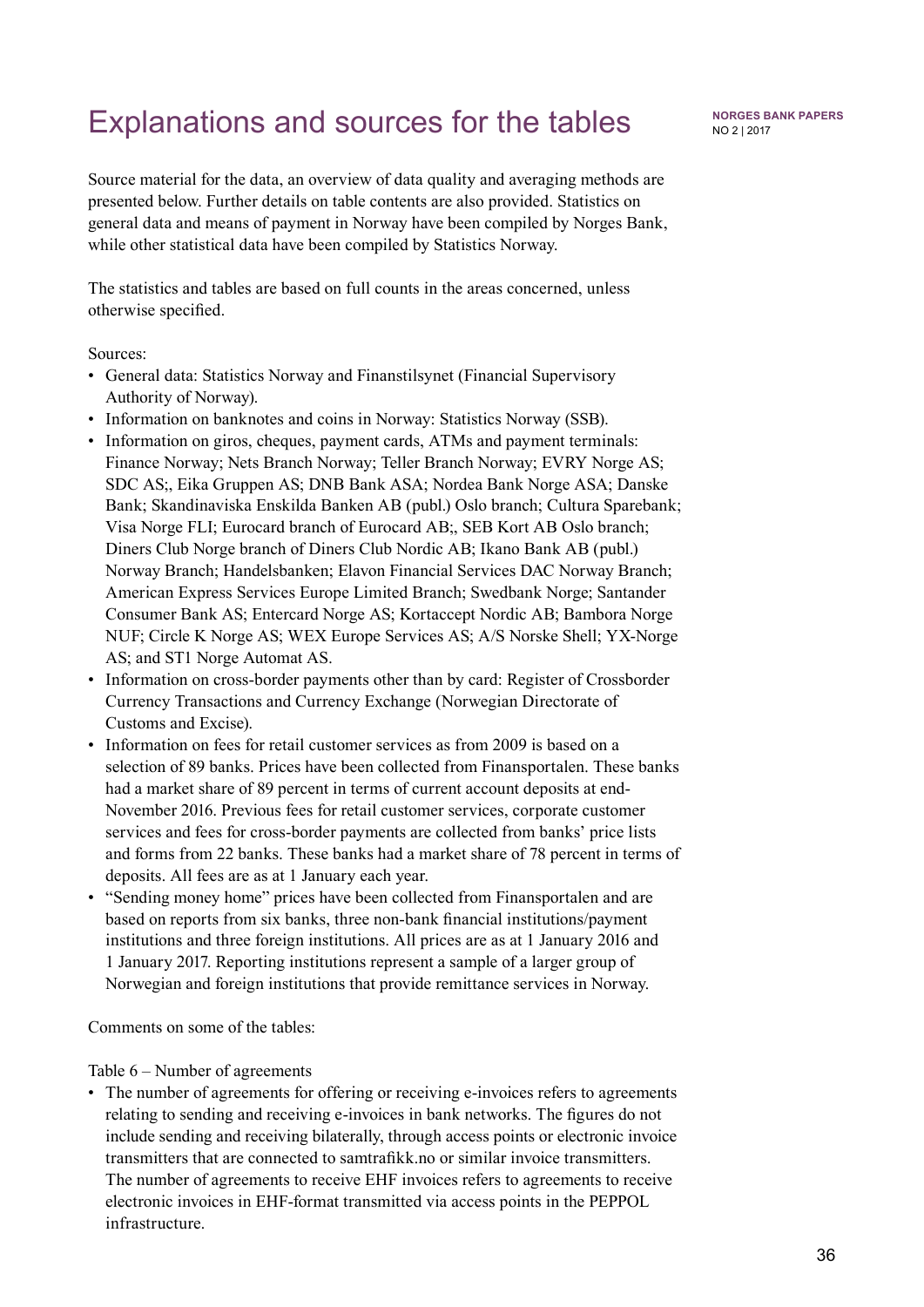**Norges Bank Papers** No 2 | 2017

Table 7 – Number of cards issued, number of functions in cards issued and number of terminals

- Figures for cards up to and including 2012 do not include e-money cards and travel accounts in card systems that are not linked to physical cards.
- The table shows the number of cards issued in Norway by banks and finance companies. Figures as from 2013 include e-money cards (Visa and Mastercard, prepaid cards) and travel accounts in card systems that are not linked to physical cards, which were not included earlier.
- The table presents the number of physical cards and the number of functions embedded in the cards.
- Physically the cards are broken down by technology type. They may come with contactless technology and have a chip and a magnetic stripe, only have a chip and a magnetic stripe or only a magnetic stripe or they can be virtual, such as travel accounts in card systems not linked to physical cards.
- The functions in the card are broken down by settlement method, i.e. whether card use entails immediate debit of a bank account (debit function), whether the user receives an invoice that is paid in full a few weeks later (billing function), whether the use has a credit that is repaid in instalments (credit function) or whether the user pays with a prepaid card (e-money).
- The number of physical cards is lower than the number of functions in the cards owing to the large number of combined cards.
- The statistics for the number of payment terminal only include EFTPOS terminal that accept BankAxept cards. The number of payment terminals owned by banks up to and including 2009 refers to terminals that have been owned or leased by banks. Since 2009, most banks have transferred contracts to Nets with Nets becoming the owner. From 2010, only a few terminals are owned by banks. The number of sites where terminals are installed refers to the individual shop, post office, etc.

Tables 8 and 12 – Use of payment services

• Table 12 includes cash back in the amount for electronic goods purchases for the years 2006–2011 in previous publications, but not publications as from and including 2013 (with figures up to and including 2012).

Tables 9 and 13 – Debit and credit transfers (giros)

• The figures for online banking transactions from 2007 also include mobile payments via online banking solutions. The figures for mobile banking only include dedicated mobile banking solutions.

Tables 10a and 14a – Payment cards. Card use

- The tables show all use of payment cards issued in Norway and included in Table 7. The figures for the years up to and including 2011 do not include the use of virtual cards (accounts in card systems that are not linked to the physical card, such as travel accounts) and e-money cards.
- The tables present total use of cards in Norway and abroad, broken down by cards used for cash withdrawals or payments (goods purchases and debiting of accounts in card systems for mobile payments/credit transfers), and further by settlement method/settlement function (debit, billing, credit and e-money) and by card type (BankAxept, payment card issued by an international card company or domestic credit card).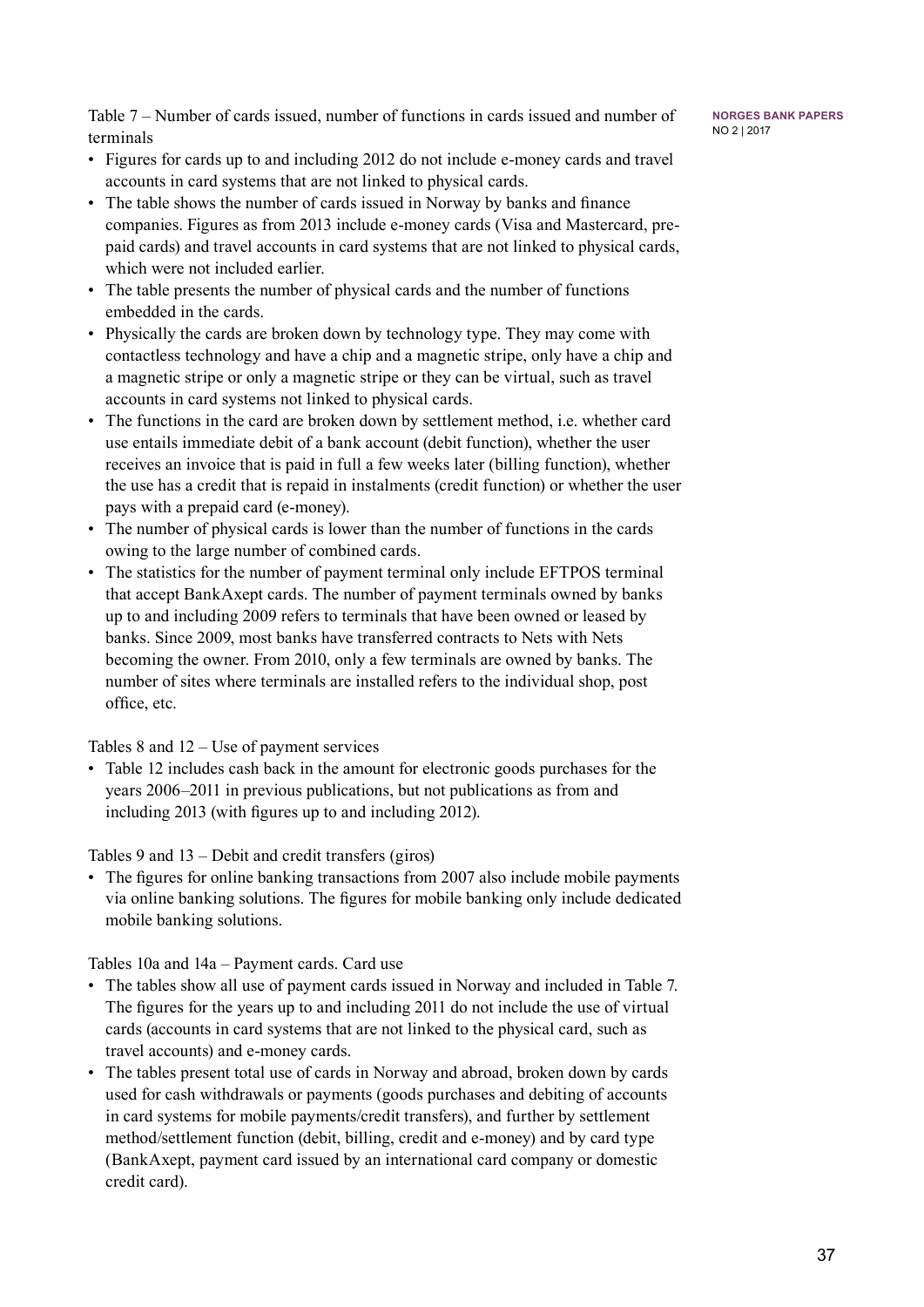- The table also provides an overview of Norwegian cards used abroad broken down by whether the cards are used in Norway or abroad and whether use in Norway or abroad refers to cash withdrawals or goods purchases.
- The last item in the table provides an overview of total use of foreign cards in Norway broken down between cash withdrawals and goods purchases.
- The figures for prepayments/e-money include registered use of NAV (Norwegian Labour and Welfare Administration) cash cards, universal gift cards in Norway and prepaid Visa and Mastercard issued by banks in Norway. The figures for 2012 only include use of prepaid cards in EFTPOS terminals that accept BankAxept cards. The figures as from 2013 include all cards in Norway and abroad.
- The figures for POS cash withdrawals include cash back at EFTPOS terminals that accept BankAxept cards, while the figures for other cash withdrawals refer to overthe-counter and ATM withdrawals.
- The figures for use of Norwegian cards abroad and foreign cards in Norway primarily refer to cards issued by international card companies, including Visa, Eurocard, Mastercard, Diners, American Express, JCB cards (Japan Credit Bureau) and China Union Pay. The figures for cards used abroad up to 2006 are somewhat uncertain. As from 2006, use of BankAxept cards in Norwegian-owned EFTPOS terminals abroad has been included in the figures for use of Norwegian cards abroad. In 2016, such use of cards abroad came to 1,2 percent of transactions and turnover.

Tables 10b and 14b – Payment cards. Use of payment terminals

- The tables refer to use of Norwegian and foreign payment cards in all Norwegianowned terminals installed in Norway and abroad. Note that this applies even if payments using Norwegian cards in terminals abroad are included as use of Norwegian cards abroad in Tables 10a and 14a.
- In order to show how the terminals are used, use of cards issued by retail chains are included, even though such cards are not defined as payment cards and included in Tables 10a and 14a.
- The figures up to and including 2011 do not include use of virtual cards (accounts in card systems that are not linked to the physical card, such as travel accounts) and e-money cards. As from 2012, payments from travel accounts in card systems excluding the internet are also included.
- "Other payments in Norwegian terminals" are non-card payments.
- Figures for "Goods purchases etc. in other Norwegian terminals" refer to the use of payment cards over the internet and in EFTPOS terminals that do not accept BankAxept cards. From 2014, payments via mobile solutions such as Vipps, mCash and MobilePay are included in the figures.
- The figures for cash withdrawals from ATMs using e-money refers to use of NAV cash cards. The figures for payments using e-money include registered use of universal gift cards in Norway and prepaid Visa and Mastercard cards issued by banks in Norway. The figures for 2012 only include prepaid cards used in EFTPOS terminals that accept BankAxept cards. The figures as from 2013 include all use of such cards in Norway.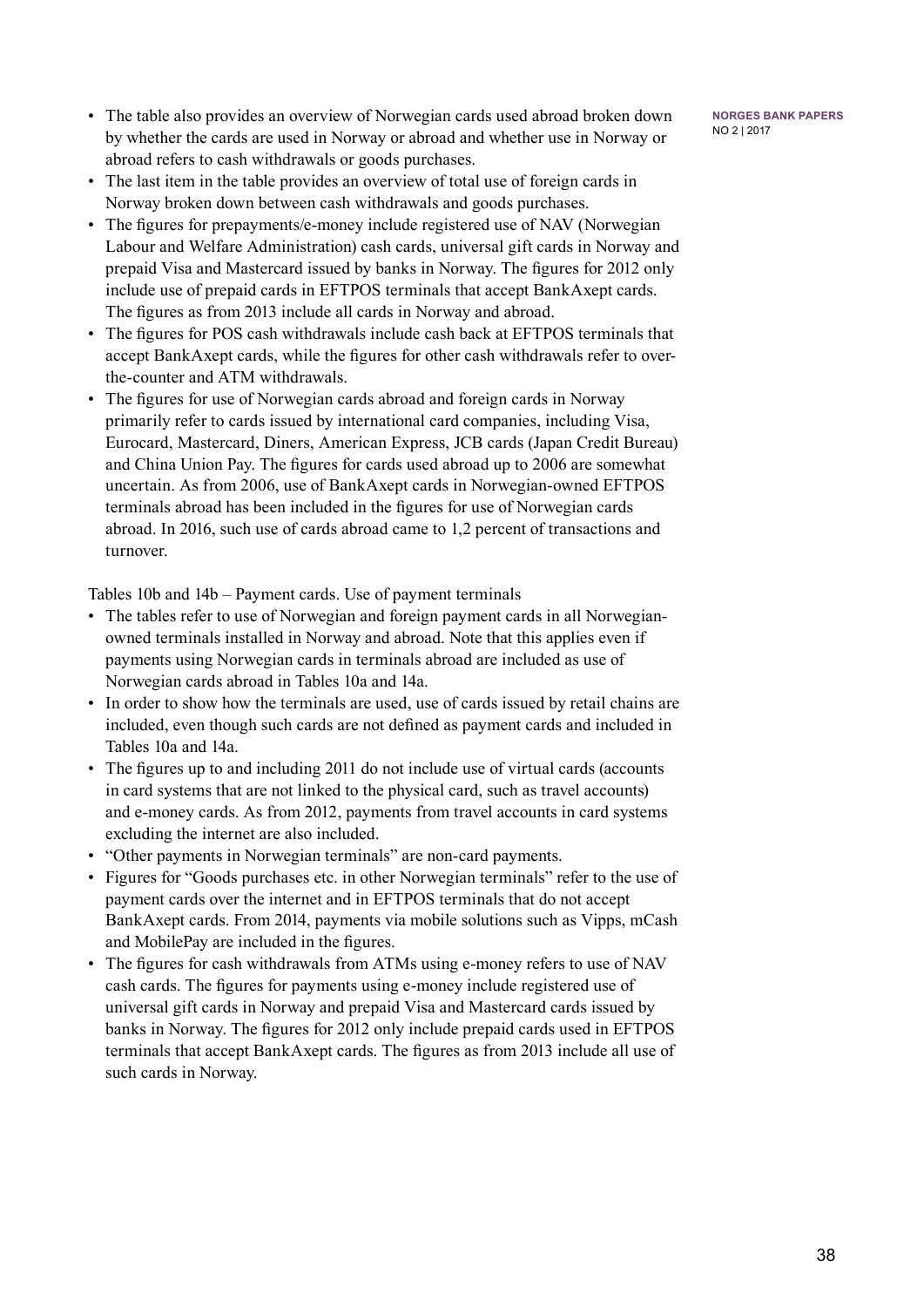Tables 10c and 14c

• Use of cards over the internet is included in the figures for goods purchases and card use broken down by function in Tables 10a and 14a. Use of foreign and Norwegian cards on Norwegian networks is also included in the figures for use of domestic terminals in Tables 10b and 14 b. From 2014, payments via mobile solutions such as Vipps, mCash and MobilePay are included in the figures.

Tables 11 and 15 – Cross-border transfers registered in the Register of Crossborder Currency Transactions and Currency Exchange (SWIFT, foreign currency cheque, foreign currency giro, MoneyGram and Western Union)

• The statistics refer to payments registered in the Register of Crossborder Currency Transactions and Currency Exchange in the period 2007–2016. The figures for "Other transfers" for 2012 are somewhat uncertain.

Tables 17 to 20 – Prices for domestic payment transactions, cash withdrawals and payment receipt, and prices for cross-border transactions

- Price statistics for retail customer services (Table 17) are collected from Finansportalen. There are two average prices for each service, one for customers belonging to a loyalty scheme and one for those who do not. Average prices are calculated by weighting the price in each bank based on the bank's share of deposits in current accounts. In cases where a bank has several loyalty schemes, the median price is used to calculate the average price for all banks' of the services in the loyalty scheme.
- The prices for corporate services are collected from price lists on the internet and statistics on prices for cross-border payments are reported on forms. The prices are collected from price lists and forms from 22 banks that had a market share of 78 percent in terms of deposits in transaction accounts. The prices only include customers that do not belong to loyalty schemes or receive other types of discount. Average prices are calculated by compiling average prices for commercial and savings banks by weighting the price at each bank based its share of deposits in transaction accounts. The average prices for all banks are then calculated by weighting the prices for banking groups by market share measured by the number of transactions during the statistical year.
- The price of postal giros is for each form posted. Postage for each form posted comes in addition.
- The price of annual fees for online banking for 2007 and 2008 refers to the annual fee for Digipass, while subsequent prices include general annual fees.
- The price of direct debit (AvtaleGiro) receipt refers to receipt without notification.
- The average prices for international credit cards in customer loyalty schemes in 2016 and 2017 include prices for a number of membership cards that were not previously included in the statistics. From 2017, banks have posted information to Finansportalen on prices for a number of credit cards for customers who do not belong to loyalty schemes, and not, as previously, only the price of one credit card. The median of the prices of each bank for the various credit cards has therefore been used in calculating the average prices of credit cards for customers who do not belong to loyalty schemes in 2017.
- Cross-border fees refer to fixed sum transfers in the EEA with or without BIC and IBAN information and excluding exchange rate cost. Fees do not include additional costs for cash payments, third country currency, confirmations or costs that the payer must cover for the payee.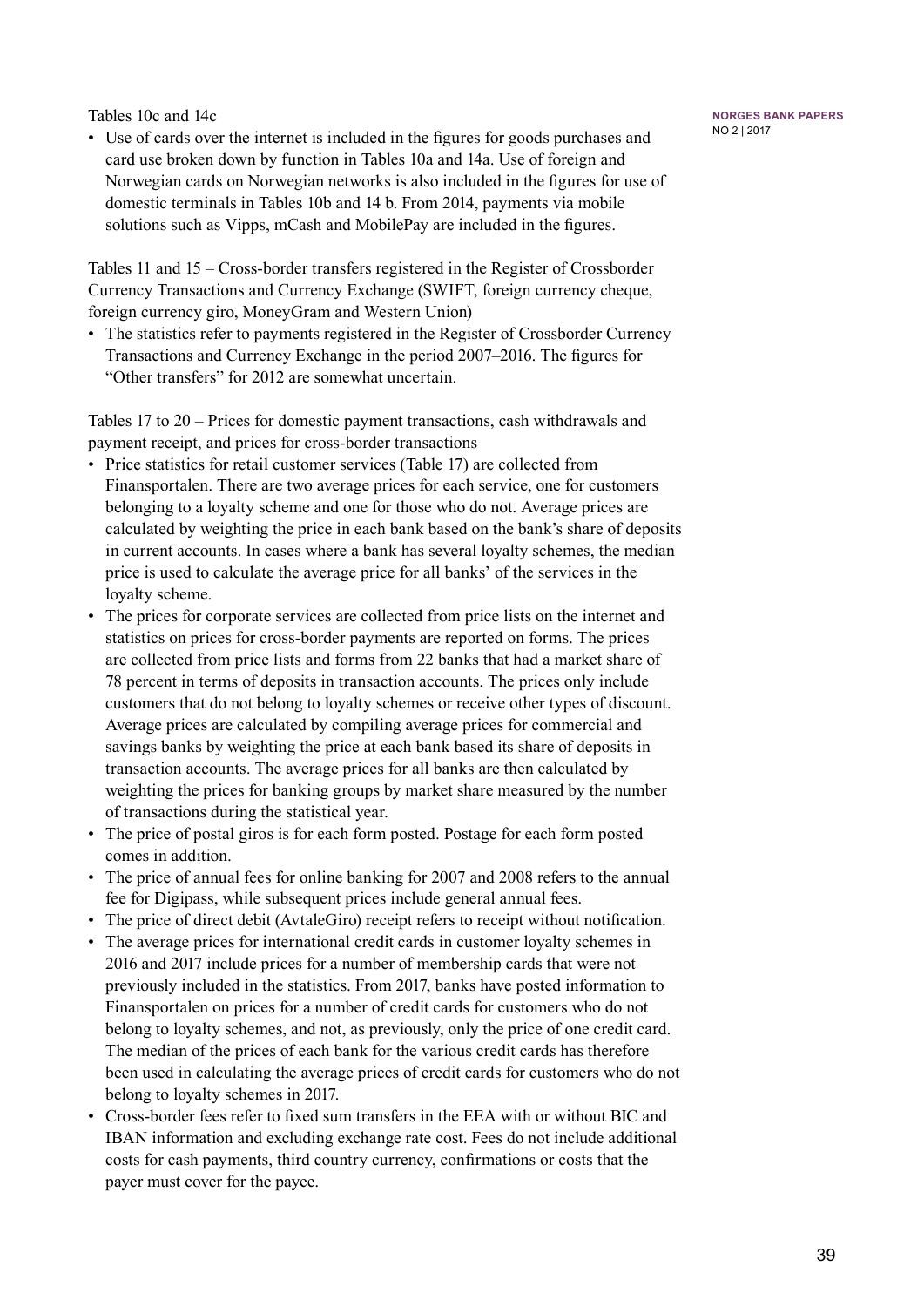Tables 21 to 23 – Prices for remittances to selected countries ("Sending money home")

- Average prices are calculated by first calculating an arithmetic average for each of the reporting institutions that charge more than one price per service/service variable. Then an arithmetic average is calculated of the prices from all providers of the service/service variable.
- Banks' prices refer to prices for SWIFT transfers, while the prices reported by the other institutions refer to transfers over proprietary networks.

Standard symbols in the tables:

- : Incomplete information
- Zero
- 0 Less than 0.5 of the unit used